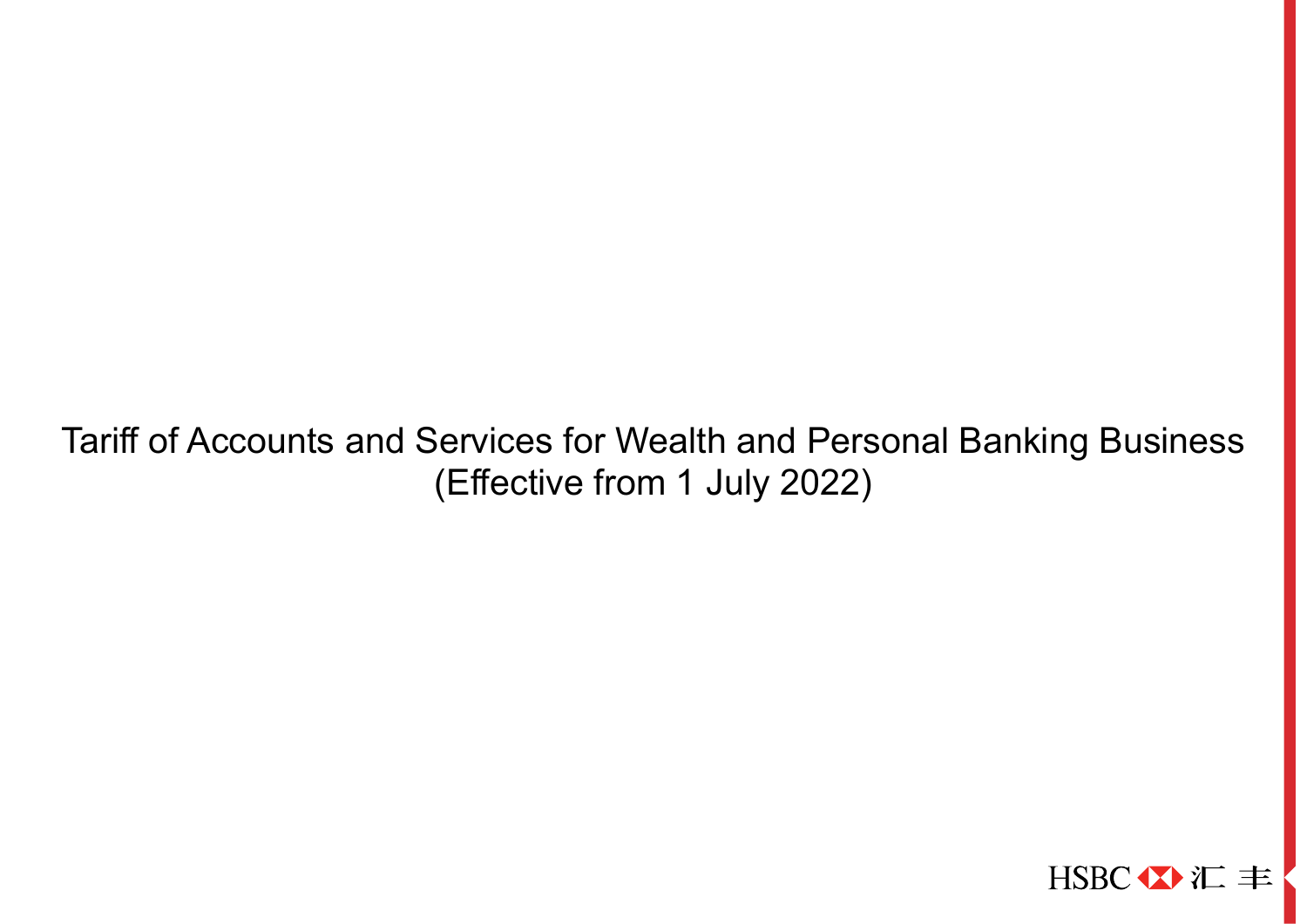# Tariff of Accounts and Services for Wealth and Personal Banking Business (Effective from 1 July 2022)

# Important Notes:

Issued by HSBC Bank (China) Company Limited

- This tariff is formulated by HSBC Bank (China) Company Limited (the "Bank", "we", "us" or "HSBC China") and applies to services provided by the Bank to Global Private Banking customers(including individual and entity customers), Premier customers, Advance customers and Personal Banking . 1.
- This tariff comes into effect as from 1 July 2022. The charges, preferential charge standard, account and service items and other terms in this tariff may be subject to adjustment (including ut not limited to addition, deletion, cancellation, amendment) from time to time by the Bank at the Bank's discretion or according to laws, regulations, policies and/or orders, requirements or directives as given by the relevant governmental or regulatory authorities. The latest Tariff of Accounts and Services as adjusted by the Bank from time to time will be notified to customers via public announcement (being posted at the Bank's business premises and/or released at the Bank's official website). Customers will be deemed to have understood and agreed to the Bank's Tariff of Accounts and Services (adjusted from time to time) if they continue to hold their accounts with the Bank and/or use the services offered by the Bank after the effective date of such adjustment as notified in the public announcements. 2.
- HSBC Premier customers can enjoy the preferential tariff\* provided that: 3.
	- (1) Last month's Total Relationship Balance is not below the Premier Minimum Total Relationship Balance requirement;

(2) Last month's average Total Relationship Balance of all family members of one Premier Family is not below the Premier Minimum Total Relationship Balance requirement (only applicable to customers who successfully register Premier Family);

- (3) Premier account is associated with Business Vantage Lite Account (Elite Version) (BVLE) ; OR
- (4) the Premier Monthly Service Fee has been fully paid.

International Premier Customers with overseas HSBC office as the Home Country bank are not subject to this condition by application if they are confirmed by overseas Home Country Bank to meet the local premier criteria. Total Relationship Balance means combined monthly average balance maintained under one Premier Customer Number with HSBC mainland China branches.

The Premier Eligibility Criteria of Minimum Total Relationship Balance is subject to change at the Bank's discretion from time to time.

Premier Elite is available from HSBC to eligible HSBC Premier Customers and is subject to the preferential tariff applicable to Premier customers along with the additional benefits listed in this Tariff. Premier Elite Passport customers can enjoy the same charge rates of accounts and services (including additional charge benefits) with those applicable to Premier Elite Customers. For details on the conditions of joining Premier Elite and Premier Elite Passport, please visit HSBC China official website or consult with Premier Relationship Manager.

- HSBC Jade is available from HSBC to eligible HSBC Premier Customers and is subject to the preferential tariff applicable to Premier customers along with the additional benefits listed in this Tariff. Jade Passport customers can enjoy the same charge rates of accounts and services (including additional charge benefits) with those applicable to Jade Customers. 4.
- HSBC Advance customers can enjoy the preferential tariff provided that: (1) Last month's Total Relationship Balance is not below the Advance Minimum Total Relationship Balance requirement; or (2) the Advance Monthly Service Fee has been fully paid. 5.
- Global Private Banking customers can enjoy the preferential tariff provided that: (1) Last month's Total Relationship Balance is not below the Global Private Banking Minimum Total Relationship Balance requirement; or (2) The Monthly Service Fee has been fully paid. 6.
- From 13 July 2020, only the following types of customers are eligible to apply for advance account and services: staff of HSBC Group, home mortgage loan customers, Employee Banking 7.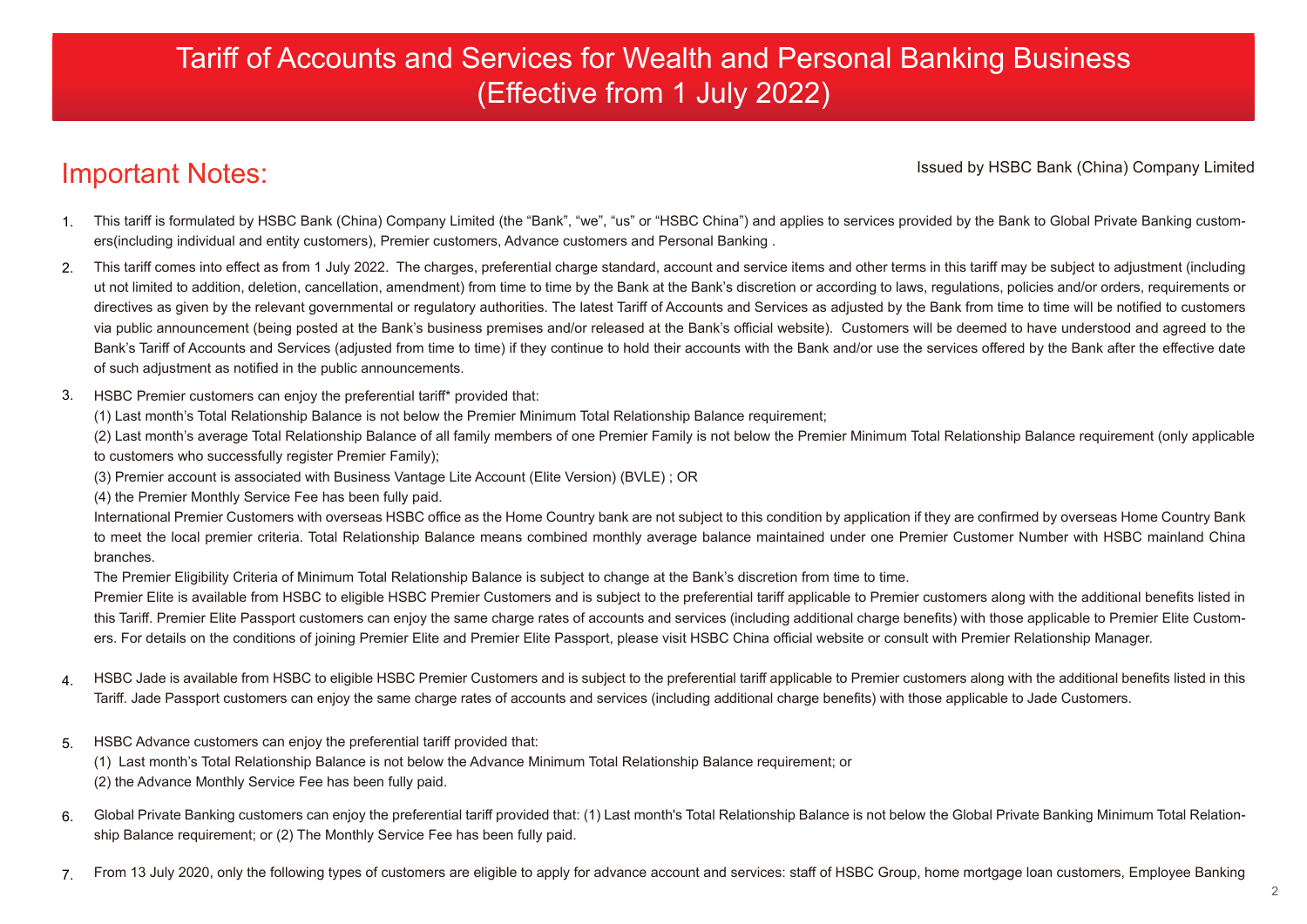## Important Notes:

Solution customers, credit card customers, Premier downgrade customers, RBB (account controller that couldn't meeting Premier TRB) customers, CAT II and CAT III account holder applying for CAT I account, Personal Loan customers and Small Business Owner Loan customers.

- 8. Personal Banking service is applicable to customers under Corporate Employee Privilege Scheme, Personal Loan customers and Small Business Owner Loan Customer. (Please refer to the latest public announcement on HSBC Small Business webpage for detail product launch information) From 13 July 2020, personal banking service will not be open to new customers.
- 9. The CNY Basic Settlement Account is offered to non-Global Private Banking, non-Advance and non-Personal Banking customers. This account only offers basic banking functions, including but not limited to CNY cash deposit and withdrawal, CNY call deposit, CNY term deposit and CNY domestic account transfer over the counter, please refer to account opening document for detail service scope and limits. The minimum balance for CNY Basic Settlement Account is CNY1. No monthly service fee will be charged in respect of such account. However, the Bank will charge service fee accor ding to the Charge Standard for "Personal Banking" segment in this Tariff in respect of banking services enjoyed by the customer.
- If there are specific notes in the "Remark" field, the specific notes should prevail. 10.
- 11. The charges shown in this tariff do not include charges collected by other institutions (including, without limitation, fund management companies, insurance companies, any other HSBC Group members, whether situated within or outside Mainland China or any agent banks) or duties, levies, charges or taxes imposed by governmental or regulatory authorities. Such charges, duties, levies or taxes (if any) should be paid at the rate laid down by such other institutions and the relevant governmental or regulatory authorities.
- 12. Documents and account tools provided under the Bank's account services are usually delivered to customers free of charge in such method as are determined by the Bank to be generally applicable to individual customers ("Usual Method"), for example, documents like account statements and advices are delivered to customers via ordinary mails or provided in electronic form (if customer has applied for the electronic method); while bank cards and internet banking security devices are delivered to customers via registered mails. If a customer requests the Bank to deliver documents and/or account tools under the Bank's account services in a method ("Unusual Method") other than Usual Method, then the out-of pocket expenses (charged by the delivery service provider) for arrangement of such delivery in Unusual Method shall be borne and paid by customer.
- For each service item set out herein, the Bank has the right to decide at its sole discretion whether or not to provide the relevant service according to the actual situation, relevant laws, regula-13. tions, policies (including orders, requirements or directives of regulatory authorities, whether oral or written) as well as the Bank's internal operation rules and guidelines. The provision of the relevant services is subject to and shall comply with the relevant terms and conditions as set out and adjusted by the Bank from time to time. Nothing in this tariff shall restrict the Bank's rights under any other terms and conditions applicable to the relevant accounts and/or services.
- 14. Unless otherwise stipulated, the charges shown in this tariff will be denominated and charged in Renminbi (also called Chinese yuan, "CNY"). If payments are made in a currency other than the prescribed currency, then the amount paid shall be equivalent to the amount payable in the denomination currency herein and shall be converted at an exchange rate determined by the Bank at the time of payment.
- 15. Notwithstanding any different or contrary provisions herein, the Bank may at its sole discretion offer or withdraw any or all HSBC Global Private Banking services to, and/or cancel the Global Private Banking status of, the customers whose Total Relationship Balance falls below the minimum amount applicable to Global Private Banking customers as determined by the Bank from time to time; or offer or withdraw any or all HSBC Premier services to, and/or cancel the Premier status of, the customers whose Total Relationship Balance falls below the minimum amount applicable to Premier customers as determined by the Bank from time to time; or offer or withdraw any or all HSBC Advance services to, and/or cancel the Advance status of, the customers whose Total Relationship Balance falls below the minimum amount applicable to Advance customers as determined by the Bank from time to time.
- 16. Subject to no violation of the mandatory provisions of laws and regulations, the Bank may, under certain circumstances, discount or waive certain charges payable by particular customer(s) on the basis of standard pricing at the Bank's sole discretion.
- 17. The "Total Relationship Balance" mentioned herein refers to the combined monthly average balance of all the accounts under the same customer number, which includes: (1) CNY / foreign currency deposits; (2) investment principal amount(s) of Dual Currency Investment(s) and Structured Deposit (Capital Protected at Maturity / Partially Capital Protected at Maturity) (3) market value of other investment / wealth product(s);(4) point of time cash value of traditional life insurance product(s) (including annuity insurance, whole life insurance, endowment insur-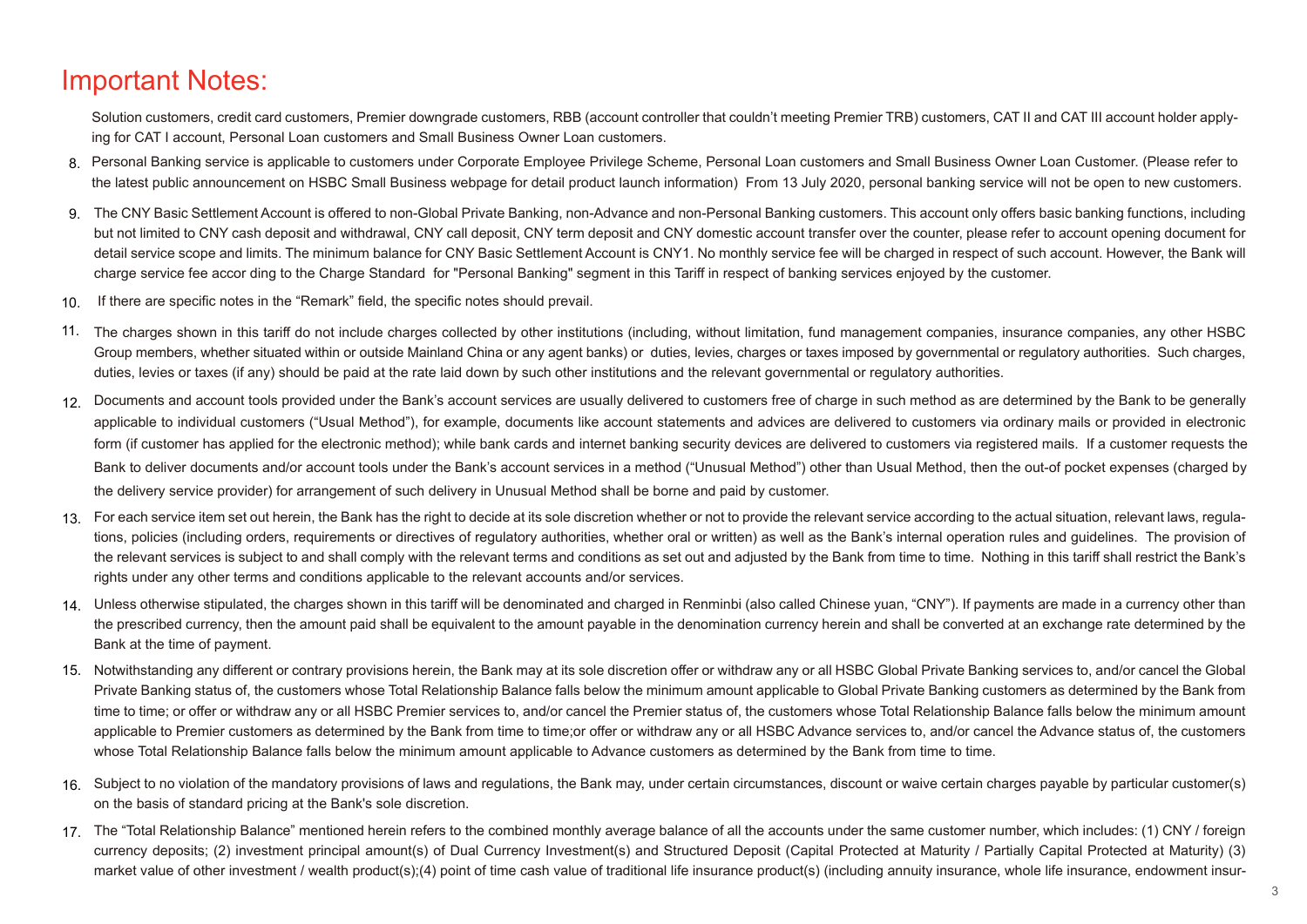### Important Notes:

ance, critical illness insurance and universal life insurance) as at day end of the third to last working day of the current month; (5) point of time market value of investment account(s) under investment linked insurance product(s) as at day end of the third to last working day of the current month.

#### Remarks and notes:

(1) The insurance product(s) as mentioned above will be included in the Total Relationship Balance calculation of the current month if the relevant policy effective day is on or before the third to last working day of the current month and will start to be included in the Total Relationship Balance calculation from the next month if the relevant policy effective day is on or after the second to last working day of the current month.

(2) The Total Relationship Balance calculation doesn't include protection insurance product(s) (protection insurance product(s) refer to term life insurance, credit enhancement insurance and general insurance such as travel insurance, accidental insurance and health insurance).

(3) Working day refers to such working day in Mainland China as determined pursuant to the announcement or provisions issued by the relevant governmental organization in Mainland China.

(4) The above mentioned cash value or market value of insurance product(s) will be provided to the Bank by the relevant insurance company(ies), and the Bank takes no liability for the information and data provided by the relevant insurance company(ies).

- 18. In respect of the terms used herein such as "Mainland China", "domestic", they mean the People's Republic of China, which for the sole purpose of this document excludes Hong Kong SAR, Macau SAR and Taiwan area.
- The coverage of ""Intra-city"" mentioned herein is no smaller than the prefecture-level city. The details are: 19.

(1) "Intra-province" under the Debit Card service means the transaction place and the debit card's primary account maintenance branch are in the same province (or municipality).

(2)The "Cross Branch Services within HSBC China" refers to the services provided by the HSBC China's branches which are not located in the city of account opening branch. Please refer

#### to http://www.hsbc.com.cn/1/2/misc/branches-and-atms for HSBC China's branch network.

(3) "Intra-city" city list under CNY Domestic Payments is not set out in detail herein as the fee charge for Intra-city CNY Domestic Payment and Inter-city CNY Domestic Payment is the same.

20. Should there be government pricing items prescribed by the pricing authorities of the State Council, banking regulatory institution of the State Council, such government pricing shall apply.

21. If the service provided by the Bank to a customer involves special element or is specifically designed for that customer and/or the parties have separate agreement on service charges, the service charge shall be governed by provisions of such separate agreement.

In case of any query in respect of this Tariff of Accounts and Service, please call 95366, if you are calling from overseas, Hong Kong SAR, Macau SAR, or Taiwan Area, please dial the country code of mainland China +86 21. For Global Private Banking customers, please call 400-820-8866. Click www.hsbc.com.cn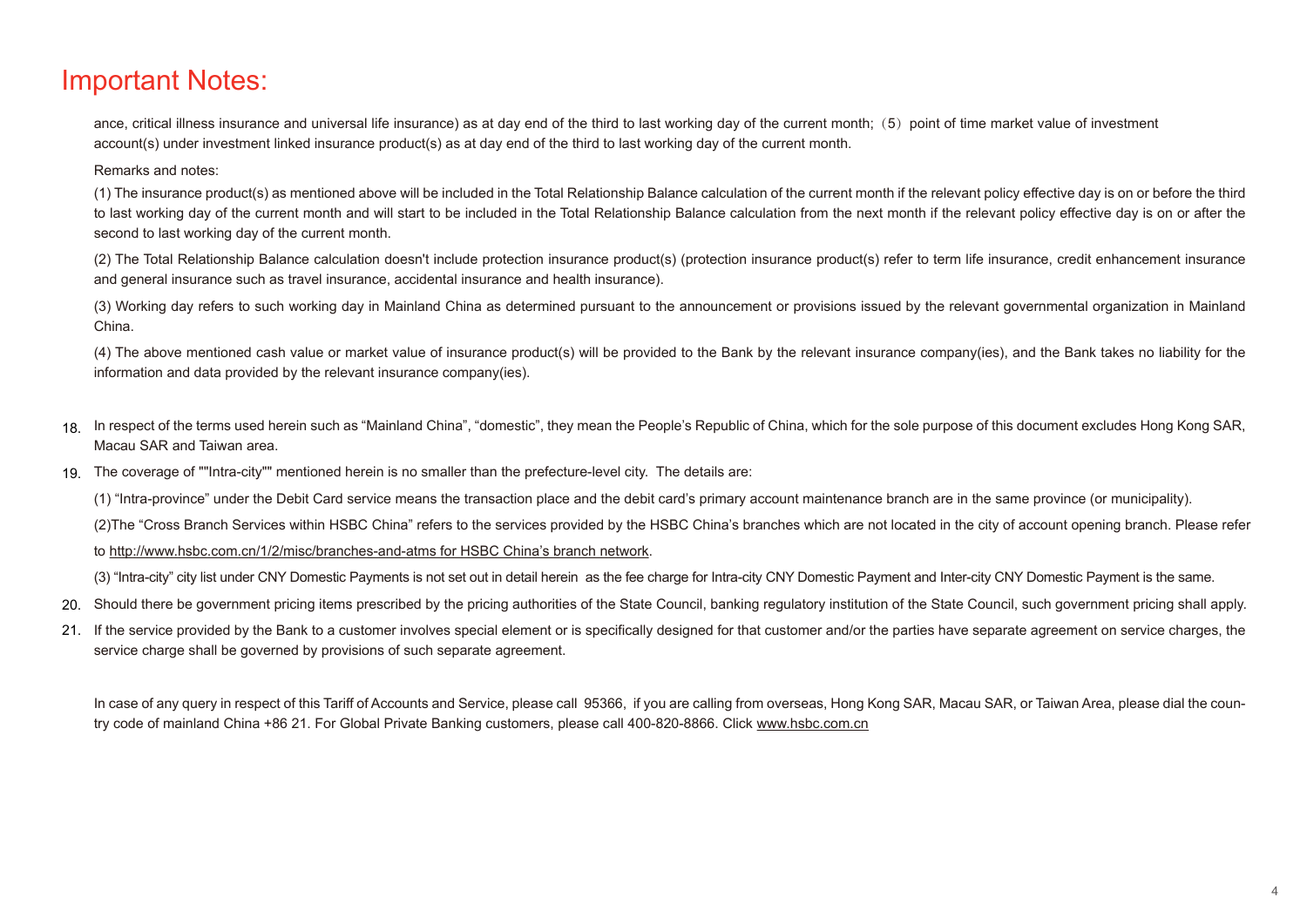|                                          | Tariff of Accounts and Services for Wealth and Personal Banking Business<br>Charge |                                                                            |     |                                         |         |         |                         |                                                                                                                                                                                                               |                                                                                                              |  |  |
|------------------------------------------|------------------------------------------------------------------------------------|----------------------------------------------------------------------------|-----|-----------------------------------------|---------|---------|-------------------------|---------------------------------------------------------------------------------------------------------------------------------------------------------------------------------------------------------------|--------------------------------------------------------------------------------------------------------------|--|--|
|                                          |                                                                                    |                                                                            |     |                                         |         |         |                         |                                                                                                                                                                                                               |                                                                                                              |  |  |
|                                          | Items                                                                              |                                                                            | No. | <b>Global Private</b><br><b>Banking</b> | Premier | Advance | <b>Personal Banking</b> | <b>Charge Rationale</b>                                                                                                                                                                                       | Remark                                                                                                       |  |  |
|                                          |                                                                                    | Intra-city<br>CNY cash<br>withdrawal<br>over the<br>counter of<br>the Bank | 1.1 | Free                                    | Free    | Free    | Free                    | Service charge for intra-city<br>CNY cash withdrawal over<br>counter of the Bank is waived<br>according to The Notice for<br>Waiver of Some Service<br>Charges by Banking<br>Financial Institutions (Yin Jian | • CNY cash withdrawal<br>equal to or above CNY<br>50,000 is subject to at<br>least one working               |  |  |
| PRICING ITEMS                            | <b>Cash Services</b>                                                               | Cross<br><b>Branch CNY</b><br>Cash<br>Deposit                              | 1.2 | Free                                    | Free    | Free    | Free                    | Fa [2011] No.22). The waiver<br>of Cross Branch cash related<br>charges is based on <notice<br>of the People's Bank of<br/>China on Strengthening the</notice<br>                                             | day's advance notice<br>to the branch/-<br>sub-branch which you<br>wish to withdraw the<br>cash from and the |  |  |
|                                          |                                                                                    | Cross<br><b>Branch CNY</b><br>Cash<br>Withdrawal                           | 1.3 | Free                                    | Free    | Free    | Free                    | Administration of Payment<br>and Settlement to Prevent<br>the New Telecommunication<br>Network Crimes> Yin Fa<br>No.261.                                                                                      | branch/sub-branch's<br>confirmation.                                                                         |  |  |
| GOVERNMENT PRICING and GOVERNMENT-GUIDED |                                                                                    | Purchase of<br>cheque book                                                 | 2.1 | Free                                    | Free    | Free    | Free                    | The waiver of CNY<br>Cheque related<br>charges are based on<br>the Catalog of Opera-                                                                                                                          |                                                                                                              |  |  |
|                                          | <b>CNY Cheques</b>                                                                 | <b>Handling Fee</b><br>of cheque<br>book                                   | 2.2 | Free                                    | Free    | Free    | Free                    | tion and Service<br>Charges Set by<br>Government (2020<br>Version) issued by<br>NDRC [2020] No.7 and<br>the Measures for<br>Further Reducing the<br>Commissions for                                           |                                                                                                              |  |  |
|                                          |                                                                                    | Reporting<br>loss of<br>cheque                                             | 2.3 | Free                                    | Free    | Free    | Free                    | Payment Jointly Issued<br>by PBOC, CBIRC<br>NDRC and SAMR.                                                                                                                                                    |                                                                                                              |  |  |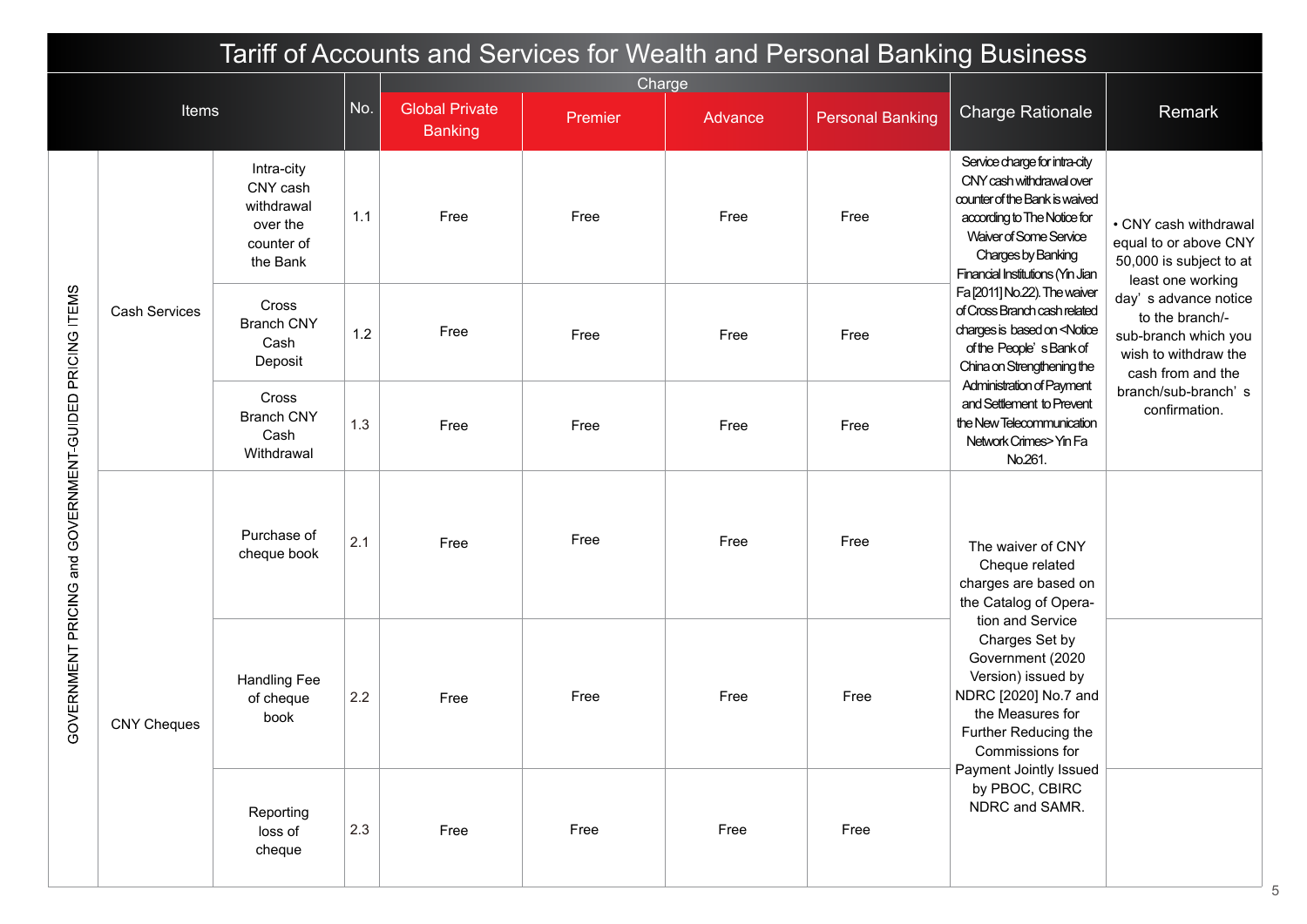| Tariff of Accounts and Services for Wealth and Personal Banking Business<br>Charge |                        |                           |                         |                |         |         |                         |                                                                                                                                                     |                                                                                                                                                                                                                                                                           |
|------------------------------------------------------------------------------------|------------------------|---------------------------|-------------------------|----------------|---------|---------|-------------------------|-----------------------------------------------------------------------------------------------------------------------------------------------------|---------------------------------------------------------------------------------------------------------------------------------------------------------------------------------------------------------------------------------------------------------------------------|
|                                                                                    | Items                  |                           | <b>Charge Rationale</b> | Remark         |         |         |                         |                                                                                                                                                     |                                                                                                                                                                                                                                                                           |
|                                                                                    |                        |                           |                         | <b>Banking</b> | Premier | Advance | <b>Personal Banking</b> |                                                                                                                                                     |                                                                                                                                                                                                                                                                           |
|                                                                                    |                        | Bank<br>Promissory        | 3.1                     | Free           | Free    | Free    | Free                    |                                                                                                                                                     | • Charges for CNY<br>domestic payment fall<br>within government<br>pricing and govern-<br>ment-guided charging<br>items and are subject to<br>adjustment by the Bank<br>in due course pursuant<br>to any applicable new<br>requirement(s) of the<br>relevant authorities. |
| GOVERNMENT PRICING and GOVERNMENT-GUIDED PRICING ITEMS                             | <b>CNY</b><br>Domestic | Note                      |                         |                |         |         |                         | The waiver of Bank<br><b>Promissory Note</b><br>related charges are<br>based on The Notices<br>jointly issued by China<br><b>Banking Regulatory</b> | • The cross-bank<br>account transfer fee,<br>telegraphic transfer fee,<br>mailing fee and cable<br>charge for donation<br>fund's transfer to<br>dedicated disaster relief<br>account are free.<br>• In respect of remit-<br>tance via Overseas<br><b>RMB Savings</b>      |
|                                                                                    | Payments               | Reporting<br>loss of Bank |                         | Free           | Free    | Free    | Free                    | Commission and the<br>National Development<br>and Reform Commis-<br>sion (Fa Gai Jia Ge<br>Gui [2017] No.1250).                                     | Account/Overseas RMB<br>Settlement Account, the<br>fee charged by HSBC<br>China is calculated by<br>reference to the above<br>charging standards.<br>Besides, additional fees<br>may be charged by the<br>relevant correspondent<br>bank.                                 |
|                                                                                    |                        | Promissory<br>Note        | 3.2                     |                |         |         |                         |                                                                                                                                                     | Premier Elite customers<br>and Premier Elite<br>passport customers will<br>enjoy the benefit of<br>service fee exemption<br><b>HBCN Jade customers</b><br>and Jade Passport<br>customers will enjoy<br>the benefit of service<br>fee exemption until<br>31th Dec 2022.    |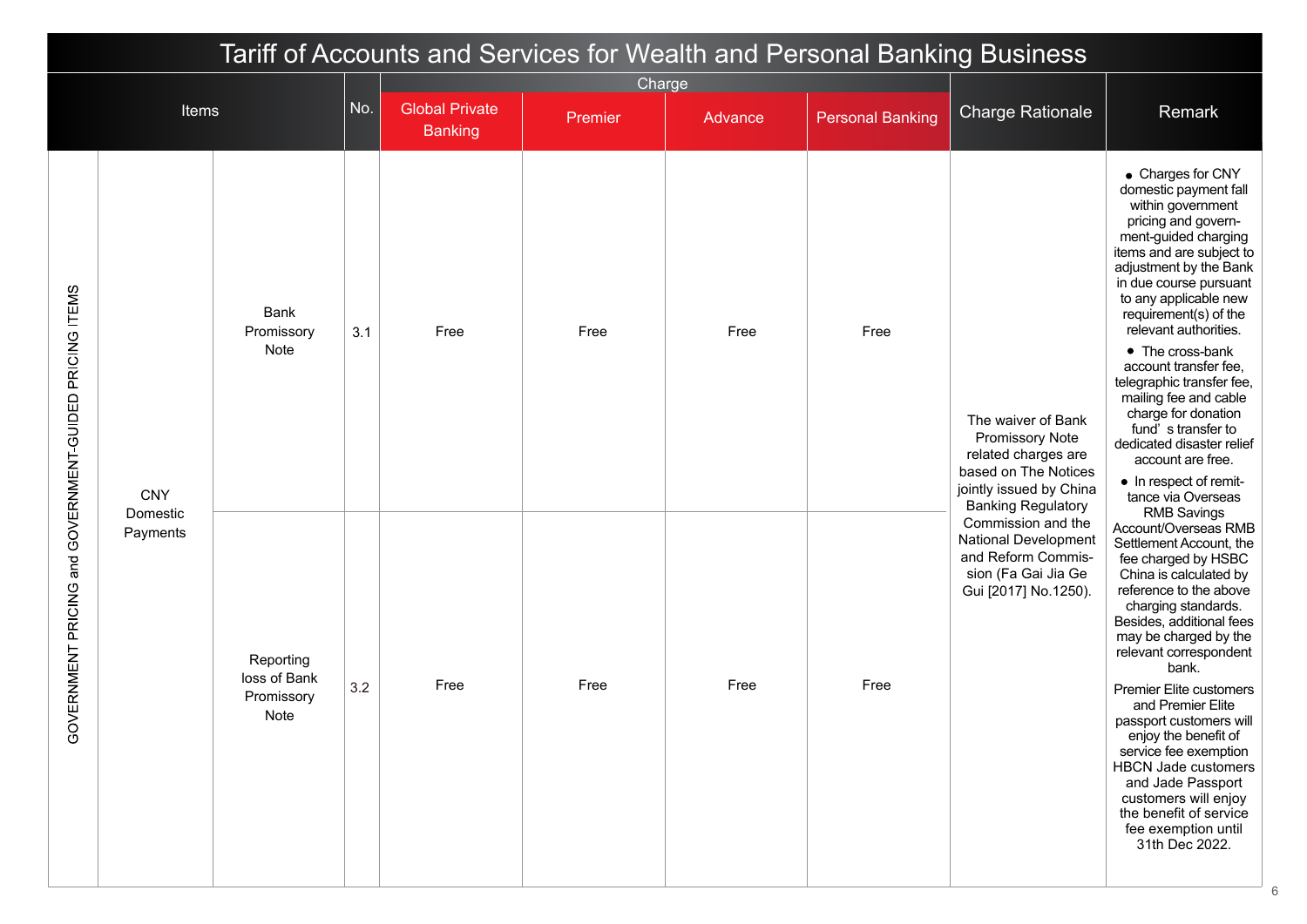| Tariff of Accounts and Services for Wealth and Personal Banking Business<br>Charge |                                    |                                                                                                                                                                        |     |                                         |                                                                                                                                                                                                                                                                                                                                                   |                                                                                                                                                                                                                                                                                                                                                      |                                                                                                                                                                                                                                                                                                                                                      |                                                                                                                                                                                                                                                                                                                                                                                                                                                                                                                                                                                                                                                                                                                                                                                                                                                                                                                                                                                                                                                                       |                                                                                                                                                                                                                                                                                                                                                                                                                                                                                                                                                                                                                                                                                                                                                                                                                                                                                                                                                                                                                                                    |
|------------------------------------------------------------------------------------|------------------------------------|------------------------------------------------------------------------------------------------------------------------------------------------------------------------|-----|-----------------------------------------|---------------------------------------------------------------------------------------------------------------------------------------------------------------------------------------------------------------------------------------------------------------------------------------------------------------------------------------------------|------------------------------------------------------------------------------------------------------------------------------------------------------------------------------------------------------------------------------------------------------------------------------------------------------------------------------------------------------|------------------------------------------------------------------------------------------------------------------------------------------------------------------------------------------------------------------------------------------------------------------------------------------------------------------------------------------------------|-----------------------------------------------------------------------------------------------------------------------------------------------------------------------------------------------------------------------------------------------------------------------------------------------------------------------------------------------------------------------------------------------------------------------------------------------------------------------------------------------------------------------------------------------------------------------------------------------------------------------------------------------------------------------------------------------------------------------------------------------------------------------------------------------------------------------------------------------------------------------------------------------------------------------------------------------------------------------------------------------------------------------------------------------------------------------|----------------------------------------------------------------------------------------------------------------------------------------------------------------------------------------------------------------------------------------------------------------------------------------------------------------------------------------------------------------------------------------------------------------------------------------------------------------------------------------------------------------------------------------------------------------------------------------------------------------------------------------------------------------------------------------------------------------------------------------------------------------------------------------------------------------------------------------------------------------------------------------------------------------------------------------------------------------------------------------------------------------------------------------------------|
|                                                                                    | Items                              |                                                                                                                                                                        | No. | <b>Global Private</b><br><b>Banking</b> | Premier                                                                                                                                                                                                                                                                                                                                           | Advance                                                                                                                                                                                                                                                                                                                                              | <b>Personal Banking</b>                                                                                                                                                                                                                                                                                                                              | <b>Charge Rationale</b>                                                                                                                                                                                                                                                                                                                                                                                                                                                                                                                                                                                                                                                                                                                                                                                                                                                                                                                                                                                                                                               | Remark                                                                                                                                                                                                                                                                                                                                                                                                                                                                                                                                                                                                                                                                                                                                                                                                                                                                                                                                                                                                                                             |
| GOVERNMENT PRICING and GOVERNMENT-GUIDED PRICING ITEMS                             | <b>CNY</b><br>Domestic<br>Payments | Intra-city or<br>inter-city<br>counter fund<br>transfer from<br>account with<br><b>HSBC China</b><br>to account<br>with another<br>bank for<br>indiviadual<br>customer | 3.3 | Free                                    | Transaction amount (A)<br>Charge per transaction<br>A≤CNY2,000 CNY2/<br>equivalent<br>CNY2,000 <a≤cny5,000<br>CNY5/ equivalent<br/>CNY5,000<a≤<br>CNY10,000 CNY10/<br/>equivalent<br/>CNY10,000<a≤<br>CNY50,000 CNY15/<br/>equivalent<br/>A&gt;CNY50,000<br/>0.03%<br/>Max. CNY50/ equivalent<br/>per transaction</a≤<br></a≤<br></a≤cny5,000<br> | Transaction amount (A)<br>Charge per transaction<br>A≤CNY2,000 CNY2/<br>equivalent<br>CNY2,000 <a≤<br>CNY5,000<br/>CNY5/<br/>equivalent<br/>CNY5,000<a≤<br>CNY10,000 CNY10/<br/>equivalent<br/>CNY10,000<a≤<br>CNY50,000 CNY15/<br/>equivalent<br/>A&gt;CNY50,000<br/>0.03%<br/>Max. CNY50/ equiva-<br/>lent per transaction</a≤<br></a≤<br></a≤<br> | Transaction amount (A)<br>Charge per transaction<br>A≤CNY2,000 CNY2/<br>equivalent<br>CNY2,000 <a≤<br>CNY5,000<br/>CNY5/<br/>equivalent<br/>CNY5,000<a≤<br>CNY10,000 CNY10/<br/>equivalent<br/>CNY10,000<a≤<br>CNY50,000 CNY15/<br/>equivalent<br/>A&gt;CNY50,000<br/>0.03%<br/>Max. CNY50/ equiva-<br/>lent per transaction</a≤<br></a≤<br></a≤<br> | CNY domestic payment<br>related fees are set<br>according to the following<br>regulations:<br>The Notice No.7 2020<br>issued by National<br>Development and Reform<br>Commission on Directory<br>list of Government Pricing<br>for Operating Service<br>Charges (2020 version)<br>• The Notices jointly<br>issued by China Banking<br><b>Regulatory Commission</b><br>and the National<br>Development and Reform<br>Commission ([2014] No.1<br>and Fa Gai Jia Ge [2014]<br>No. 268). The Notice<br>issued by Chongqing<br><b>Financial Settlement</b><br>Center on the promotional<br>business of "Renhang<br>Tong" (Yu Jin Jie[2012]<br>No.8). Business outline of<br>"Renhang Tong" (2014).<br>The Notice issued by the<br>People's Bank of China<br>Chongqing branch on<br>illustration of "Renhang"<br>Tong" business.<br>• The Notice issued by<br>the People's Bank of<br>China Xi' an branch on<br>launching the small<br>payment cross-bank<br>system to realize the<br>integration of Xi' an and<br>Xianyang payment<br>service(Xi Yin Fa [2010]<br>No.186). | • Charges for CNY<br>domestic payment fall<br>within government pricing<br>and government-guided<br>charging items and are<br>subject to adjustment by<br>the Bank in due course<br>pursuant to any applicable<br>new requirement(s) of the<br>relevant authorities.<br>• The cross-bank account<br>transfer fee, telegraphic<br>transfer fee, mailing fee<br>and cable charge for<br>donation fund's transfer to<br>dedicated disaster relief<br>account are free.<br>• In respect of remittance<br>via Overseas RMB Savings<br>Account/Overseas RMB<br>Settlement Account, the fee<br>charged by HSBC China is<br>calculated by reference to<br>the above charging<br>standards. Besides,<br>additional fees may be<br>charged by the relevant<br>correspondent bank.<br><b>HBCN Jade customers</b><br>and Jade Passport<br>customers will enjoy the<br>benefit of service fee<br>exemption until 31th Dec<br>2022.<br>Premier Elite customers<br>and Premier Elite<br>passport customers will<br>enjoy the benefit of<br>service fee exemption. |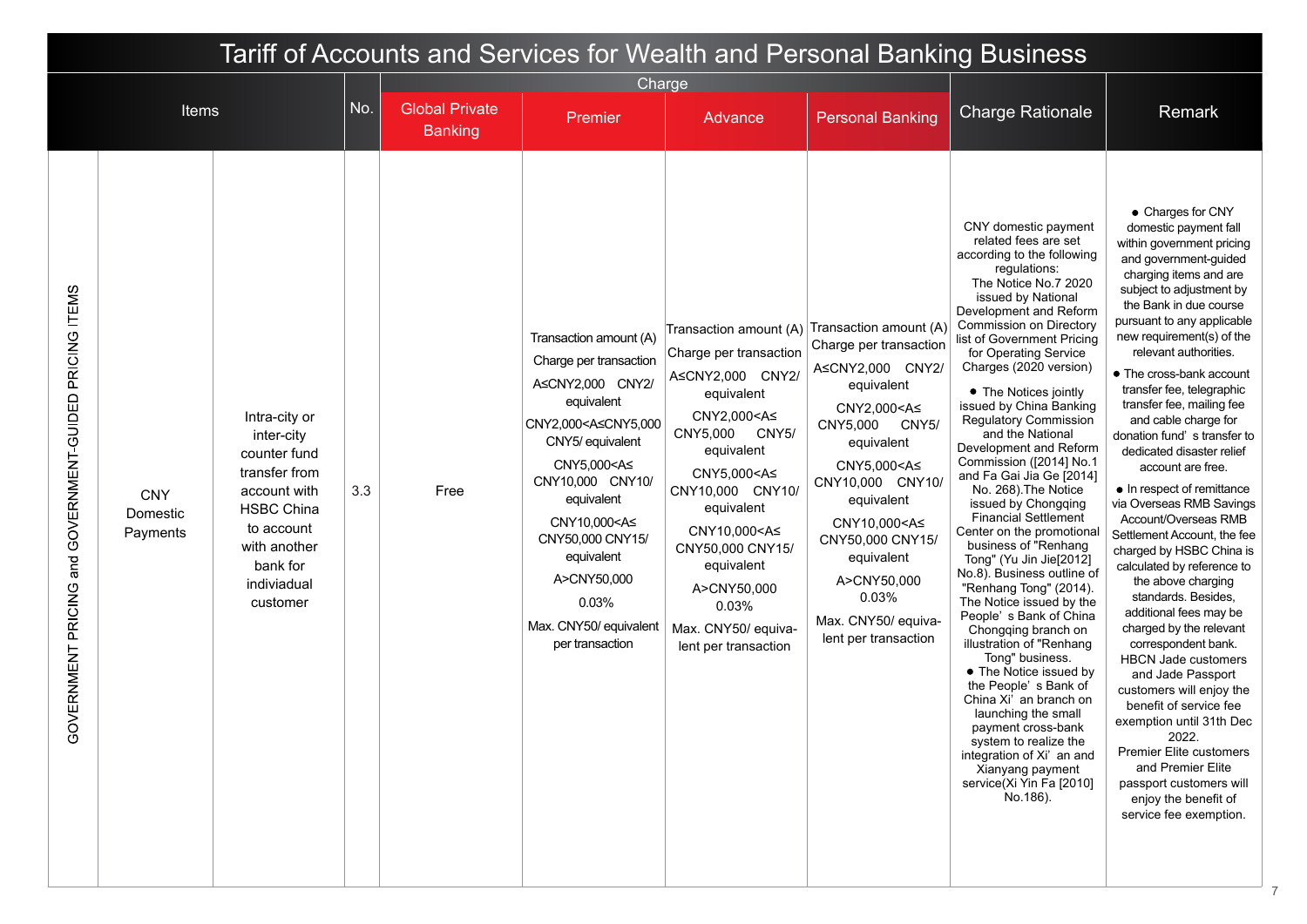|                                                        | Tariff of Accounts and Services for Wealth and Personal Banking Business<br>Charge |                                                                                                                                            |     |                                                                                                                                                                                                                                                                                                |                |                |                         |                                                                                                                                                                                                                                                                                                                                                                                                                                                                                                                                           |                                                                                                                                                                                                                                                                                                                                                                                                                                                                                                                                                                                                                                                                                                                                                                                                                                                                                                                                                                                                                                                                   |  |
|--------------------------------------------------------|------------------------------------------------------------------------------------|--------------------------------------------------------------------------------------------------------------------------------------------|-----|------------------------------------------------------------------------------------------------------------------------------------------------------------------------------------------------------------------------------------------------------------------------------------------------|----------------|----------------|-------------------------|-------------------------------------------------------------------------------------------------------------------------------------------------------------------------------------------------------------------------------------------------------------------------------------------------------------------------------------------------------------------------------------------------------------------------------------------------------------------------------------------------------------------------------------------|-------------------------------------------------------------------------------------------------------------------------------------------------------------------------------------------------------------------------------------------------------------------------------------------------------------------------------------------------------------------------------------------------------------------------------------------------------------------------------------------------------------------------------------------------------------------------------------------------------------------------------------------------------------------------------------------------------------------------------------------------------------------------------------------------------------------------------------------------------------------------------------------------------------------------------------------------------------------------------------------------------------------------------------------------------------------|--|
|                                                        |                                                                                    |                                                                                                                                            | No. | <b>Global Private</b>                                                                                                                                                                                                                                                                          |                |                |                         |                                                                                                                                                                                                                                                                                                                                                                                                                                                                                                                                           |                                                                                                                                                                                                                                                                                                                                                                                                                                                                                                                                                                                                                                                                                                                                                                                                                                                                                                                                                                                                                                                                   |  |
|                                                        | <b>Items</b>                                                                       |                                                                                                                                            |     | <b>Banking</b>                                                                                                                                                                                                                                                                                 | Premier        | Advance        | <b>Personal Banking</b> | <b>Charge Rationale</b>                                                                                                                                                                                                                                                                                                                                                                                                                                                                                                                   | Remark                                                                                                                                                                                                                                                                                                                                                                                                                                                                                                                                                                                                                                                                                                                                                                                                                                                                                                                                                                                                                                                            |  |
| GOVERNMENT PRICING and GOVERNMENT-GUIDED PRICING ITEMS | <b>CNY</b><br>Domestic<br>Payments                                                 | Intra-city or<br>inter-city<br>counter fund<br>transfer from<br>account with<br>HSBC China to<br>account with<br>another bank<br>corporate | 3.4 | <b>Transaction amount</b><br>(A)<br>Charge per transac-<br>tion<br>A≤CNY10,000<br>CNY5<br>CNY10,000 <a≤<br>CNY100,000<br/>CNY10<br/>CNY100,000<a≤<br>CNY500,000<br/>CNY15<br/>CNY500,000<a≤<br>CNY1,000,000<br/>CNY<sub>20</sub><br/>A&gt;CNY1,000,000<br/>0.002% Max.</a≤<br></a≤<br></a≤<br> | Not applicable | Not applicable | Not applicable          | The Notice No.7 2020<br>issued by National<br>Development and<br>Reform<br>Commission on<br>Directory list of<br>Government Pricing for<br>Operating<br>Service Charges (2020<br>version).<br>The Notices jointly<br>issued by China<br><b>Banking Regulatory</b><br>Commission<br>and the National<br>Development and<br><b>Reform Commission</b><br>([2014]<br>No.1 and Fa Gai Jia<br>Ge [2014] No. 268).<br>Reducing the Commis-<br>sions for Payment<br>jointly Issued by<br>PBOC, CBIRC<br>NDRC and SAMR (Yin<br>Fa [2021] No. 169). | • Charges for CNY<br>domestic payment fall<br>within government pricing<br>and government-guided<br>charging items and are<br>subject to adjustment by<br>the Bank in due course<br>pursuant to any applicable<br>new requirement(s) of the<br>relevant authorities.<br>• The cross-bank account<br>transfer fee, telegraphic<br>transfer fee, mailing fee<br>and cable charge for<br>donation fund's transfer to<br>dedicated disaster relief<br>account are free.<br>$\bullet$ In respect of remittance<br>via Overseas RMB Savings<br>Account/Overseas RMB<br>Settlement Account, the fee<br>charged by HSBC China is<br>calculated by reference to<br>the above charging<br>standards. Besides,<br>additional fees may be<br>charged by the relevant<br>correspondent bank.<br><b>HBCN Jade customers</b><br>and Jade Passport<br>customers will enjoy the<br>benefit of service fee<br>exemption until 31th Dec<br>2022.<br><b>Premier Elite customers</b><br>and Premier Elite<br>passport customers will<br>enjoy the benefit of<br>service fee exemption. |  |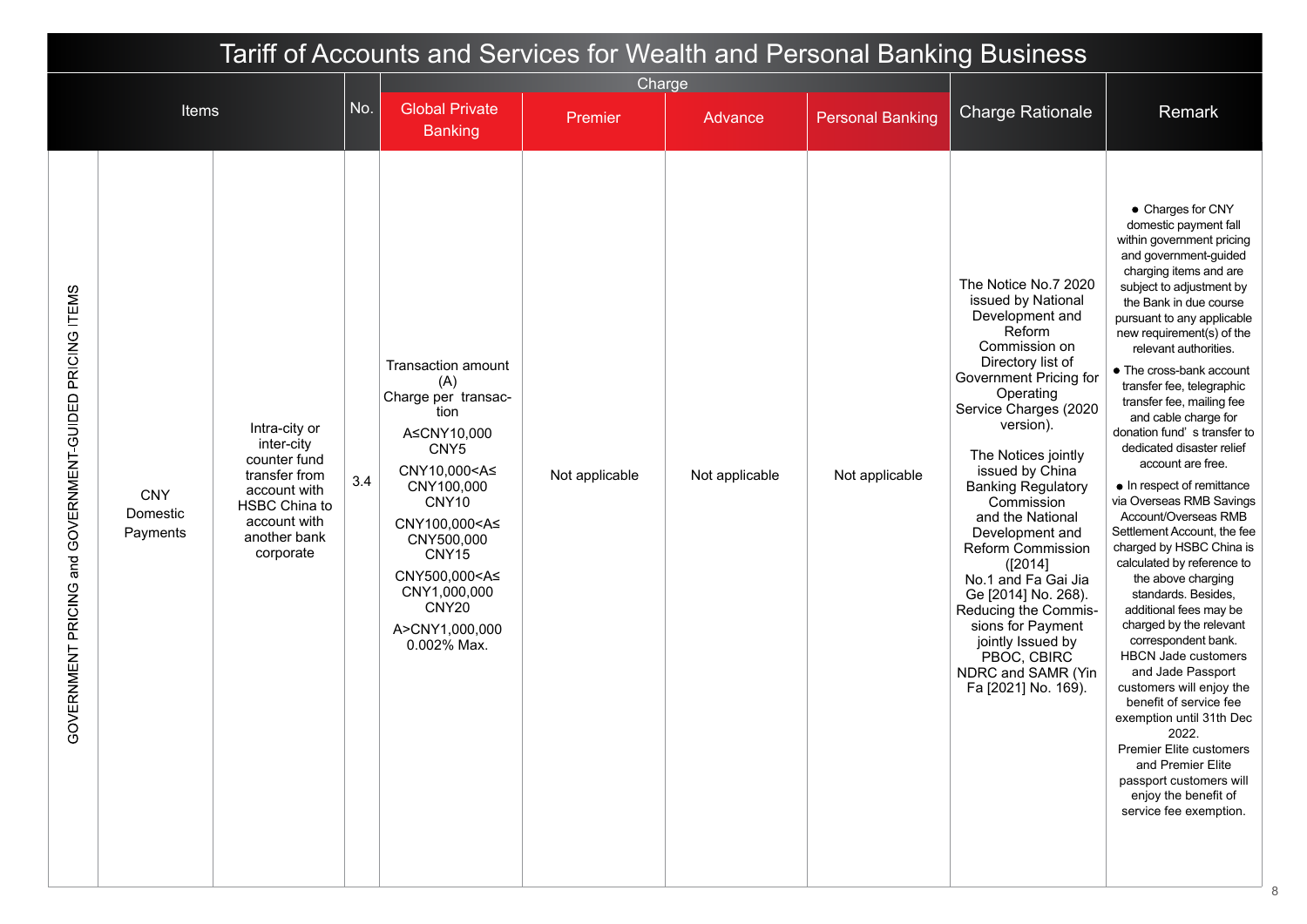|                                                           | Tariff of Accounts and Services for Wealth and Personal Banking Business |                                                                                                                                                                                                                                          |           |                                         |                                                                                                                                                                                                                                                                                                                                    |                                                                                                                                                                                                                                                                                                                                                                                                                |                                                                                                                                                                                                                                                                                                                                    |                                                                                                                                                                                                                                                                                                                                                                                                                                                                                                                                                                                    |                                                                                                                                                                                                                                                                                                                                                                                                                                                                                                                                                                                                                  |  |  |
|-----------------------------------------------------------|--------------------------------------------------------------------------|------------------------------------------------------------------------------------------------------------------------------------------------------------------------------------------------------------------------------------------|-----------|-----------------------------------------|------------------------------------------------------------------------------------------------------------------------------------------------------------------------------------------------------------------------------------------------------------------------------------------------------------------------------------|----------------------------------------------------------------------------------------------------------------------------------------------------------------------------------------------------------------------------------------------------------------------------------------------------------------------------------------------------------------------------------------------------------------|------------------------------------------------------------------------------------------------------------------------------------------------------------------------------------------------------------------------------------------------------------------------------------------------------------------------------------|------------------------------------------------------------------------------------------------------------------------------------------------------------------------------------------------------------------------------------------------------------------------------------------------------------------------------------------------------------------------------------------------------------------------------------------------------------------------------------------------------------------------------------------------------------------------------------|------------------------------------------------------------------------------------------------------------------------------------------------------------------------------------------------------------------------------------------------------------------------------------------------------------------------------------------------------------------------------------------------------------------------------------------------------------------------------------------------------------------------------------------------------------------------------------------------------------------|--|--|
|                                                           |                                                                          |                                                                                                                                                                                                                                          |           |                                         | Charge                                                                                                                                                                                                                                                                                                                             |                                                                                                                                                                                                                                                                                                                                                                                                                |                                                                                                                                                                                                                                                                                                                                    |                                                                                                                                                                                                                                                                                                                                                                                                                                                                                                                                                                                    |                                                                                                                                                                                                                                                                                                                                                                                                                                                                                                                                                                                                                  |  |  |
|                                                           | Items                                                                    |                                                                                                                                                                                                                                          | <b>No</b> | <b>Global Private</b><br><b>Banking</b> | Premier                                                                                                                                                                                                                                                                                                                            | Advance                                                                                                                                                                                                                                                                                                                                                                                                        | <b>Personal Banking</b>                                                                                                                                                                                                                                                                                                            | <b>Charge Rationale</b>                                                                                                                                                                                                                                                                                                                                                                                                                                                                                                                                                            | Remark                                                                                                                                                                                                                                                                                                                                                                                                                                                                                                                                                                                                           |  |  |
| PRICING ITEMS<br>GOVERNMENT PRICING and GOVERNMENT-GUIDED | <b>CNY</b><br>Domestic<br>Payments                                       | Intra-city counter<br>fund transfer from<br>account with<br>HSBC China to<br>account with<br>another bank<br>(Chongqing<br>Intra-City<br>Payment System)<br>(Effective from 1<br>September 2014)                                         | 3.5       | Free                                    | Transaction amount (A)<br>Charge per transaction<br>A≤CNY50,000 CNY2/<br>equivalent<br>CNY50,000 <a≤<br>CNY100,000 CNY5/<br/>equivalent<br/>CNY100,000<a≤<br>CNY500.000 CNY10/<br/>equivalent<br/>CNY500,000<a≤<br>CNY1,000,000 CNY15/<br/>equivalent<br/>A&gt;CNY1,000,000<br/>0.002%<br/>per transaction</a≤<br></a≤<br></a≤<br> | Transaction amount (A)<br>Charge per transaction<br>A≤CNY50,000 CNY2/<br>equivalent<br>CNY50,000 <a≤<br>CNY100,000 CNY5/<br/>equivalent<br/>CNY100,000<a≤<br>CNY500.000 CNY10/<br/>equivalent<br/>CNY500,000<a≤<br>CNY1,000,000 CNY15/<br/>equivalent<br/>A&gt;CNY1,000,000<br/>0.002%<br/>Max. CNY50 / equivalent Max. CNY50 / equivalent Max. CNY50 / equivalent<br/>per transaction</a≤<br></a≤<br></a≤<br> | Transaction amount (A)<br>Charge per transaction<br>A≤CNY50.000 CNY2/<br>equivalent<br>CNY50,000 <a≤<br>CNY100,000 CNY5/<br/>equivalent<br/>CNY100,000<a≤<br>CNY500,000 CNY10/<br/>equivalent<br/>CNY500,000<a≤<br>CNY1,000,000 CNY15/<br/>equivalent<br/>A&gt;CNY1,000,000<br/>0.002%<br/>per transaction</a≤<br></a≤<br></a≤<br> | CNY domestic payment<br>related fees are set<br>according to the following<br>regulations:<br>The Notice No.7 2020<br>issued by National<br>Development and Reform<br>Commission on Directory<br>list of Government Pricing<br>for Operating Service<br>Charges (2020 version)<br>• The Notices jointly<br>issued by China Banking<br><b>Regulatory Commission</b><br>and the National<br>Development and Reform<br>Commission ([2014] No.1<br>and Fa Gai Jia Ge [2014]<br>No. 268). The Notice<br>issued by Chongqing<br><b>Financial Settlement</b><br>Center on the promotional | • Charges for CNY<br>domestic payment fall<br>within government pricing<br>and government-guided<br>charging items and are<br>subject to adjustment by<br>the Bank in due course<br>pursuant to any applicable<br>new requirement(s) of the<br>relevant authorities.<br>• The cross-bank account<br>transfer fee, telegraphic<br>transfer fee, mailing fee<br>and cable charge for<br>donation fund's transfer to<br>dedicated disaster relief<br>account are free.<br>• In respect of remittance<br>via Overseas RMB Savings<br>Account/Overseas RMB<br>Settlement Account, the fee<br>charged by HSBC China is |  |  |
|                                                           |                                                                          | Intra-city or inter-city<br>counter fund<br>transfer from<br>account with HSBC<br>China<br>to account with<br>another<br>bank within Shanxi<br>Province<br>(applicable to Xi' an<br>branch only)<br>(Effective from 1<br>September 2014) | 3.6       | Free                                    | Transaction amount (A)<br>Charge per transaction<br>A≤CNY50,000<br>CNY2/ equivalent<br>A>CNY50,000<br>0.03% Max. CNY50/<br>equivalent per<br>transaction                                                                                                                                                                           | Transaction amount (A)<br>Charge per transaction<br>A≤CNY50,000<br>CNY2/ equivalent<br>A>CNY50,000<br>0.03% Max. CNY50/<br>equivalent per transac-<br>tion                                                                                                                                                                                                                                                     | Transaction amount (A)<br>Charge per transaction<br>A≤CNY50,000<br>CNY2/ equivalent<br>A>CNY50,000<br>0.03% Max. CNY50/<br>equivalent per<br>transaction                                                                                                                                                                           | business of "Renhang<br>Tong" (Yu Jin Jie[2012]<br>No.8). Business outline of<br>"Renhang Tong" (2014).<br>The Notice issued by the<br>People's Bank of China<br>Chongqing branch on<br>illustration of "Renhang<br>Tong" business.<br>• The Notice issued by<br>the People's Bank of<br>China Xi' an branch on<br>launching the small<br>payment cross-bank<br>system to realize the<br>integration of Xi' an and<br>Xianyang payment<br>service(Xi Yin Fa [2010]<br>No.186).                                                                                                     | calculated by reference to<br>the above charging<br>standards. Besides,<br>additional fees may be<br>charged by the relevant<br>correspondent bank.<br><b>HBCN Jade customers</b><br>and Jade Passport<br>customers will enjoy the<br>benefit of service fee<br>exemption until 31th Dec<br>2022.<br><b>Premier Elite customers</b><br>and Premier Elite<br>passport customers will<br>enjoy the benefit of<br>service fee exemption.                                                                                                                                                                            |  |  |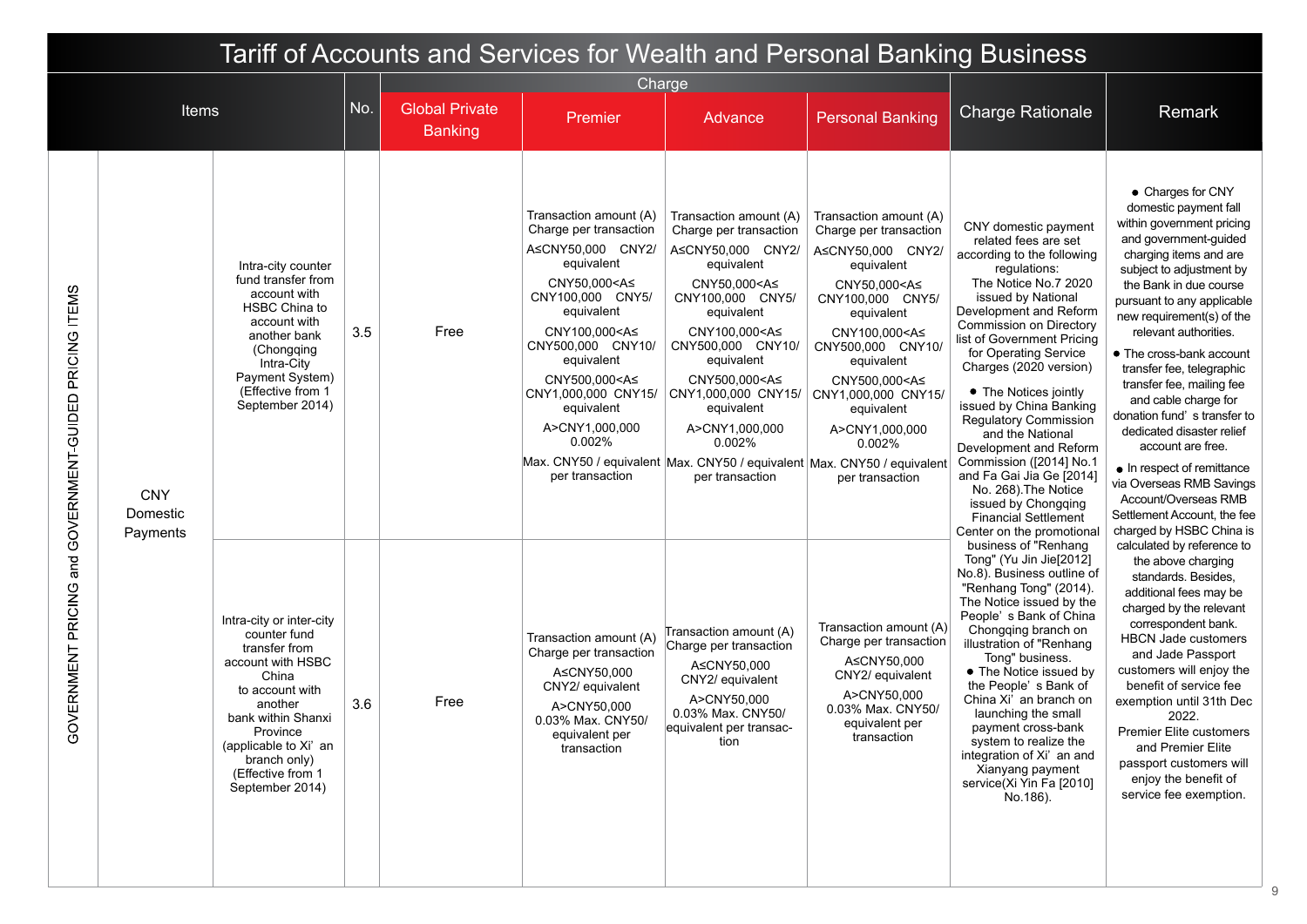| Tariff of Accounts and Services for Wealth and Personal Banking Business<br>Charge<br><b>No</b><br><b>Global Private</b><br><b>Items</b><br><b>Charge Rationale</b><br><b>Personal Banking</b><br>Premier<br>Advance<br><b>Banking</b> |                       |                     |              |                                                                                                                                                                                                                                                                                                                                                                       |                                                                                                                                                                                                                                                                                                                                                                                                                                                                                                                                                                                                            |                                                                                                                                                                                                                                                                     |        |                                                                                                                                                                                                                                                                                                                                                                                                                                                                         |                                                                                                                                                                                                                                                                                                                                                                                                                                                                                                                                                                                                                                                                                                                                                                                                                                                                                                                                                                                                      |
|----------------------------------------------------------------------------------------------------------------------------------------------------------------------------------------------------------------------------------------|-----------------------|---------------------|--------------|-----------------------------------------------------------------------------------------------------------------------------------------------------------------------------------------------------------------------------------------------------------------------------------------------------------------------------------------------------------------------|------------------------------------------------------------------------------------------------------------------------------------------------------------------------------------------------------------------------------------------------------------------------------------------------------------------------------------------------------------------------------------------------------------------------------------------------------------------------------------------------------------------------------------------------------------------------------------------------------------|---------------------------------------------------------------------------------------------------------------------------------------------------------------------------------------------------------------------------------------------------------------------|--------|-------------------------------------------------------------------------------------------------------------------------------------------------------------------------------------------------------------------------------------------------------------------------------------------------------------------------------------------------------------------------------------------------------------------------------------------------------------------------|------------------------------------------------------------------------------------------------------------------------------------------------------------------------------------------------------------------------------------------------------------------------------------------------------------------------------------------------------------------------------------------------------------------------------------------------------------------------------------------------------------------------------------------------------------------------------------------------------------------------------------------------------------------------------------------------------------------------------------------------------------------------------------------------------------------------------------------------------------------------------------------------------------------------------------------------------------------------------------------------------|
|                                                                                                                                                                                                                                        |                       |                     |              |                                                                                                                                                                                                                                                                                                                                                                       |                                                                                                                                                                                                                                                                                                                                                                                                                                                                                                                                                                                                            |                                                                                                                                                                                                                                                                     |        |                                                                                                                                                                                                                                                                                                                                                                                                                                                                         |                                                                                                                                                                                                                                                                                                                                                                                                                                                                                                                                                                                                                                                                                                                                                                                                                                                                                                                                                                                                      |
|                                                                                                                                                                                                                                        |                       |                     |              |                                                                                                                                                                                                                                                                                                                                                                       |                                                                                                                                                                                                                                                                                                                                                                                                                                                                                                                                                                                                            |                                                                                                                                                                                                                                                                     |        |                                                                                                                                                                                                                                                                                                                                                                                                                                                                         | Remark                                                                                                                                                                                                                                                                                                                                                                                                                                                                                                                                                                                                                                                                                                                                                                                                                                                                                                                                                                                               |
| MARKET ORIENTED PRICING ITEMS                                                                                                                                                                                                          | OF ACCOUNTS<br>TARIFF | Monthly Service Fee | $\mathbf{1}$ | A Monthly Service<br>Fee of CNY1,000<br>(or its<br>equivalent in any<br>other currency) will<br>be charged<br>every month if the<br><b>Total Relationship</b><br>Balance of<br>all the accounts<br>under the same<br>customer number<br>fall below Minimum<br><b>Total Relationship</b><br><b>Balance</b><br>(CNY12,800,000/e<br>quivalent) in the<br>previous month. | <b>Premier Monthly</b><br>Service Fee* of<br>CNY300 (or its<br>equivalent in any<br>other currency) will<br>be charged every<br>month if the Total<br>Relationship<br>Balance of all the<br>accounts under the<br>same customer<br>number fall below<br>CNY500,000 or<br>equivalent in the<br>previous month,<br>and if the average<br><b>Total Relationship</b><br>Balance of all<br>family members of<br>one Premier Family<br>with the Bank falls<br>below CNY500,000<br>or equivalent in the<br>previous month<br>(only applicable to<br>customers who<br>successfully<br>register Premier<br>Family). | <b>Advance Monthly</b><br>Service Fee* of<br>CNY100 (or its<br>equivalent in any<br>other currency)<br>will be charged<br>every month if the<br><b>Total Relationship</b><br><b>Balance falls</b><br>below<br>CNY100,000 or<br>equivalent in the<br>previous month. | Free** | The monthly service<br>fee is formulated<br>based on the service<br>cost of the Bank,<br>taking into account<br>operation and manage-<br>ment of customer<br>accounts and a series<br>of free services offered<br>to customers, with<br>reference to the<br>monthly service fee<br>level of this wealth<br>management proposi-<br>tion in other overseas<br>markets, as well as the<br>fee level of similar<br>wealth management<br>propositions in<br>domestic market. | The Bank reserves the<br>right to close any account<br>with a zero balance for 2<br>consecutive months.<br>*For Premier accounts<br>associated with Business<br>Vantage Lite Account<br>(Elite Version) (BVLE),<br>Premier Monthly Fee will<br>be waived from the<br>following month of<br>association. When such<br>association is terminated.<br>the bank will reinstate<br>Premier Monthly Fee<br>according to Tariff from<br>the next month. For<br>Advance accounts<br>associated with Business<br>Vantage Lite Account<br>(BVL), Advance Monthly<br>Fee will be waived from<br>the following month of<br>association. When such<br>association is terminated.<br>the bank will reinstate<br>Advance Monthly Fee<br>according to Tariff from<br>the next month.<br>**The CNY Basic<br>Settlement Account is<br>offered to non-Premier,<br>non-Advance and<br>non-Personal Banking<br>customers. This account<br>offers basic banking<br>functions, refer "Important<br>Note 6" for the details. |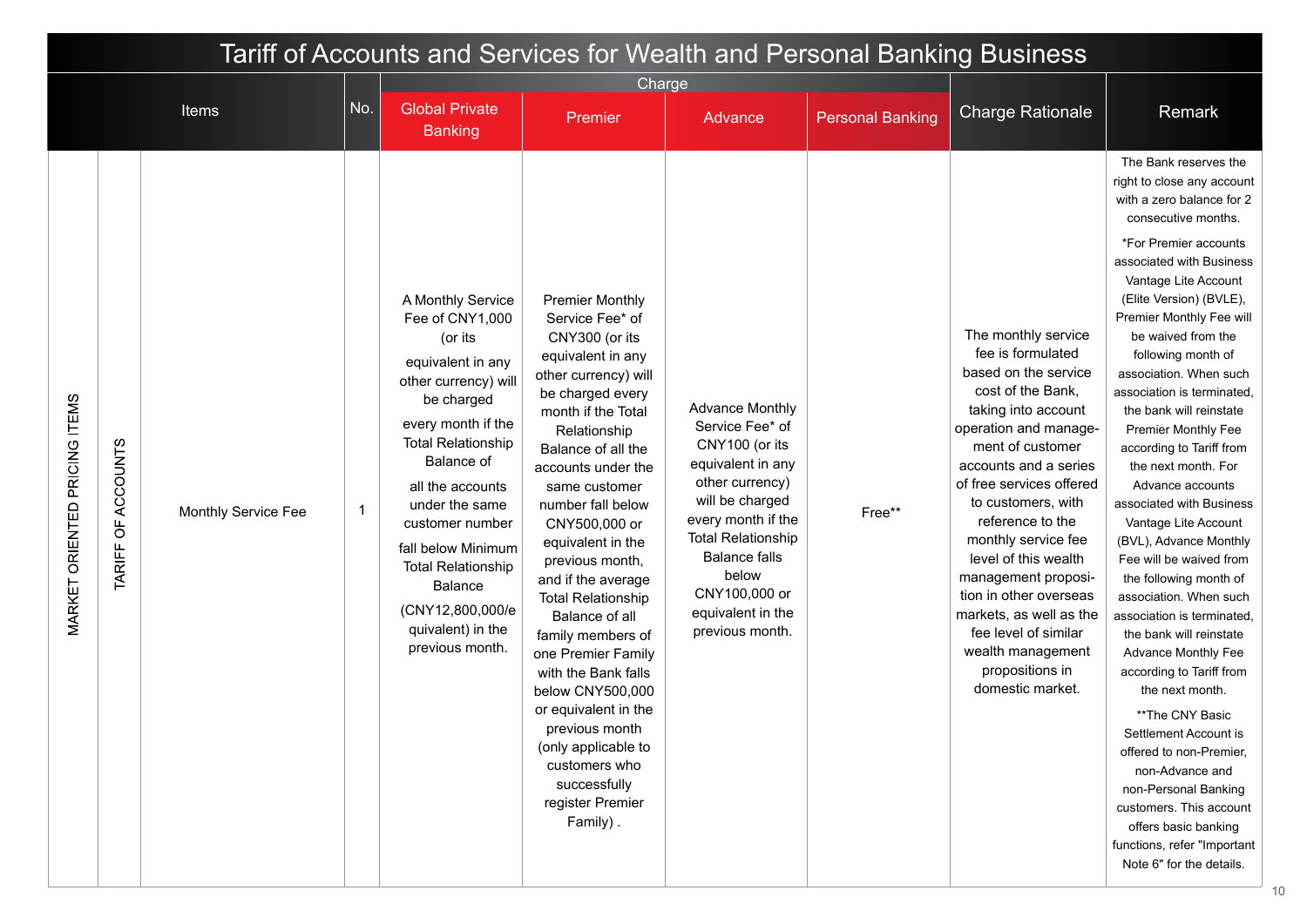| Tariff of Accounts and Services for Wealth and Personal Banking Business<br>Charge |                       |         |                                          |     |                                                                                                                                                                                                |                                                                                                                                                                                              |                                                                                                                                                                                              |                                                                                                                                                                                       |                         |                                                                                                                                                                                                                                                                                                        |
|------------------------------------------------------------------------------------|-----------------------|---------|------------------------------------------|-----|------------------------------------------------------------------------------------------------------------------------------------------------------------------------------------------------|----------------------------------------------------------------------------------------------------------------------------------------------------------------------------------------------|----------------------------------------------------------------------------------------------------------------------------------------------------------------------------------------------|---------------------------------------------------------------------------------------------------------------------------------------------------------------------------------------|-------------------------|--------------------------------------------------------------------------------------------------------------------------------------------------------------------------------------------------------------------------------------------------------------------------------------------------------|
|                                                                                    |                       |         |                                          |     |                                                                                                                                                                                                |                                                                                                                                                                                              |                                                                                                                                                                                              |                                                                                                                                                                                       |                         |                                                                                                                                                                                                                                                                                                        |
|                                                                                    |                       | Items   |                                          | No. | <b>Global Private</b><br><b>Banking</b>                                                                                                                                                        | Premier                                                                                                                                                                                      | Advance                                                                                                                                                                                      | <b>Personal Banking</b>                                                                                                                                                               | <b>Charge Rationale</b> | Remark                                                                                                                                                                                                                                                                                                 |
|                                                                                    |                       | Demand  | Foreign<br>Currency<br>Demand<br>Deposit |     | Multicurrency<br>Savings Account<br>Exchange Account:<br>USD, HKD, JPY,<br>EUR, AUD, CAD,<br>GBP, SGD, NZD etc.<br>Notes Account:<br>USD, HKD, JPY,<br><b>EUR</b>                              | Multicurrency<br>Savings Account<br>Exchange Account:<br>USD, HKD, JPY,<br>EUR, AUD, CAD,<br>GBP, SGD, NZD etc.<br>Notes Account:<br>USD, HKD, JPY,<br><b>EUR</b>                            | Multicurrency<br>Savings Account<br>Exchange Account:<br>USD, HKD, JPY,<br>EUR, AUD, CAD,<br>GBP, SGD, NZD etc.<br>Notes Account:<br>USD, HKD, JPY,<br><b>EUR</b>                            | <b>Multicurrency Savings</b><br>Account<br>Exchange Account:<br>USD, HKD, JPY, EUR,<br>AUD, CAD, GBP,<br>SGD, NZD etc.<br>Notes Account:<br>USD, HKD, JPY, EUR                        |                         | Subject to the compli-<br>ance with laws and<br>regulations, the Bank<br>may include additional<br>type or currency options<br>to Exchange Account<br>and Notes Account<br>services. For exact<br>foreign currency account<br>service availability,<br>please check with your<br>nearest local branch. |
| MARKET ORIENTED PRICING ITEMS                                                      | OF ACCOUNTS<br>TARIFF | Deposit | <b>CNY</b><br>Demand<br>Deposit          |     | Minimum Balance:<br><b>CNY Settlement</b><br>Account: CNY1<br><b>CNY Cheque</b><br>Account: CNY5,000<br>Overseas RMB<br>Savings<br>Account/Overseas<br><b>RMB Settlement</b><br>Account*: CNY1 | Minimum Balance:<br><b>CNY Settlement</b><br>Account: CNY1<br><b>CNY Cheque</b><br>Account: CNY5,000<br>Overseas RMB<br>Savings<br>Account/Overseas<br><b>RMB Settlement</b><br>Account*CNY1 | Minimum Balance:<br><b>CNY Settlement</b><br>Account: CNY1<br><b>CNY Cheque</b><br>Account: CNY5,000<br>Overseas RMB<br>Savings<br>Account/Overseas<br><b>RMB Settlement</b><br>Account*CNY1 | Minimum Balance:<br><b>CNY Settlement</b><br>Account: CNY1<br><b>CNY Cheque</b><br>Account: CNY5,000<br>Overseas RMB<br>Savings Account/Over-<br>seas RMB Settlement<br>Account: CNY1 |                         | *Overseas RMB<br>settlement<br>account is ceased to<br>offer by bank from 1 Mar<br>2017 while existing<br>overseas RMB settle-<br>ment accounts can be<br>operated normally.                                                                                                                           |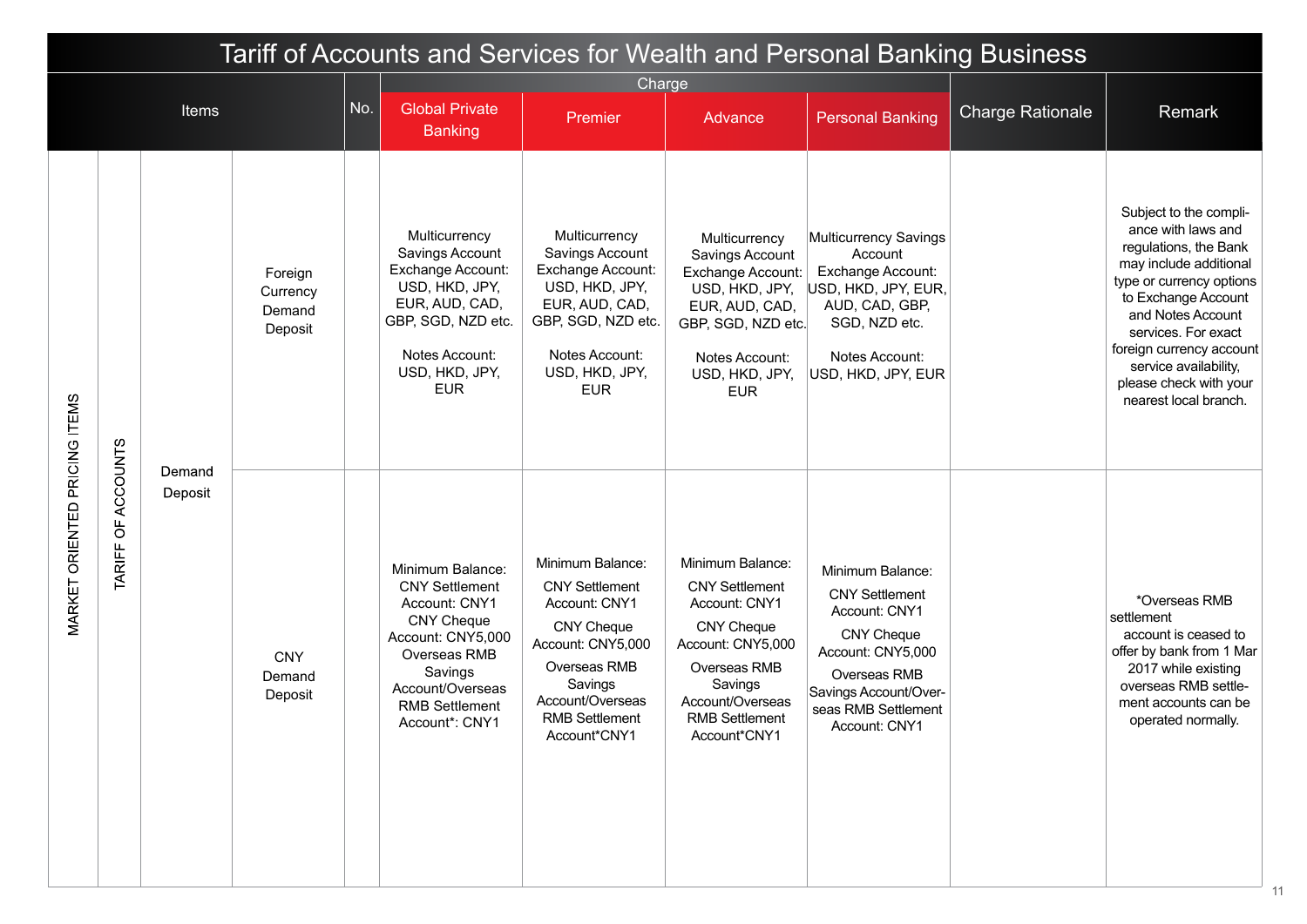|                                      | Tariff of Accounts and Services for Wealth and Personal Banking Business<br>Charge |                     |                                            |     |                                                                                                                                                                                                                                                                                                                                                                                                                                                                                                                                                                                                                                                                                                                                         |                                                                                                                                                                                                                                                                                                                                                                                                                                                                                                                                                                                                                                                                                                                                             |                                                                                                                                                                                                                                                                                                                                                                                                                                                                                                                          |                                                                                                                                                                                                                                                                                                                                                                                                                                                                                                                   |                         |                                                                                                                                          |
|--------------------------------------|------------------------------------------------------------------------------------|---------------------|--------------------------------------------|-----|-----------------------------------------------------------------------------------------------------------------------------------------------------------------------------------------------------------------------------------------------------------------------------------------------------------------------------------------------------------------------------------------------------------------------------------------------------------------------------------------------------------------------------------------------------------------------------------------------------------------------------------------------------------------------------------------------------------------------------------------|---------------------------------------------------------------------------------------------------------------------------------------------------------------------------------------------------------------------------------------------------------------------------------------------------------------------------------------------------------------------------------------------------------------------------------------------------------------------------------------------------------------------------------------------------------------------------------------------------------------------------------------------------------------------------------------------------------------------------------------------|--------------------------------------------------------------------------------------------------------------------------------------------------------------------------------------------------------------------------------------------------------------------------------------------------------------------------------------------------------------------------------------------------------------------------------------------------------------------------------------------------------------------------|-------------------------------------------------------------------------------------------------------------------------------------------------------------------------------------------------------------------------------------------------------------------------------------------------------------------------------------------------------------------------------------------------------------------------------------------------------------------------------------------------------------------|-------------------------|------------------------------------------------------------------------------------------------------------------------------------------|
|                                      |                                                                                    |                     |                                            |     |                                                                                                                                                                                                                                                                                                                                                                                                                                                                                                                                                                                                                                                                                                                                         |                                                                                                                                                                                                                                                                                                                                                                                                                                                                                                                                                                                                                                                                                                                                             |                                                                                                                                                                                                                                                                                                                                                                                                                                                                                                                          |                                                                                                                                                                                                                                                                                                                                                                                                                                                                                                                   |                         |                                                                                                                                          |
|                                      |                                                                                    | Items               |                                            | No. | <b>Global Private</b><br><b>Banking</b>                                                                                                                                                                                                                                                                                                                                                                                                                                                                                                                                                                                                                                                                                                 | Premier                                                                                                                                                                                                                                                                                                                                                                                                                                                                                                                                                                                                                                                                                                                                     | Advance                                                                                                                                                                                                                                                                                                                                                                                                                                                                                                                  | <b>Personal Banking</b>                                                                                                                                                                                                                                                                                                                                                                                                                                                                                           | <b>Charge Rationale</b> | Remark                                                                                                                                   |
| <b>MARKET ORIENTED PRICING ITEMS</b> | OF ACCOUNTS<br><b>TARIFF</b>                                                       | <b>Call Deposit</b> | Foreign<br><b>Currency Call</b><br>Deposit |     | Normal:<br>Available Notice Period 7 Available Notice Period 7 Available Notice Period 7 Available Notice Period 7<br>days<br><b>Available Currencies</b><br>Exchange Account:<br>USD, HKD, JPY, EUR,<br>AUD, CAD, GBP, SGD<br>Notes Account:<br>USD, HKD, JPY, EUR<br>(For other foreign<br>currencies call deposits, currencies call deposits,<br>please check with your<br>nearest local branch.)<br>Minimum Deposit<br>Amount CNY50,000 /<br>equivalent<br>Minimum Withdrawal<br>Amount<br>is made, the remaining<br>balance after the<br>less than CNY50,000 /<br>equivalent)<br>Plus*:<br>Available Notice Period 7 Available Notice Period 7 Available Notice Period 7 Available Notice Period 7<br>days<br>Available Currencies | Normal:<br>days<br><b>Available Currencies</b><br><b>Exchange Account:</b><br>USD, HKD, JPY, EUR,<br>AUD, CAD, GBP, SGD<br>Notes Account:<br>USD, HKD, JPY, EUR<br>(For other foreign<br>please check with your<br>nearest local branch.)<br>Minimum Deposit<br>Amount CNY50,000 /<br>equivalent<br>Minimum Withdrawal<br>Amount<br>CNY50,000 / equivalent   CNY50,000 / equivalent  <br>(When partial withdrawal (When partial withdrawal (When partial withdrawal (When partial withdrawal<br>is made, the remaining<br>balance after the<br>withdrawal should not be withdrawal should not be withdrawal should not be withdrawal should not be<br>less than CNY50,000 /<br>equivalent)<br>Plus*:<br>days<br><b>Available Currencies</b> | Normal:<br>days<br><b>Available Currencies</b><br>Exchange Account:<br>USD, HKD, JPY, EUR,<br>AUD, CAD, GBP, SGD<br>Notes Account:<br>USD, HKD, JPY, EUR<br>(For other foreign<br>currencies call deposits,<br>please check with your<br>nearest local branch.)<br>Minimum Deposit<br>Amount CNY50,000 /<br>equivalent<br>Minimum Withdrawal<br>Amount<br>CNY50,000 / equivalent<br>is made, the remaining<br>balance after the<br>less than CNY50,000 /<br>equivalent)<br>Plus*:<br>days<br><b>Available Currencies</b> | Normal:<br>days<br><b>Available Currencies</b><br>Exchange Account:<br>USD, HKD, JPY, EUR,<br>AUD, CAD, GBP, SGD<br>Notes Account:<br>USD, HKD, JPY, EUR<br>(For other foreign<br>currencies call deposits,<br>please check with your<br>nearest local branch.)<br>Minimum Deposit<br>Amount CNY50,000 /<br>equivalent<br>Minimum Withdrawal<br>Amount<br>CNY50,000 / equivalent<br>is made, the remaining<br>balance after the<br>less than CNY50,000 /<br>equivalent)<br>Plus*:<br>days<br>Available Currencies |                         | *Not applicable to Beijing,<br>Tianjin, Taiyuan and<br>Hangzhou branches. For<br>details please check with<br>your nearest local branch. |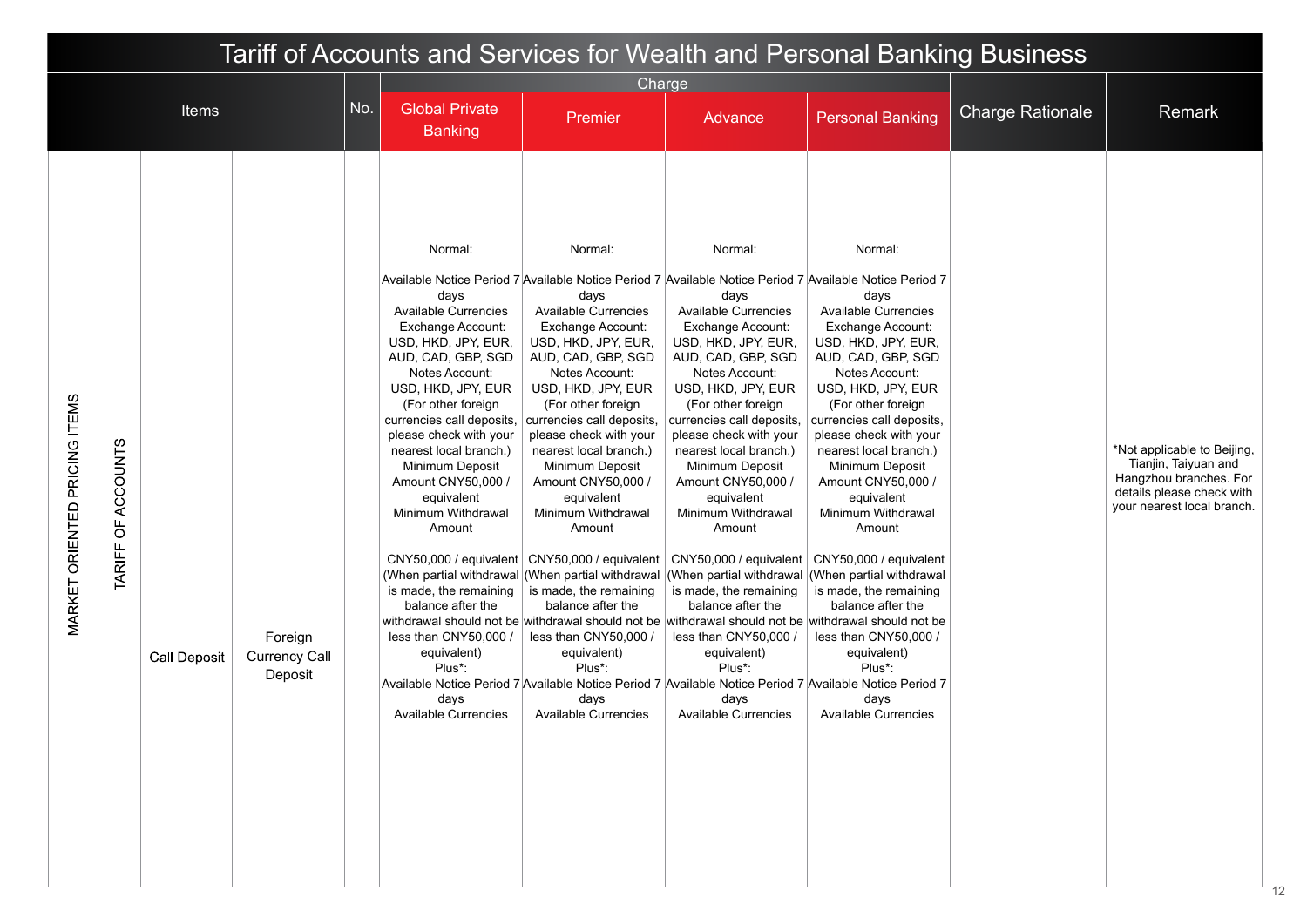|                                      | Tariff of Accounts and Services for Wealth and Personal Banking Business<br>Charge |                 |                            |     |                                                                                                                                                                                                                                                                                                                                                                                                                                                                                                                                            |                                                                                                                                                                                                                                                                                                                                                                                                                                                                                                                                                                                           |                                                                                                                                                                                                                                                                                                                                                                                                                                                                                                                                                                                 |                                                                                                                                                                                                                                                                                                                                                                                                                                                                                                                                                                                 |                         |                                                                                                                                             |
|--------------------------------------|------------------------------------------------------------------------------------|-----------------|----------------------------|-----|--------------------------------------------------------------------------------------------------------------------------------------------------------------------------------------------------------------------------------------------------------------------------------------------------------------------------------------------------------------------------------------------------------------------------------------------------------------------------------------------------------------------------------------------|-------------------------------------------------------------------------------------------------------------------------------------------------------------------------------------------------------------------------------------------------------------------------------------------------------------------------------------------------------------------------------------------------------------------------------------------------------------------------------------------------------------------------------------------------------------------------------------------|---------------------------------------------------------------------------------------------------------------------------------------------------------------------------------------------------------------------------------------------------------------------------------------------------------------------------------------------------------------------------------------------------------------------------------------------------------------------------------------------------------------------------------------------------------------------------------|---------------------------------------------------------------------------------------------------------------------------------------------------------------------------------------------------------------------------------------------------------------------------------------------------------------------------------------------------------------------------------------------------------------------------------------------------------------------------------------------------------------------------------------------------------------------------------|-------------------------|---------------------------------------------------------------------------------------------------------------------------------------------|
|                                      |                                                                                    |                 |                            |     |                                                                                                                                                                                                                                                                                                                                                                                                                                                                                                                                            |                                                                                                                                                                                                                                                                                                                                                                                                                                                                                                                                                                                           |                                                                                                                                                                                                                                                                                                                                                                                                                                                                                                                                                                                 |                                                                                                                                                                                                                                                                                                                                                                                                                                                                                                                                                                                 |                         |                                                                                                                                             |
|                                      |                                                                                    | <b>Items</b>    |                            | No. | <b>Global Private</b><br><b>Banking</b>                                                                                                                                                                                                                                                                                                                                                                                                                                                                                                    | Premier                                                                                                                                                                                                                                                                                                                                                                                                                                                                                                                                                                                   | Advance                                                                                                                                                                                                                                                                                                                                                                                                                                                                                                                                                                         | <b>Personal Banking</b>                                                                                                                                                                                                                                                                                                                                                                                                                                                                                                                                                         | <b>Charge Rationale</b> | Remark                                                                                                                                      |
| <b>MARKET ORIENTED PRICING ITEMS</b> | OF ACCOUNTS<br><b>TARIFF</b>                                                       | Call<br>Deposit | <b>CNY Call</b><br>Deposit |     | Normal:<br><b>Available Notice</b><br>Periods 1 day, 7 days<br>Minimum Deposit<br>Amount CNY50,000<br>Minimum Withdrawal<br>Amount<br>CNY50,000 (When<br>partial withdrawal is<br>made, the remaining<br>balance after the<br>be less than<br>CNY50,000)<br>Plus*:<br><b>Available Notice</b><br>Periods 7 days<br>Minimum Deposit<br>Amount CNY100,000<br>Minimum Withdrawal<br>Amount<br>CNY50,000 (When<br>partial withdrawal is<br>made, the<br>remaining balance<br>after the withdrawal<br>should not be less<br>than<br>CNY100,000) | Normal:<br><b>Available Notice</b><br>Periods 1 day, 7 days<br>Minimum Deposit<br>Amount CNY50,000<br>Minimum Withdrawal<br>Amount<br>CNY50,000 (When<br>partial withdrawal is<br>made, the remaining<br>balance after the<br>withdrawal should not withdrawal should not<br>be less than<br>CNY50,000)<br>Plus*:<br><b>Available Notice</b><br>Periods 7 days<br>Minimum Deposit<br>Amount CNY100,000<br>Minimum Withdrawal<br>Amount<br>CNY50,000 (When<br>partial withdrawal is<br>made, the<br>remaining balance<br>after the withdrawal<br>should not be less<br>than<br>CNY100,000) | Normal:<br><b>Available Notice</b><br>Periods 1 day, 7<br>days<br>Minimum Deposit<br>Amount CNY50,000<br>Minimum Withdraw-<br>al Amount<br>CNY50,000 (When<br>partial withdrawal is<br>made, the remain-<br>ing balance after<br>the withdrawal<br>should not be less<br>than CNY50,000)<br>Plus*:<br><b>Available Notice</b><br>Periods 7 days<br>Minimum Deposit<br>Amount<br>CNY100,000<br>Minimum Withdraw-<br>al Amount<br>CNY50,000 (When<br>partial withdrawal is<br>made, the<br>remaining balance<br>after the withdrawal<br>should not be less<br>than<br>CNY100,000) | Normal:<br><b>Available Notice</b><br>Periods 1 day, 7<br>days<br>Minimum Deposit<br>Amount CNY50,000<br>Minimum Withdraw-<br>al Amount<br>CNY50,000 (When<br>partial withdrawal is<br>made, the remain-<br>ing balance after<br>the withdrawal<br>should not be less<br>than CNY50,000)<br>Plus*:<br><b>Available Notice</b><br>Periods 7 days<br>Minimum Deposit<br>Amount<br>CNY100,000<br>Minimum Withdraw-<br>al Amount<br>CNY50,000 (When<br>partial withdrawal is<br>made, the<br>remaining balance<br>after the withdrawal<br>should not be less<br>than<br>CNY100,000) |                         | *Not applicable to<br>Beijing, Tianjin,<br>Taiyuan and Hangzhou<br>branches. For details<br>please check with your<br>nearest local branch. |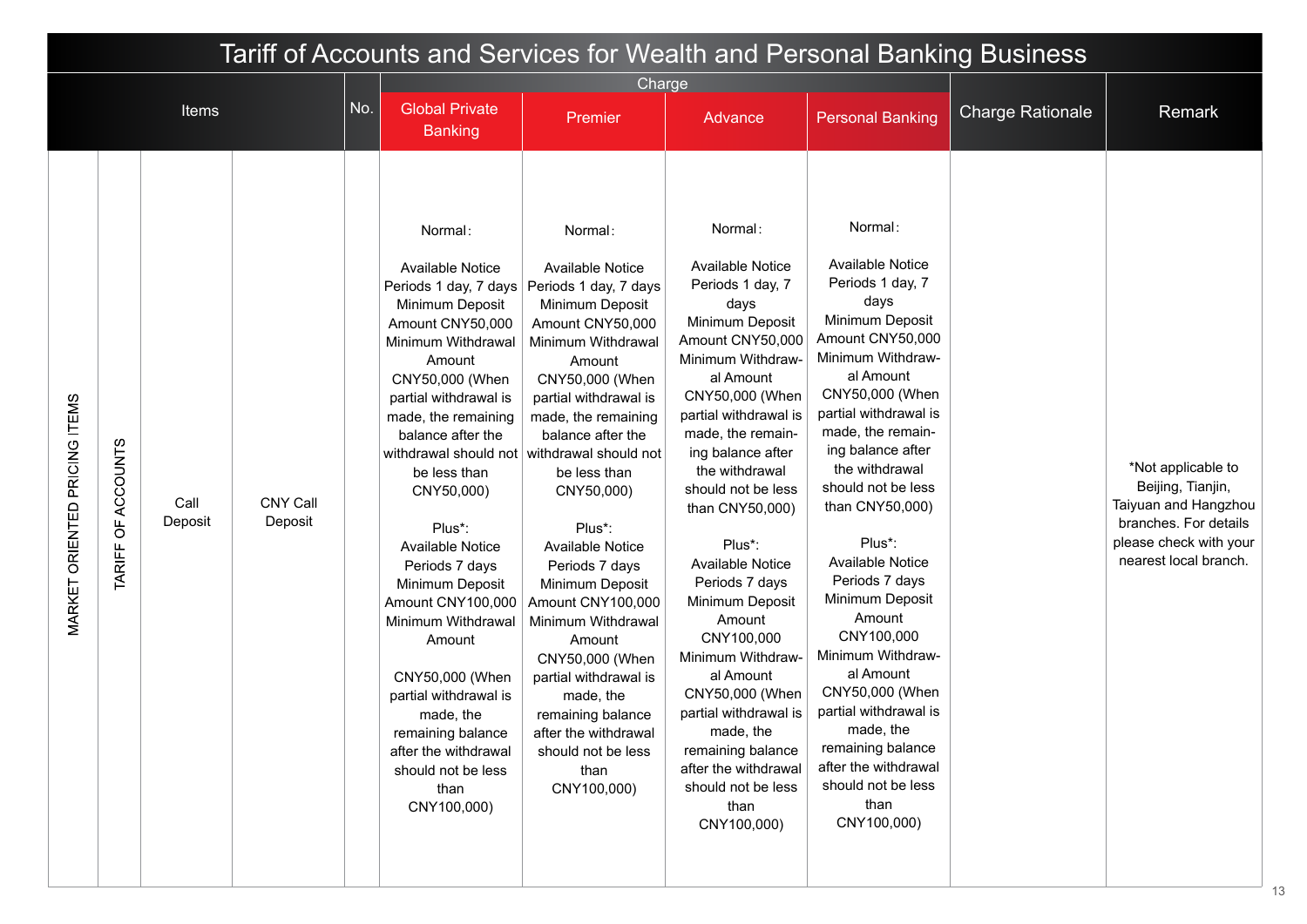|                               | Tariff of Accounts and Services for Wealth and Personal Banking Business<br>Charge |                 |                                            |     |                                                                                                                                                                                                                                                                                                                              |                                                                                                                                                                                                                                                                                                                              |                                                                                                                                                                                                                                                                                                                                 |                                                                                                                                                                                                                                                                                                                              |                         |                                                                                                                                                                                                                               |
|-------------------------------|------------------------------------------------------------------------------------|-----------------|--------------------------------------------|-----|------------------------------------------------------------------------------------------------------------------------------------------------------------------------------------------------------------------------------------------------------------------------------------------------------------------------------|------------------------------------------------------------------------------------------------------------------------------------------------------------------------------------------------------------------------------------------------------------------------------------------------------------------------------|---------------------------------------------------------------------------------------------------------------------------------------------------------------------------------------------------------------------------------------------------------------------------------------------------------------------------------|------------------------------------------------------------------------------------------------------------------------------------------------------------------------------------------------------------------------------------------------------------------------------------------------------------------------------|-------------------------|-------------------------------------------------------------------------------------------------------------------------------------------------------------------------------------------------------------------------------|
|                               |                                                                                    |                 |                                            |     |                                                                                                                                                                                                                                                                                                                              |                                                                                                                                                                                                                                                                                                                              |                                                                                                                                                                                                                                                                                                                                 |                                                                                                                                                                                                                                                                                                                              |                         |                                                                                                                                                                                                                               |
|                               |                                                                                    | <b>Items</b>    |                                            | No. | <b>Global Private</b><br><b>Banking</b>                                                                                                                                                                                                                                                                                      | Premier                                                                                                                                                                                                                                                                                                                      | Advance                                                                                                                                                                                                                                                                                                                         | <b>Personal Banking</b>                                                                                                                                                                                                                                                                                                      | <b>Charge Rationale</b> | Remark                                                                                                                                                                                                                        |
| MARKET ORIENTED PRICING ITEMS | <b>ACCOUNTS</b><br>$\overline{5}$<br>TARIFF                                        | Time<br>Deposit | Foreign<br>Currency<br><b>Time Deposit</b> |     | Available Curren-<br>cies<br>Exchange Account:<br>USD, HKD, JPY,<br>EUR, AUD, CAD,<br>GBP, SGD<br>Notes Account:<br>USD, HKD, JPY,<br><b>EUR</b><br>Minimum Deposit<br>Amount USD2,000 /<br>equivalent<br>Available Deposit<br>Tenors 7 days, 14<br>days, 1 month, 2<br>months, 3 months, 6<br>months, 1 year and<br>2 years | Available Curren-<br>cies<br>Exchange Account:<br>USD, HKD, JPY,<br>EUR, AUD, CAD,<br>GBP, SGD<br>Notes Account:<br>USD, HKD, JPY,<br><b>EUR</b><br>Minimum Deposit<br>Amount USD2,000 /<br>equivalent<br>Available Deposit<br>Tenors 7 days, 14<br>days, 1 month, 2<br>months, 3 months, 6<br>months, 1 year and<br>2 years | Available Curren-<br>cies<br>Exchange<br>Account:<br>USD, HKD, JPY,<br>EUR, AUD, CAD,<br>GBP, SGD<br>Notes Account:<br>USD, HKD, JPY,<br><b>EUR</b><br>Minimum Deposit<br>Amount USD2,000<br>/ equivalent<br>Available Deposit<br>Tenors 7 days, 14<br>days, 1 month, 2<br>months, 3 months,<br>6 months, 1 year<br>and 2 years | Available Curren-<br>cies<br>Exchange Account:<br>USD, HKD, JPY,<br>EUR, AUD, CAD,<br>GBP, SGD<br>Notes Account:<br>USD, HKD, JPY,<br><b>EUR</b><br>Minimum Deposit<br>Amount USD2,000 /<br>equivalent<br>Available Deposit<br>Tenors 7 days, 14<br>days, 1 month, 2<br>months, 3 months,<br>6 months, 1 year<br>and 2 years |                         | 1. For other foreign<br>currencies time<br>deposits, please check<br>with your nearest local<br>branch.<br>2.7 days, 14 days and<br>2 months Foreign<br><b>Currency Time Deposit</b><br>are only available in<br>some cities. |
|                               |                                                                                    |                 | <b>CNY Time</b><br>Deposit                 |     | Minimum Deposit<br>Amount CNY50<br>Available Deposit<br>Tenors 3 months, 6<br>months, 1 year, 2<br>years, 3 years and 5<br>years                                                                                                                                                                                             | Minimum Deposit<br>Amount CNY50<br>Available Deposit<br>Tenors 3 months, 6<br>months, 1 year, 2<br>years                                                                                                                                                                                                                     | Minimum Deposit<br>Amount CNY50<br>Available Deposit<br>Tenors 3 months, 6<br>months, 1 year, 2<br>years, 3 years and $5$ years, 3 years and 5<br>years                                                                                                                                                                         | Minimum Deposit<br>Amount CNY50<br>Available Deposit<br>Tenors 3 months, 6<br>months, 1 year, 2<br>years, 3 years and<br>5 years                                                                                                                                                                                             |                         |                                                                                                                                                                                                                               |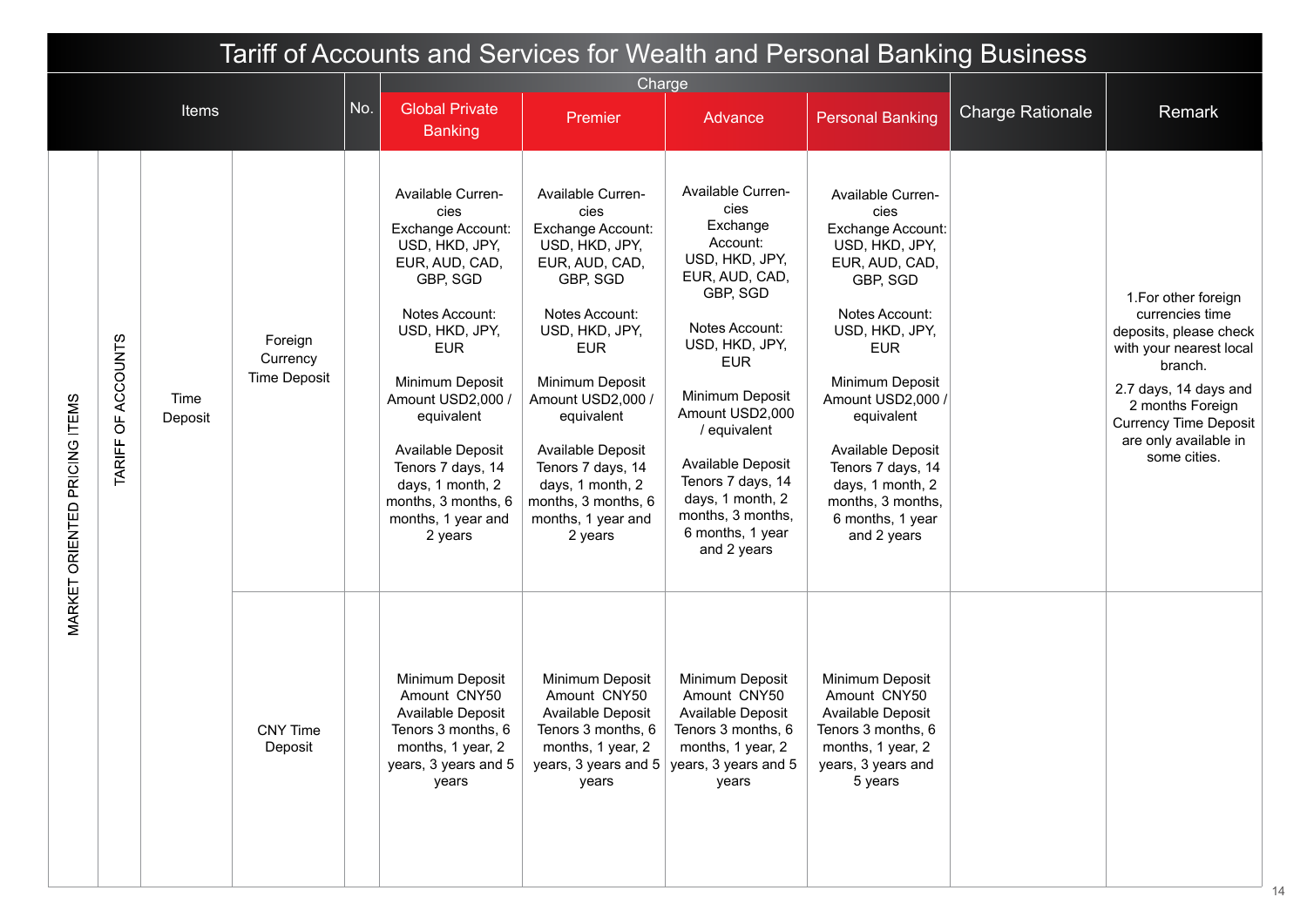| Tariff of Accounts and Services for Wealth and Personal Banking Business<br>Charge |                    |                     |                                                  |         |                                         |         |                                |                                   |                         |                                                                                                                                                                                                                                                                                                                                                                                                                                                                                                                                                                                                                                                                                                                                                                                                                                                        |
|------------------------------------------------------------------------------------|--------------------|---------------------|--------------------------------------------------|---------|-----------------------------------------|---------|--------------------------------|-----------------------------------|-------------------------|--------------------------------------------------------------------------------------------------------------------------------------------------------------------------------------------------------------------------------------------------------------------------------------------------------------------------------------------------------------------------------------------------------------------------------------------------------------------------------------------------------------------------------------------------------------------------------------------------------------------------------------------------------------------------------------------------------------------------------------------------------------------------------------------------------------------------------------------------------|
|                                                                                    |                    |                     |                                                  | No.     |                                         |         |                                |                                   |                         |                                                                                                                                                                                                                                                                                                                                                                                                                                                                                                                                                                                                                                                                                                                                                                                                                                                        |
|                                                                                    |                    | Items               |                                                  |         | <b>Global Private</b><br><b>Banking</b> | Premier | Advance                        | <b>Personal Banking</b>           | <b>Charge Rationale</b> | Remark                                                                                                                                                                                                                                                                                                                                                                                                                                                                                                                                                                                                                                                                                                                                                                                                                                                 |
| <b>MARKET ORIENTED PRICING ITEMS</b>                                               | TARIFF OF SERVICES | Account<br>Services | Issue<br>Certificate of<br>Balance*              | 2.1     | Free                                    | Free    | CNY25 / equivalent<br>per copy | CNY50 / equiva-<br>lent per copy  | See 2.3                 | *Only issue Certificate(s)<br>covering the balance of<br>deposits, the investment<br>principal of Structured<br>Deposits (Dual Currency<br>Investment and<br><b>Enhanced Yield Invest-</b><br>ment included), the<br>market value of QDII<br>Overseas Investment<br>Plan, Local Unit Trust<br>Distributed by HSBC<br>China), MRF-Rec-<br>ognised HK Funds (<br>Distributed by HSBC<br>China), and Assets<br>Management Plan<br>maintained with the<br>Bank.<br>Local Unit Trust (<br>Distributed by HSBC<br>China), MRF-Rec-<br>ognised HK Funds (<br>Distributed by HSBC<br>China), and Assets<br>Management Plan are<br>products manufactured<br>by third parties, HSBC<br>only acts as the consign-<br>ment agency for those<br>products. Although those<br>products are purchased<br>by customers through<br>HSBC, they are not held<br>with HSBC. |
|                                                                                    |                    |                     | <b>Issue Certificate</b><br>of Frozen<br>Deposit | $2.2\,$ | Free                                    | Free    | CNY50/ equivalent<br>per copy  | CNY100 / equiva-<br>lent per copy |                         |                                                                                                                                                                                                                                                                                                                                                                                                                                                                                                                                                                                                                                                                                                                                                                                                                                                        |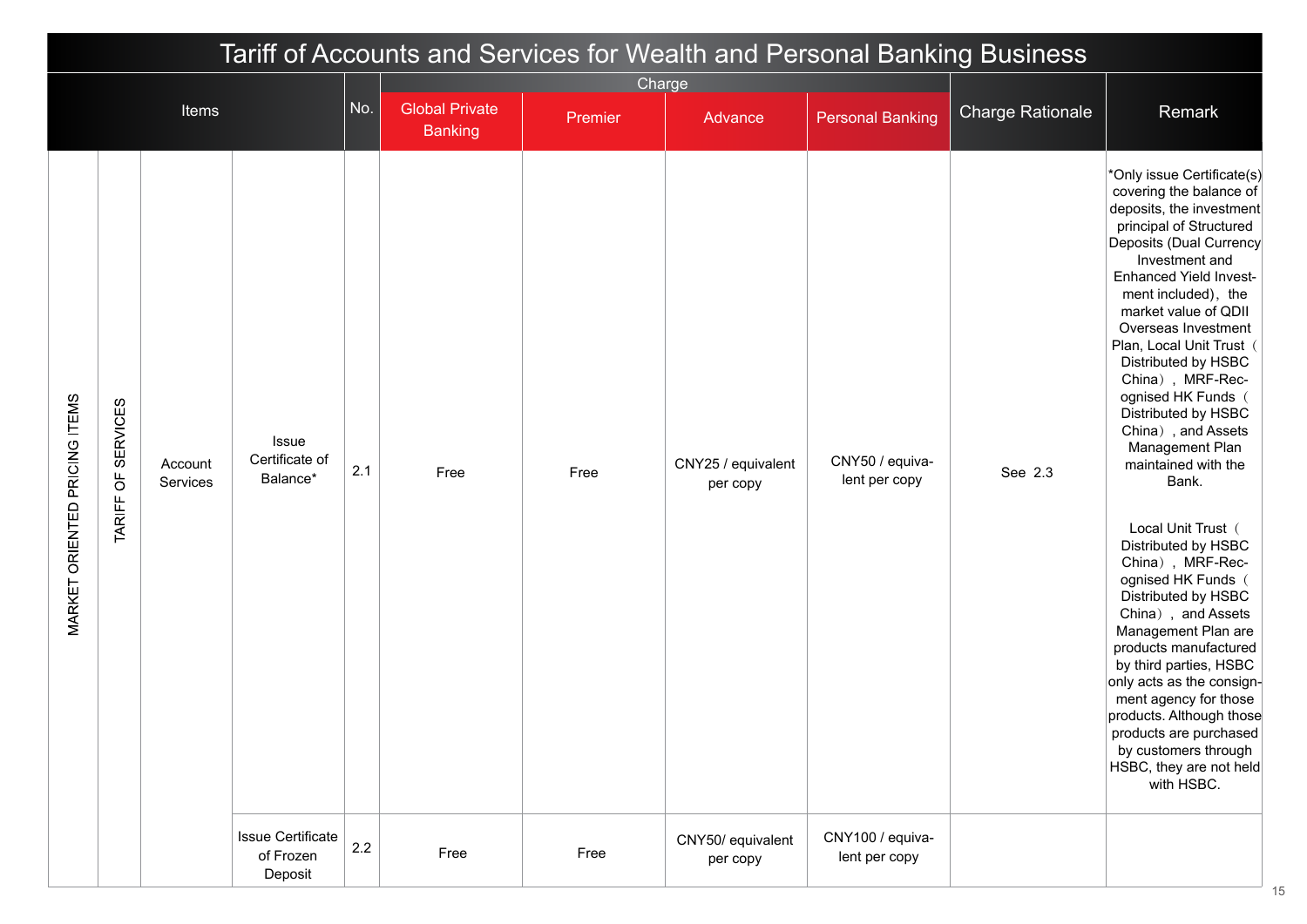|                               | Tariff of Accounts and Services for Wealth and Personal Banking Business<br>Charge |                     |                                                                                                                                                                             |     |                                         |                   |                                                                                                                                                                                                                                                                                                                                                                                                                                                                                                                                     |                                                                                                                                                                                                                                                       |                         |                                                                                                                                                                                                                                                                                                                                                                                                                                                                                                                                                                                                                                                                                                                      |  |
|-------------------------------|------------------------------------------------------------------------------------|---------------------|-----------------------------------------------------------------------------------------------------------------------------------------------------------------------------|-----|-----------------------------------------|-------------------|-------------------------------------------------------------------------------------------------------------------------------------------------------------------------------------------------------------------------------------------------------------------------------------------------------------------------------------------------------------------------------------------------------------------------------------------------------------------------------------------------------------------------------------|-------------------------------------------------------------------------------------------------------------------------------------------------------------------------------------------------------------------------------------------------------|-------------------------|----------------------------------------------------------------------------------------------------------------------------------------------------------------------------------------------------------------------------------------------------------------------------------------------------------------------------------------------------------------------------------------------------------------------------------------------------------------------------------------------------------------------------------------------------------------------------------------------------------------------------------------------------------------------------------------------------------------------|--|
|                               |                                                                                    |                     |                                                                                                                                                                             |     |                                         |                   |                                                                                                                                                                                                                                                                                                                                                                                                                                                                                                                                     |                                                                                                                                                                                                                                                       |                         |                                                                                                                                                                                                                                                                                                                                                                                                                                                                                                                                                                                                                                                                                                                      |  |
|                               |                                                                                    | <b>Items</b>        |                                                                                                                                                                             | No. | <b>Global Private</b><br><b>Banking</b> | Premier           | Advance                                                                                                                                                                                                                                                                                                                                                                                                                                                                                                                             | <b>Personal Banking</b>                                                                                                                                                                                                                               | <b>Charge Rationale</b> | Remark                                                                                                                                                                                                                                                                                                                                                                                                                                                                                                                                                                                                                                                                                                               |  |
|                               |                                                                                    |                     | Issue copies<br>of statement                                                                                                                                                | 2.3 | Free                                    | Free              | Statement month is<br>within 12months: Free<br>Statement month is<br>over 12 months:<br>CNY15 / equivalent<br>per copy per month<br>Max. CNY300 /<br>equivalent per time (for<br>all such request raised<br>by customer in one go)                                                                                                                                                                                                                                                                                                  | Statement month is<br>within 12months: Free<br>Statement month is<br>over 12 months:<br>CNY30 / equivalent per<br>copy per month<br>Max. CNY300 /<br>equivalent per time (for<br>all such request raised<br>by customer in one go)                    |                         |                                                                                                                                                                                                                                                                                                                                                                                                                                                                                                                                                                                                                                                                                                                      |  |
|                               | <b>SERVICES</b>                                                                    |                     | Issue copies<br>of transaction<br>voucher &<br>cashed<br>cheque                                                                                                             | 2.4 | Free                                    | Free              | Voucher dated /cheque<br>cashed within 12 months:<br>Free<br>Voucher dated / cheque<br>cashed over 12 months<br>ago: CNY15 / equivalent<br>per copy<br>Max. CNY300 / equiva-<br>lent per time (for all such<br>request raised by<br>customer in one go)                                                                                                                                                                                                                                                                             | Voucher dated /cheque<br>cashed within 12<br>months: Free<br>Voucher dated /<br>cheque cashed over 12<br>months ago: CNY30 /<br>equivalent per copy<br>Max. CNY300 /<br>equivalent per time (for<br>all such request raised<br>by customer in one go) |                         |                                                                                                                                                                                                                                                                                                                                                                                                                                                                                                                                                                                                                                                                                                                      |  |
| MARKET ORIENTED PRICING ITEMS | $\overline{5}$<br>TARIFF                                                           | Account<br>Services | Witness<br>customer's<br>signature on<br>document<br>(Signature<br>Witness) /<br>Certify true<br>copy for<br>documents<br>provided by<br>customer<br>(Certify True<br>Copy) | 2.5 | Free                                    | Free <sub>%</sub> | This service is only<br>provided to Advance<br>customers who have<br>joined the HSBC China<br><b>Employee Banking</b><br>Solution program.<br>HSBC Group documents<br>Free*<br>*If the Bank is requested<br>to transmit the witnessed<br>/ certified documents to<br>the other HSBC Group<br>office, the Forward<br>Overseas HSBC Group<br>Documents fee will apply.<br>Non-HSBC Group<br>Documents: CNY<br>100/equivalent per copy<br>#<br># The Bank may at its<br>discretion decide<br>whether to provide<br>Signature Witness / | Not applicable                                                                                                                                                                                                                                        |                         | Pr@mier customer is eligible for<br>this preferential tariff only when<br>the Total Relationship Balance<br>under the same account<br>number in the last month or at<br>the time of application satisfies<br>the Premier Minimum Total<br>Relationship Balance<br>requirement, or when the<br>average Total Relationship<br>Balance of all family members<br>under the Premier Family in the<br>last month or at the time of<br>application satisfies the<br>Premier Minimum Total<br>Relationship Balance<br>requirement (only applicable to<br>customers who successfully<br>register).<br>The Bank may offer this<br>service to other HSBC Group<br>customers at its own discretion.<br>If applicable, HSBC Group |  |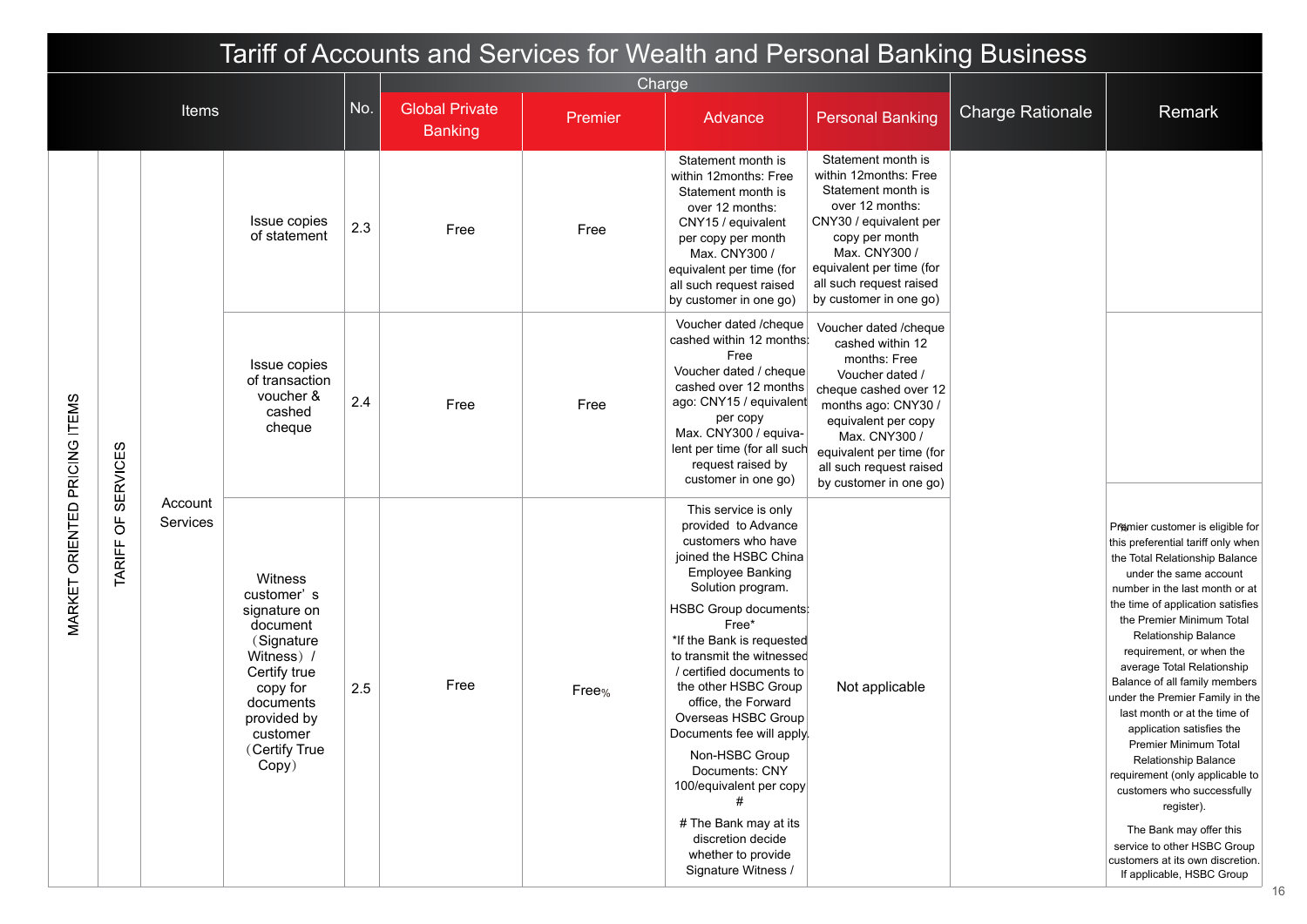| Tariff of Accounts and Services for Wealth and Personal Banking Business<br>Charge<br>No.<br><b>Global Private</b><br>Items |                              |                     |                                                       |     |                |         |                                                                                                                                                                                                                                                                                                                                                                                                                                                      |                         |                                                                                                                                                                                                                             |                                                                                                                                                                                                                                                                                                                                                                                                                                                                                                                                                                                                                                                                                                                                                                                                                                                                                                                                                            |
|-----------------------------------------------------------------------------------------------------------------------------|------------------------------|---------------------|-------------------------------------------------------|-----|----------------|---------|------------------------------------------------------------------------------------------------------------------------------------------------------------------------------------------------------------------------------------------------------------------------------------------------------------------------------------------------------------------------------------------------------------------------------------------------------|-------------------------|-----------------------------------------------------------------------------------------------------------------------------------------------------------------------------------------------------------------------------|------------------------------------------------------------------------------------------------------------------------------------------------------------------------------------------------------------------------------------------------------------------------------------------------------------------------------------------------------------------------------------------------------------------------------------------------------------------------------------------------------------------------------------------------------------------------------------------------------------------------------------------------------------------------------------------------------------------------------------------------------------------------------------------------------------------------------------------------------------------------------------------------------------------------------------------------------------|
|                                                                                                                             |                              |                     |                                                       |     | <b>Banking</b> | Premier | Advance                                                                                                                                                                                                                                                                                                                                                                                                                                              | <b>Personal Banking</b> | <b>Charge Rationale</b>                                                                                                                                                                                                     | Remark                                                                                                                                                                                                                                                                                                                                                                                                                                                                                                                                                                                                                                                                                                                                                                                                                                                                                                                                                     |
|                                                                                                                             |                              |                     |                                                       |     |                |         | Certify True Copy<br>service for non-HSBC<br>Group documents or<br><b>HSBC Group</b><br>Documents.                                                                                                                                                                                                                                                                                                                                                   |                         |                                                                                                                                                                                                                             | Premier customers are<br>subject to the charging<br>standard of Premier<br>customers, and HSBC<br>Group non-Premier<br>customers are subject to<br>the charging standard of<br>Advance customers.                                                                                                                                                                                                                                                                                                                                                                                                                                                                                                                                                                                                                                                                                                                                                          |
| <b>MARKET ORIENTED PRICING ITEMS</b>                                                                                        | <b>SERVICES</b><br>TARIFF OF | Account<br>Services | Forward<br>Overseas<br><b>HSBC Group</b><br>Documents | 2.6 | Free           | Free%   | This service is only<br>provided to Advance<br>customers who have<br>joined the HSBC<br>China Employee<br><b>Banking Solution</b><br>program.<br>Via courier*: CNY150<br>equivalent per copy<br>Via registered mail*:<br>CNY50 / equivalent<br>per copy<br>(*The Bank shall not<br>be liable for any<br>document missing or<br>delay in delivery<br>caused by postal<br>service provider,<br>courier service<br>provider or other third<br>parties.) | Not applicable          | The above tariff of<br>account services is<br>formulated comprehen-<br>sively based on the<br>labor cost, system<br>development and<br>maintenance cost.<br>telecom & postage<br>charges, and other<br>administrative cost. | % Premier customer is<br>eligible for this preferential<br>tariff only when the Total<br><b>Relationship Balance</b><br>under the same account<br>number in the last month<br>or at the time of application<br>satisfies the Premier<br>Minimum Total Relation-<br>ship Balance requirement,<br>or when the average Total<br>Relationship Balance of all<br>family members under the<br>Premier Family in the last<br>month or at the time of<br>application satisfies the<br>Premier Minimum Total<br><b>Relationship Balance</b><br>requirement (only<br>applicable to customers<br>who successfully register).<br>The Bank may offer this<br>service to other HSBC<br>Group customers at its<br>own discretion. If applica-<br>ble, HSBC Group Premier<br>customers are subject to<br>the charging standard of<br>Premier customers, and<br><b>HSBC Group non-Premier</b><br>customers are subject to<br>the charging standard of<br>Advance customers. |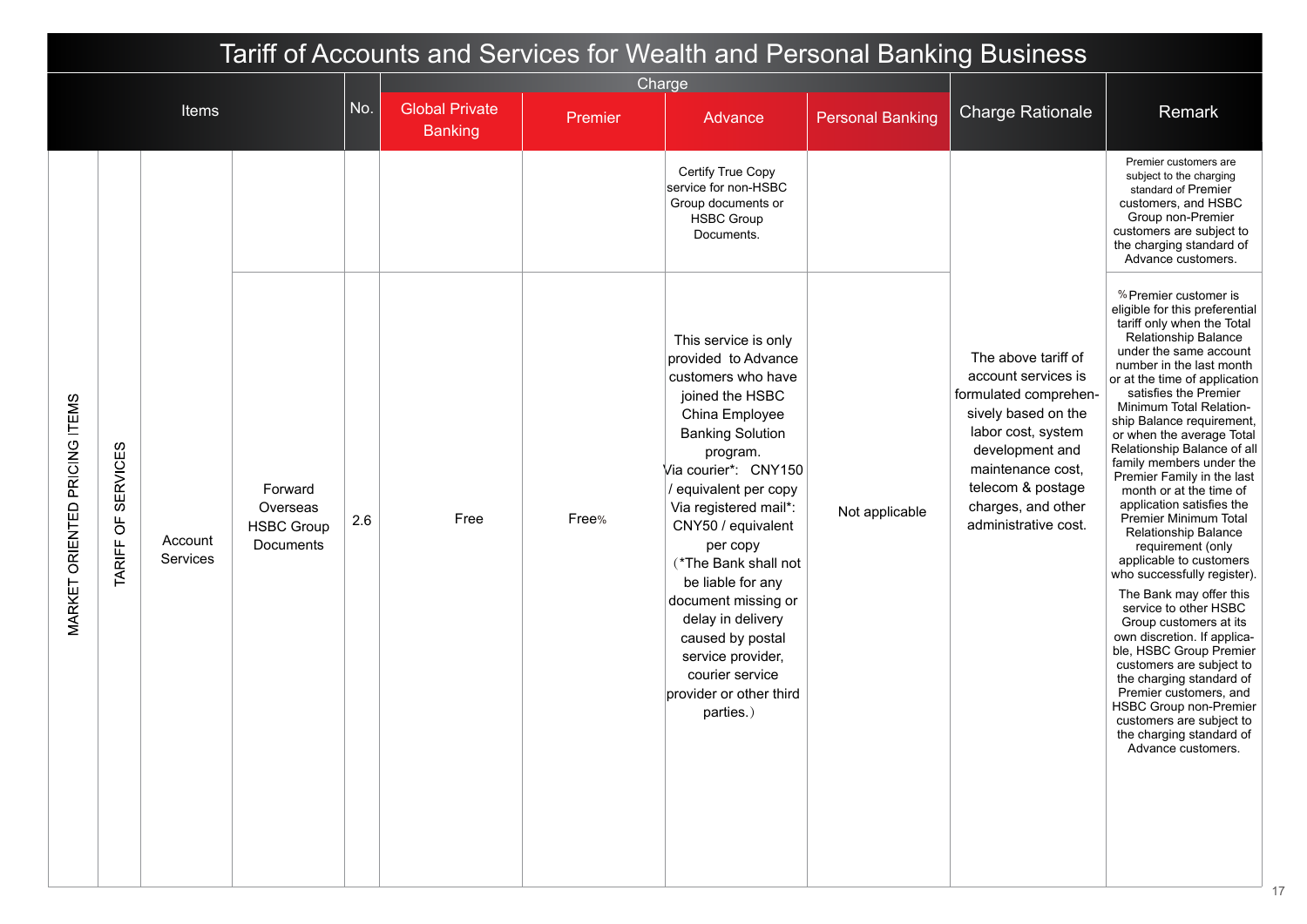|                                      |                                             |                     |                                                                                                                                                                                                                          |     |                                         |         |                                                                                                                                                                                  | Tariff of Accounts and Services for Wealth and Personal Banking Business                                                                           |                                                                                                                                                                                                                             |                                                                                                                                                                                                                                                                                                                                                                                                                                                                                                                                                                                                                                                                                                                                                                                                                                                                                                                                                                                                                                                                                                                                             |
|--------------------------------------|---------------------------------------------|---------------------|--------------------------------------------------------------------------------------------------------------------------------------------------------------------------------------------------------------------------|-----|-----------------------------------------|---------|----------------------------------------------------------------------------------------------------------------------------------------------------------------------------------|----------------------------------------------------------------------------------------------------------------------------------------------------|-----------------------------------------------------------------------------------------------------------------------------------------------------------------------------------------------------------------------------|---------------------------------------------------------------------------------------------------------------------------------------------------------------------------------------------------------------------------------------------------------------------------------------------------------------------------------------------------------------------------------------------------------------------------------------------------------------------------------------------------------------------------------------------------------------------------------------------------------------------------------------------------------------------------------------------------------------------------------------------------------------------------------------------------------------------------------------------------------------------------------------------------------------------------------------------------------------------------------------------------------------------------------------------------------------------------------------------------------------------------------------------|
|                                      |                                             |                     |                                                                                                                                                                                                                          |     |                                         | Charge  |                                                                                                                                                                                  |                                                                                                                                                    |                                                                                                                                                                                                                             |                                                                                                                                                                                                                                                                                                                                                                                                                                                                                                                                                                                                                                                                                                                                                                                                                                                                                                                                                                                                                                                                                                                                             |
|                                      |                                             | <b>Items</b>        |                                                                                                                                                                                                                          | No. | <b>Global Private</b><br><b>Banking</b> | Premier | Advance                                                                                                                                                                          | <b>Personal Banking</b>                                                                                                                            | <b>Charge Rationale</b>                                                                                                                                                                                                     | Remark                                                                                                                                                                                                                                                                                                                                                                                                                                                                                                                                                                                                                                                                                                                                                                                                                                                                                                                                                                                                                                                                                                                                      |
|                                      |                                             |                     | Standing Instruction<br>Establishment,<br>Amendment or<br>Termination<br>(Standing<br>Instruction refers to<br>the instruction on<br>repeated fund<br>transfer with amount<br>and frequency<br>specified by<br>customer) | 2.7 | Free                                    | Free    | Establishment:<br>CNY100 / equivalent<br>per time<br>Amendment:<br>CNY100 / equivalent<br>per time<br>Termination: CNY100<br>/ equivalent per time                               | Establishment:<br>CNY200 / equivalent<br>per time<br>Amendment:<br>CNY200 / equivalent<br>per time<br>Termination: CNY200<br>/ equivalent per time |                                                                                                                                                                                                                             | Each remittance shall be<br>charged according to the<br>corresponding remit-<br>tance rates specified in<br>this tariff. And intra-city<br>or inter-city CNY<br>cross-bank payment is<br>charged by referring to<br>Rates of Electronic<br>Banking Service from 1<br>April 2020.                                                                                                                                                                                                                                                                                                                                                                                                                                                                                                                                                                                                                                                                                                                                                                                                                                                            |
| <b>MARKET ORIENTED PRICING ITEMS</b> | <b>SERVICES</b><br>$\overline{5}$<br>TARIFF | Account<br>Services | Overseas<br><b>HSBC Account</b><br>Opening<br>Booking                                                                                                                                                                    | 2.8 | Free*                                   | Free*   | This service is only<br>provided to Advance<br>customers who have<br>joined the HSBC<br>China Employee<br><b>Banking Solution</b><br>program.<br>CNY600 / equivalent<br>per time | Not applicable                                                                                                                                     | The above tariff of<br>account services is<br>formulated comprehen-<br>sively based on the<br>labor cost, system<br>development and<br>maintenance cost.<br>telecom & postage<br>charges, and other<br>administrative cost. | Applicants must meet the<br>eligibility requirements for<br>the accounts requested.<br>Once HSBC's mainland<br>China branches cancel<br><b>HSBC Premier services to</b><br>a customer, Premier<br><b>International Services</b><br>provided by HSBC and all<br>its branches to the<br>customer and the benefits<br>and preferential treat-<br>ments in respect thereof<br>will forthwith terminate<br>without further notice.<br>*Premier customer is<br>eligible for this preferen-<br>tial tariff only when the<br><b>Total Relationship</b><br>Balance under the same<br>account number in the<br>last month or at the time<br>of application satisfies the<br>Premier Minimum Total<br>Relationship Balance<br>requirement, or when the<br>average Total Relation-<br>ship Balance of all family<br>members under the<br>Premier Family in the last<br>month or at the time of<br>application satisfies the<br><b>Premier Minimum Total</b><br>Relationship Balance<br>requirement (only<br>applicable to customers<br>who successfully register<br>Premier Family). (Interna-<br>tional Premier Customers<br>with overseas HSBC office |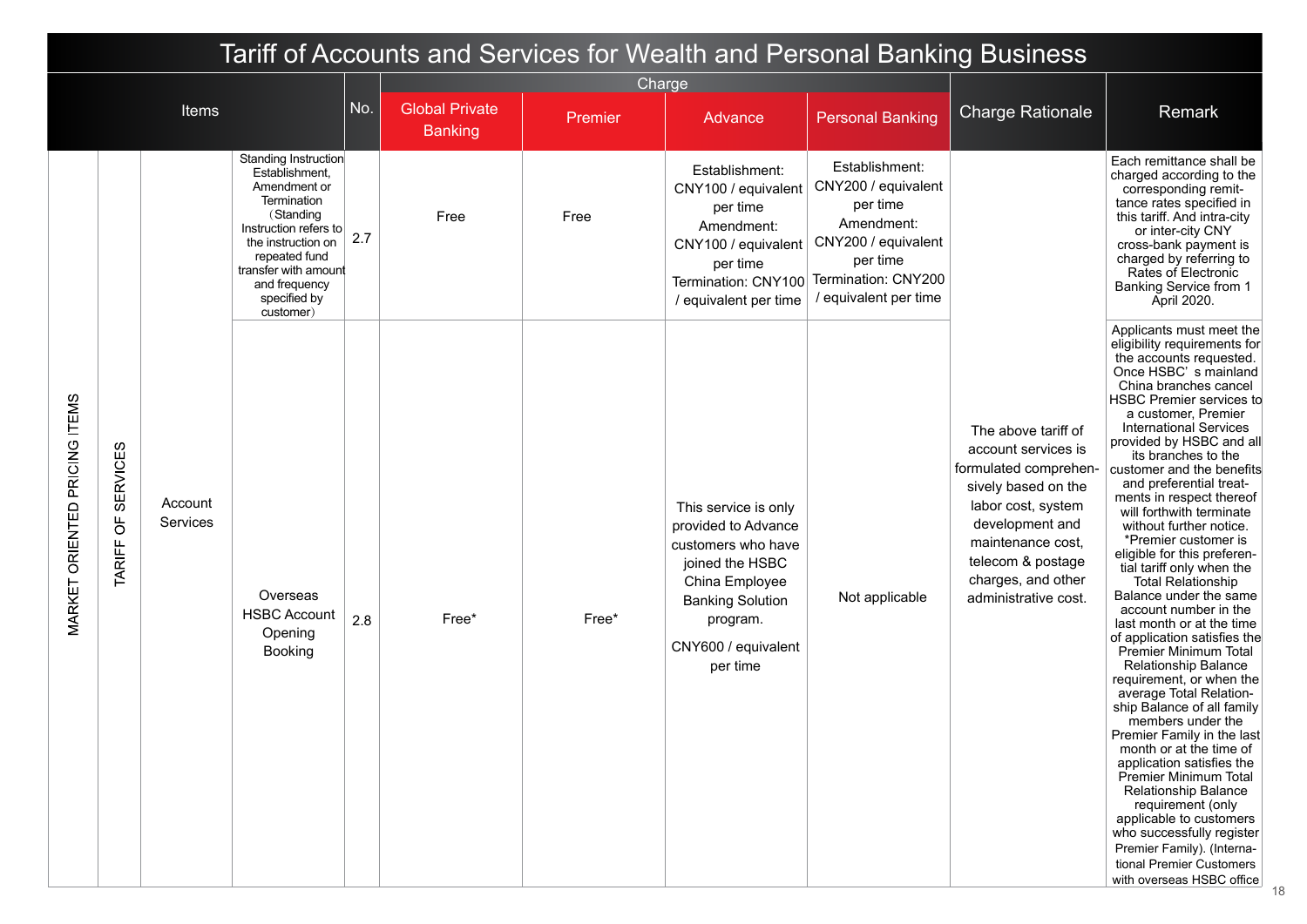|                               | Tariff of Accounts and Services for Wealth and Personal Banking Business<br>Charge |                            |                                                                                                                            |      |                                         |                |                 |                                                                                                                                                                                                                                                 |                                                                                                                                                                                                                          |                                                                                                                                                                                                                                                                                                                                                                                                                                                                 |
|-------------------------------|------------------------------------------------------------------------------------|----------------------------|----------------------------------------------------------------------------------------------------------------------------|------|-----------------------------------------|----------------|-----------------|-------------------------------------------------------------------------------------------------------------------------------------------------------------------------------------------------------------------------------------------------|--------------------------------------------------------------------------------------------------------------------------------------------------------------------------------------------------------------------------|-----------------------------------------------------------------------------------------------------------------------------------------------------------------------------------------------------------------------------------------------------------------------------------------------------------------------------------------------------------------------------------------------------------------------------------------------------------------|
|                               |                                                                                    |                            |                                                                                                                            |      |                                         |                |                 |                                                                                                                                                                                                                                                 |                                                                                                                                                                                                                          |                                                                                                                                                                                                                                                                                                                                                                                                                                                                 |
|                               |                                                                                    | Items                      |                                                                                                                            | No.  | <b>Global Private</b><br><b>Banking</b> | Premier        | Advance         | <b>Personal Banking</b>                                                                                                                                                                                                                         | <b>Charge Rationale</b>                                                                                                                                                                                                  | Remark                                                                                                                                                                                                                                                                                                                                                                                                                                                          |
|                               |                                                                                    |                            |                                                                                                                            |      |                                         |                |                 |                                                                                                                                                                                                                                                 |                                                                                                                                                                                                                          | as the Home Country bank<br>are not subject to this<br>condition by application if<br>they are confirmed by<br>overseas Home Country<br>Bank to meet the local<br>premier criteria).<br>Advance customers booking<br>Hong Kong Remittance<br>Account opening under<br><b>HSBC GBA Northbound</b><br>Wealth Management<br>Connect Service will enjoy<br>the benefit of service fee<br>exemption until 18 Oct 2022.                                               |
| MARKET ORIENTED PRICING ITEMS | <b>SERVICES</b><br>$\overline{5}$<br>TARIFF                                        | Account<br><b>Services</b> | Global Emergen-<br>cy Encashment<br>Service                                                                                | 2.9  | Not Applicable                          | Free           | Free            | CNY160/equivalent<br>per time for HSBC<br>Group retail custom-<br>ers who request for<br>Global Emergency<br><b>Encashement Service</b><br>at HSBC China<br>branches*<br>* This is an indicative<br>charge. The actual<br>charge will be USD20. | The above tariff of<br>account services is<br>formulated comprehen-<br>sively based on the labor<br>cost, system development<br>and maintenance cost,<br>telecom & postage<br>charges, and other<br>administrative cost. | The Bank may offer this<br>service to other HSBC<br>Group customers at its<br>own discretion. If applica-<br>ble, HSBC Group Premier<br>customers are subject to<br>the charging standard of<br>Premier customers, HSBC<br>Group Advance customers<br>are subject to the charging<br>standard of Advance<br>customers, and HSBC<br>Group non-Pre-<br>mier/non-Advance<br>customers are subject to<br>the charging standard of<br>Personal Banking<br>customers. |
|                               |                                                                                    |                            | Replacement of<br>Internet Banking<br><b>Security Device</b><br>(within two years<br>from last or initial<br>request date) | 2.10 | Free                                    | Free           | Free            | Free                                                                                                                                                                                                                                            |                                                                                                                                                                                                                          |                                                                                                                                                                                                                                                                                                                                                                                                                                                                 |
|                               |                                                                                    |                            | Foreign currency<br>fund transfer from<br>Notes Account to<br><b>Exchange Account</b>                                      | 2.11 | Free                                    | Free           | per transaction | 1% of the transfer amount 1% of the transfer amount<br>Max. CNY 500/equivalent   Max. CNY 500/equivalent<br>per transaction                                                                                                                     |                                                                                                                                                                                                                          |                                                                                                                                                                                                                                                                                                                                                                                                                                                                 |
|                               |                                                                                    |                            | Audit Confirmation*   2.12                                                                                                 |      | CNY200/equivalent per<br>time           | Not applicable | Not applicable  | Not applicable                                                                                                                                                                                                                                  |                                                                                                                                                                                                                          | Global Private Banking<br>customers can enjoy free<br>services for this item<br>provided that: (1) Last<br>month's Total Relationship<br>Balance is not below the<br>Minimum Total Relation-<br>ship Balance requirement;<br>or (2) The Monthly Service<br>Fee has been fully paid.                                                                                                                                                                             |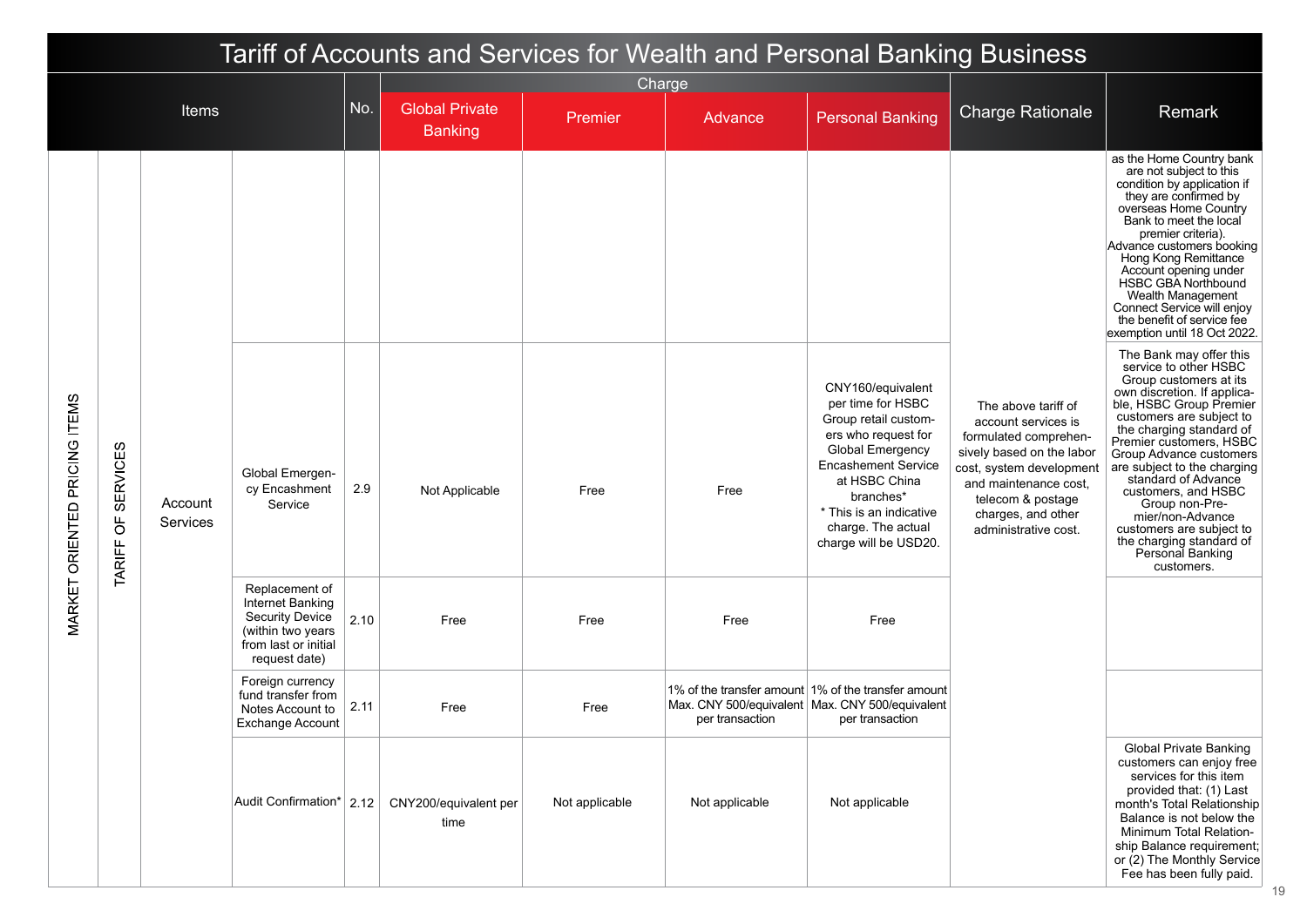|                               |                              |                  |                                                                                                                                                                                                                                    |       |                                                                                |                                                                                | Tariff of Accounts and Services for Wealth and Personal Banking Business  |                                                                                                                                                                                                                                                  |                                                                                                                                                   |                                                                                                                                                                                                                                                                                                                                                                                                                                                                                                                 |
|-------------------------------|------------------------------|------------------|------------------------------------------------------------------------------------------------------------------------------------------------------------------------------------------------------------------------------------|-------|--------------------------------------------------------------------------------|--------------------------------------------------------------------------------|---------------------------------------------------------------------------|--------------------------------------------------------------------------------------------------------------------------------------------------------------------------------------------------------------------------------------------------|---------------------------------------------------------------------------------------------------------------------------------------------------|-----------------------------------------------------------------------------------------------------------------------------------------------------------------------------------------------------------------------------------------------------------------------------------------------------------------------------------------------------------------------------------------------------------------------------------------------------------------------------------------------------------------|
|                               |                              |                  |                                                                                                                                                                                                                                    |       |                                                                                | Charge                                                                         |                                                                           |                                                                                                                                                                                                                                                  |                                                                                                                                                   |                                                                                                                                                                                                                                                                                                                                                                                                                                                                                                                 |
|                               |                              | <b>Items</b>     |                                                                                                                                                                                                                                    | No.   | <b>Global Private</b><br><b>Banking</b>                                        | Premier                                                                        | Advance                                                                   | <b>Personal Banking</b>                                                                                                                                                                                                                          | <b>Charge Rationale</b>                                                                                                                           | Remark                                                                                                                                                                                                                                                                                                                                                                                                                                                                                                          |
| MARKET ORIENTED PRICING ITEMS | <b>SERVICES</b><br>TARIFF OF | Cash<br>Services | Foreign<br>Currency<br>Notes With-<br>drawal Over<br>Counter<br>Currencies<br>Available:<br>USD, HKD,<br>JPY, EUR (For<br>exact foreign<br>currency cash<br>availability,<br>please check<br>with your<br>nearest local<br>branch) | 3.1.1 | Free                                                                           | Free                                                                           | Free                                                                      | $0.25\%$ - 0.4% of the<br>withdrawal amount*<br>Min. CNY40 /<br>equivalent per<br>transaction<br>Max. CNY200 /<br>equivalent per<br>transaction<br>*Withdrawal fee is<br>subject to discretion<br>of local branches<br>within the above<br>range | The above tariff of<br>cash services is<br>formulated based on<br>banknote storage cost,<br>staff labor cost and<br>other administrative<br>cost. | 1. Foreign currency<br>notes withdrawal is<br>subject to the regula-<br>tions of the relevant<br>authorities.<br>2. Foreign currency<br>notes withdrawals are<br>subject to two working<br>days' advance notice<br>to the branch/-<br>sub-branch which you<br>wish to withdraw the<br>notes from and the<br>cash availability of the<br>Bank.<br>3. For notes withdrawal<br>from account of<br>different currency,<br>notes buy/sell board<br>rates against CNY will<br>apply for currency<br>exchange purpose. |
|                               |                              |                  | Cash<br>Exchange<br>Currencies<br>Available:<br>USD, HKD,<br>JPY, EUR (For<br>exact foreign<br>currency cash<br>availability,<br>please check<br>with your<br>nearest local<br>branch)                                             | 3.2.1 | Foreign Currency<br>Notes Exchange by<br><b>HSBC Group</b><br>customers : Free | Foreign Currency<br>Notes Exchange by<br><b>HSBC Group</b><br>customers : Free | Foreign Currency<br>Notes Exchange by<br>HSBC Group custom-<br>ers : Free | Foreign Currency<br>Notes Exchange by<br><b>HSBC Group</b><br>customers : Free                                                                                                                                                                   |                                                                                                                                                   | 1. Foreign currency<br>notes exchange is<br>subject to regulations<br>of relevant local<br>authorities.<br>2. "HSBC Group<br>customers" refer to<br>those customers<br>holding accounts with<br>HSBC Group offices,<br>evidenced by the<br>presentation of a<br>self-named HSBC<br>card, statement,<br>passbook or cheque<br>book and etc.                                                                                                                                                                      |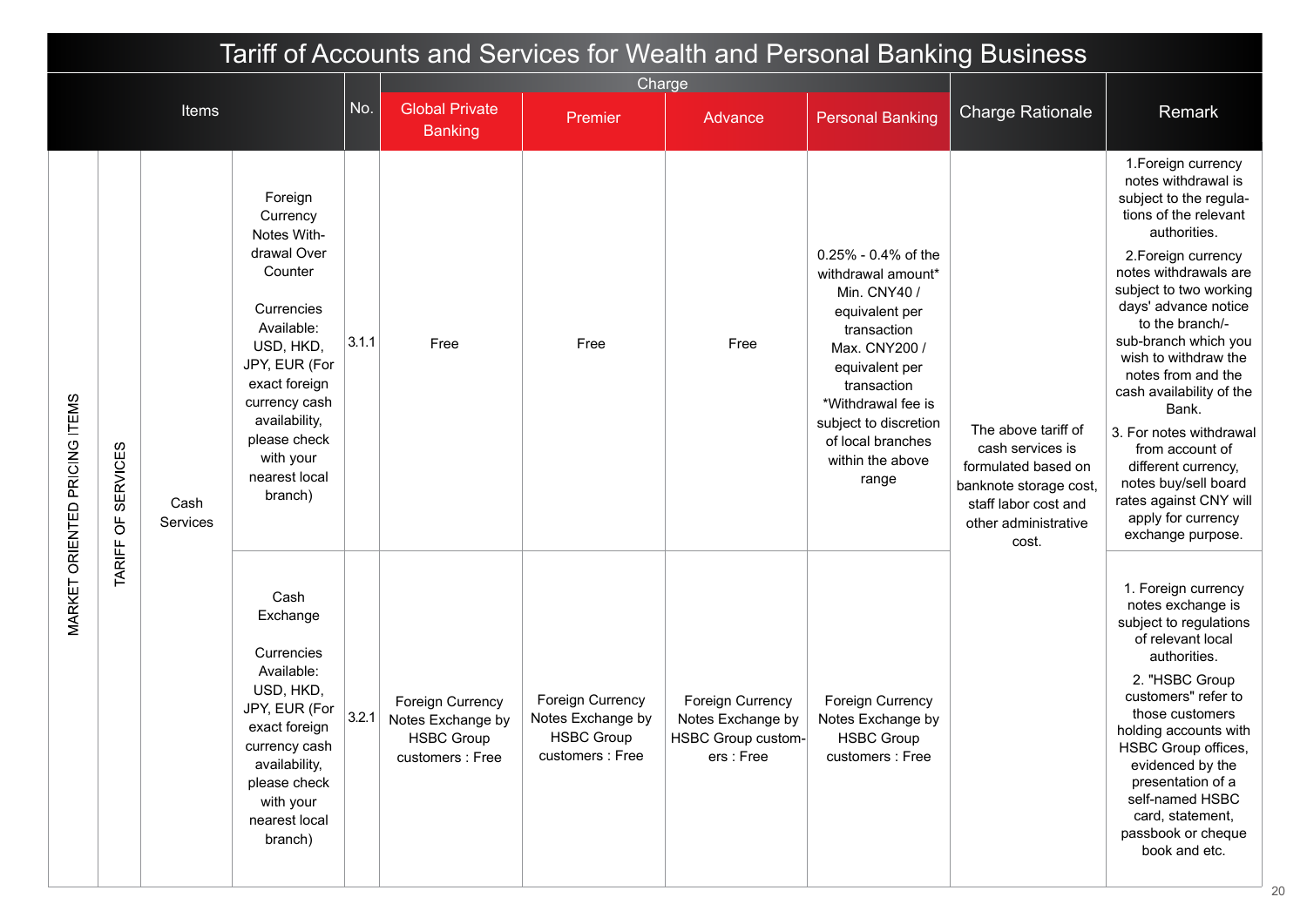|                               | Tariff of Accounts and Services for Wealth and Personal Banking Business<br>Charge |                                                                                                                                                                                                                                                                                    |                                                                                                     |       |                                                                        |                                                                        |                                                                                                                                                                                                                                                                                         |                                                                                                                                                                                                                                                                                                                                |                                                                                                                                                   |                                                                                                                                                                                                                                                                                                                                                                                                                                                                                                                                    |
|-------------------------------|------------------------------------------------------------------------------------|------------------------------------------------------------------------------------------------------------------------------------------------------------------------------------------------------------------------------------------------------------------------------------|-----------------------------------------------------------------------------------------------------|-------|------------------------------------------------------------------------|------------------------------------------------------------------------|-----------------------------------------------------------------------------------------------------------------------------------------------------------------------------------------------------------------------------------------------------------------------------------------|--------------------------------------------------------------------------------------------------------------------------------------------------------------------------------------------------------------------------------------------------------------------------------------------------------------------------------|---------------------------------------------------------------------------------------------------------------------------------------------------|------------------------------------------------------------------------------------------------------------------------------------------------------------------------------------------------------------------------------------------------------------------------------------------------------------------------------------------------------------------------------------------------------------------------------------------------------------------------------------------------------------------------------------|
|                               | Items                                                                              |                                                                                                                                                                                                                                                                                    |                                                                                                     |       |                                                                        |                                                                        |                                                                                                                                                                                                                                                                                         |                                                                                                                                                                                                                                                                                                                                |                                                                                                                                                   |                                                                                                                                                                                                                                                                                                                                                                                                                                                                                                                                    |
|                               |                                                                                    |                                                                                                                                                                                                                                                                                    |                                                                                                     | No.   | <b>Global Private</b><br><b>Banking</b>                                | Premier                                                                | Advance                                                                                                                                                                                                                                                                                 | <b>Personal Banking</b>                                                                                                                                                                                                                                                                                                        | <b>Charge Rationale</b>                                                                                                                           | Remark                                                                                                                                                                                                                                                                                                                                                                                                                                                                                                                             |
| VARKET ORIENTED PRICING ITEMS | <b>TARIFF OF SERVICES</b>                                                          | Cash<br>Services                                                                                                                                                                                                                                                                   | Credit Card<br>Cash Advance<br>Overseas<br><b>Bank Issued</b><br><b>Credit Card</b><br>Cash Advance | 3.3.1 | Cash Advance<br>Commission<br>Over ATM: Subject to<br>the issuing bank | Cash Advance<br>Commission<br>Over ATM: Subject to<br>the issuing bank | Cash Advance<br>Commission<br>the issuing bank                                                                                                                                                                                                                                          | Cash Advance<br>Commission<br>Over ATM: Subject to Over ATM: Subject to<br>the issuing bank                                                                                                                                                                                                                                    | The above tariff of<br>cash services is<br>formulated based on<br>banknote storage cost,<br>staff labor cost and<br>other administrative<br>cost. | 1. Credit Card Cash<br>Advance service can<br>accept Visa, Master-<br>Card or JCB credit<br>cards issued by<br>overseas banks.<br>2. Charges other than<br>cash advance commis-<br>sion are subject to the<br>card issuing bank.<br>3. This charge item is<br>not applicable to the<br>credit card issued by<br>HSBC China. For the<br>tariff table for credit<br>card issued by HSBC<br>China, please refer to<br>"Tariff Table for Credit<br>Card (Applicable to<br>Personal Cards) of<br>HSBC Bank (China)<br>Company Limited". |
|                               |                                                                                    | Cross<br><b>Branch</b><br>Services<br>within<br><b>HSBC</b><br>China:Ser-<br>vices<br>directly<br>provided by<br>the<br>Instruction<br>Receiving<br><b>Branch</b><br>(The HSBC<br>China<br>branches<br>which are<br>not located<br>in the city<br>of account<br>opening<br>branch) | Foreign<br>Currency<br>Notes With-<br>drawal                                                        | 4.1.1 | Free                                                                   | Free                                                                   | 0.25% - 0.4%* of the<br>withdrawal amount<br>Min. CNY40 / equiva-<br>lent per transaction<br>Max. CNY200 /<br>equivalent per<br>transaction<br>*Withdrawal fee is<br>subject to discretio<br>*Withdrawal fee is<br>subject to discretion of<br>local branches within<br>the above range | 0.25% - 0.4%* of the<br>withdrawal amount<br>Min. CNY40 /<br>equivalent per<br>transaction<br>Max. CNY200 /<br>equivalent per<br>transaction<br>Plus Cross Branch<br>Service Charge<br>CNY100 / equivalent<br>per transaction<br>*Withdrawal fee is<br>subject to discretion<br>of local branches<br>within the above<br>range | See 4.1.2                                                                                                                                         |                                                                                                                                                                                                                                                                                                                                                                                                                                                                                                                                    |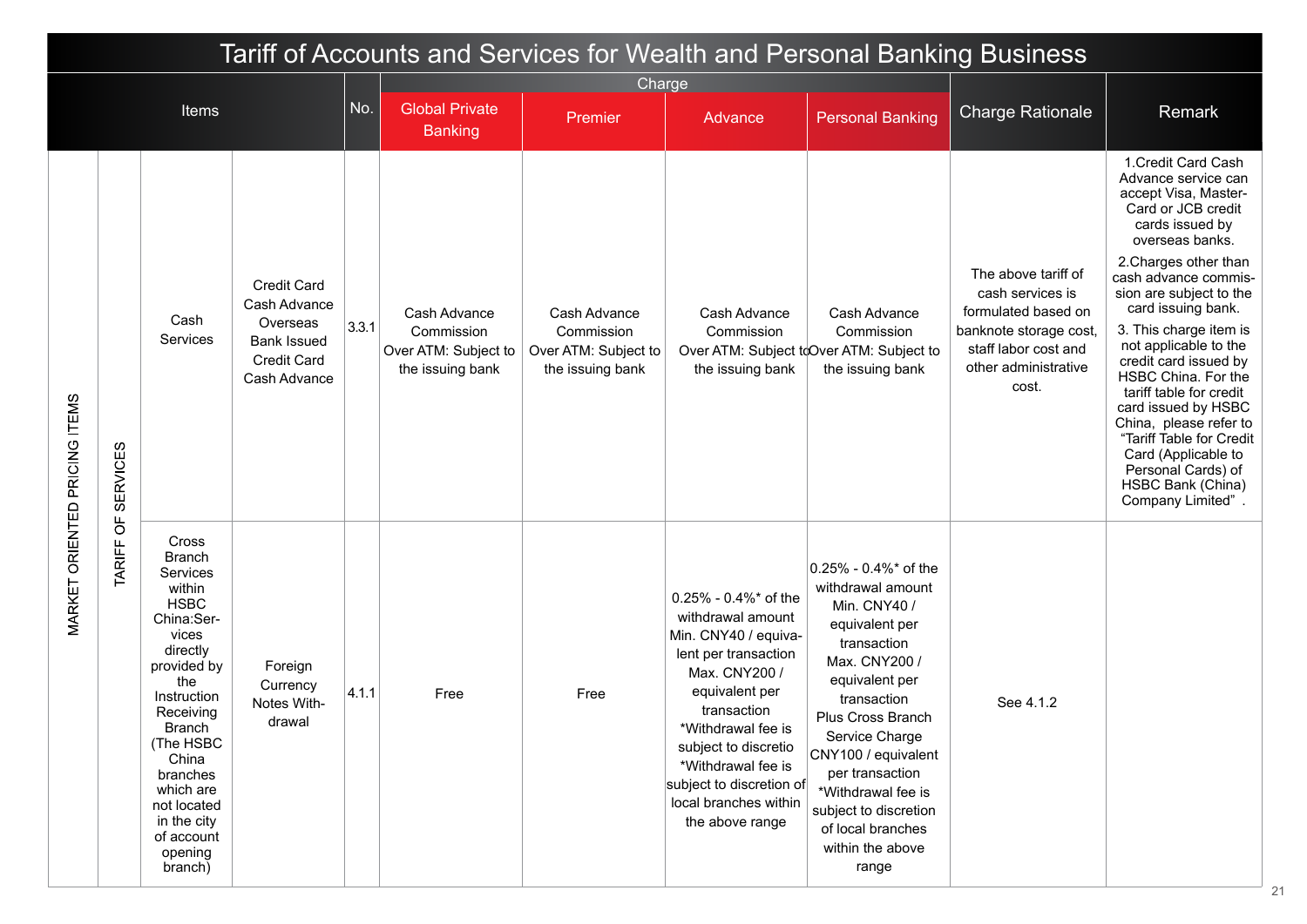|                               |                 |                                                                                            |                                                                         |       |                                         |         | Tariff of Accounts and Services for Wealth and Personal Banking Business                                                                                                                                                              |                                                                                                                                                                                                                                          |                                                                                                                                                                      |        |
|-------------------------------|-----------------|--------------------------------------------------------------------------------------------|-------------------------------------------------------------------------|-------|-----------------------------------------|---------|---------------------------------------------------------------------------------------------------------------------------------------------------------------------------------------------------------------------------------------|------------------------------------------------------------------------------------------------------------------------------------------------------------------------------------------------------------------------------------------|----------------------------------------------------------------------------------------------------------------------------------------------------------------------|--------|
|                               |                 |                                                                                            |                                                                         |       |                                         | Charge  |                                                                                                                                                                                                                                       |                                                                                                                                                                                                                                          |                                                                                                                                                                      |        |
|                               |                 | Items                                                                                      |                                                                         | No.   | <b>Global Private</b><br><b>Banking</b> | Premier | Advance                                                                                                                                                                                                                               | <b>Personal Banking</b>                                                                                                                                                                                                                  | <b>Charge Rationale</b>                                                                                                                                              | Remark |
|                               |                 |                                                                                            | Foreign<br>Currency Cash<br>Deposit                                     | 4.1.2 | Free                                    | Free    | Free                                                                                                                                                                                                                                  | Cross Branch<br>Service Charge<br>CNY100 / equivalent<br>per transaction                                                                                                                                                                 |                                                                                                                                                                      |        |
|                               |                 |                                                                                            | <b>CNY Fund</b><br>Transfer within<br><b>HSBC China</b>                 | 4.1.3 | Free                                    | Free    | Free                                                                                                                                                                                                                                  | Free                                                                                                                                                                                                                                     |                                                                                                                                                                      |        |
|                               |                 | Cross<br><b>Branch</b><br>Services<br>within<br><b>HSBC</b><br>China:Ser-<br>vices         | Foreign<br><b>Currency Fund</b><br>Transfer within<br><b>HSBC China</b> | 4.1.4 | Free                                    | Free    | 0.5% of the transfer<br>amount<br>Min. CNY30 /<br>equivalent per<br>transaction<br>Max. CNY50 /<br>equivalent per                                                                                                                     | $0.5%$ of the<br>transfer amount<br>Min. CNY30 /<br>equivalent per<br>transaction<br>Max. CNY50 /<br>equivalent per<br>transaction                                                                                                       | 1. The waiver of Cross<br><b>Branch CNY related</b><br>charges is based on <<br>Notice of the People's<br>Bank of China on<br>Strengthening the<br>Administration of |        |
|                               | <b>SERVICES</b> | directly<br>provided by<br>the<br>Instruction<br>Receiving                                 | Time<br>Deposit's<br>Open, Renew,<br>& Withdrawal                       | 4.1.5 | Free                                    | Free    | Free                                                                                                                                                                                                                                  | Free                                                                                                                                                                                                                                     | Payment and Settle-<br>ment to Prevent the<br>New Telecommunica-<br>tion Network Crimes>.-<br>Yin Fa No. 261.                                                        |        |
| MARKET ORIENTED PRICING ITEMS | TARIFF OF       | <b>Branch</b><br>(The HSBC<br>China<br>branches<br>which are<br>not located<br>in the city | Call Deposit's<br>Open, Renew,<br>& Withdrawal                          | 4.1.6 | Free                                    | Free    | Free                                                                                                                                                                                                                                  | Free                                                                                                                                                                                                                                     | 2. The above tariff of<br>cross branch services<br>is formulated based on<br>the additional labor<br>cost due to cross                                               |        |
|                               |                 | of account<br>opening<br>branch)                                                           | Issue copies of<br>statement                                            | 4.1.7 | Free                                    |         | Statement month is<br>within 12months: Free<br>Statement month is<br>over 12 months:<br>CNY15 / equivalent<br>per copy per month<br>Max. CNY300 /<br>equivalent per time<br>(for all such request<br>raised by customer in<br>one go) | Statement month is<br>within 12months:<br>Free<br>Statement month is<br>over 12 months:<br>CNY30 / equivalent<br>per copy per month<br>Max. CNY300 /<br>equivalent per time<br>(for all such request<br>raised by customer in<br>one go) | branch operation,<br>telecom & postage<br>charges, and other                                                                                                         |        |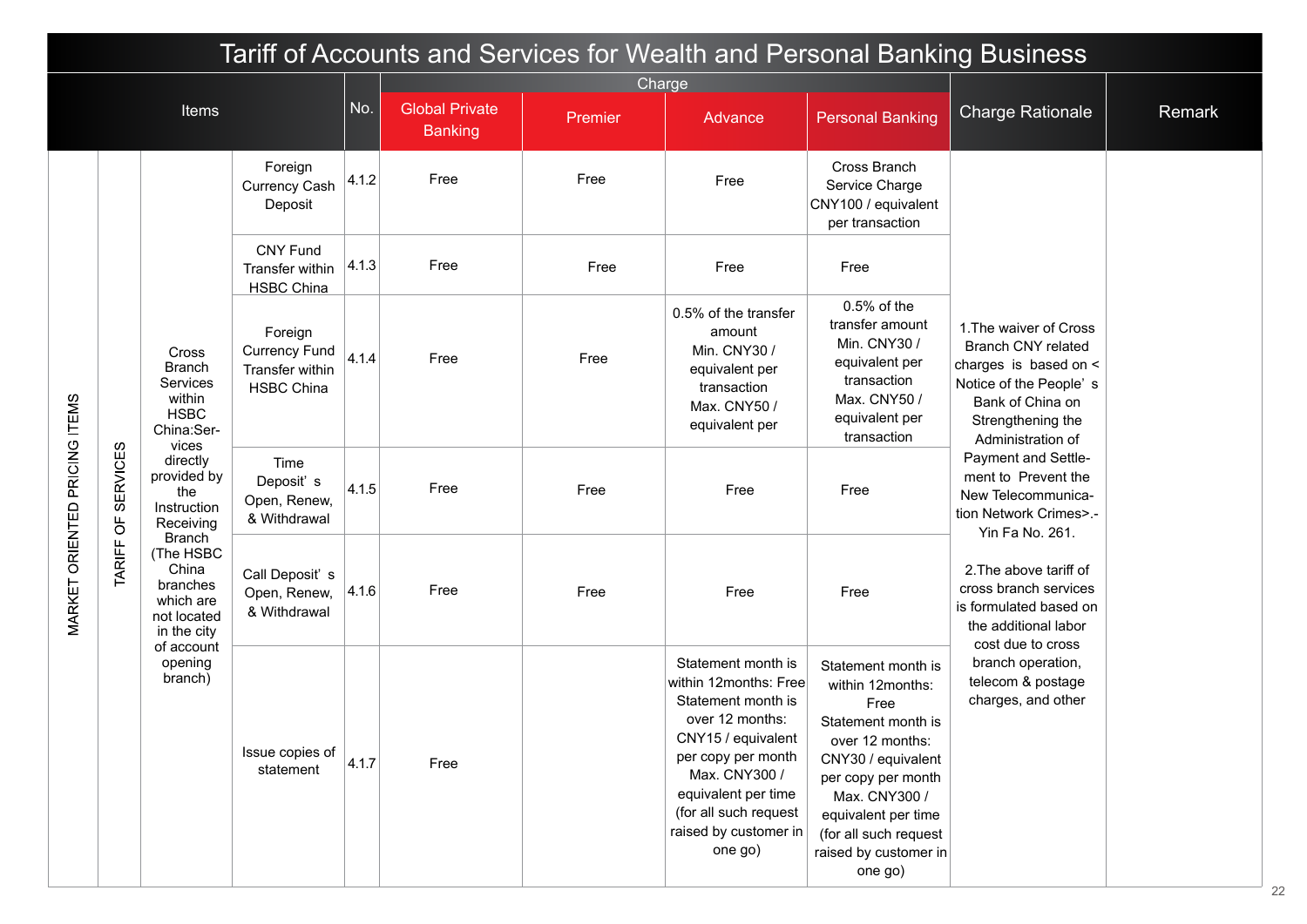|                                      |                                                          |                                                                                                                                                                                                                                                                                    |                                       |       |                        |                   |                                |                                | Tariff of Accounts and Services for Wealth and Personal Banking Business                                                                                                                                                                                                                                                                                                                                                                                                                                |                                                                                                                                                                                                                                                                                                                                                                                                                                                                                                                                                                                                                                                                                                                                                                                                                                                                 |
|--------------------------------------|----------------------------------------------------------|------------------------------------------------------------------------------------------------------------------------------------------------------------------------------------------------------------------------------------------------------------------------------------|---------------------------------------|-------|------------------------|-------------------|--------------------------------|--------------------------------|---------------------------------------------------------------------------------------------------------------------------------------------------------------------------------------------------------------------------------------------------------------------------------------------------------------------------------------------------------------------------------------------------------------------------------------------------------------------------------------------------------|-----------------------------------------------------------------------------------------------------------------------------------------------------------------------------------------------------------------------------------------------------------------------------------------------------------------------------------------------------------------------------------------------------------------------------------------------------------------------------------------------------------------------------------------------------------------------------------------------------------------------------------------------------------------------------------------------------------------------------------------------------------------------------------------------------------------------------------------------------------------|
|                                      |                                                          | <b>Items</b>                                                                                                                                                                                                                                                                       |                                       | No.   | <b>Global Private</b>  | Charge<br>Premier | Advance                        | <b>Personal Banking</b>        | <b>Charge Rationale</b>                                                                                                                                                                                                                                                                                                                                                                                                                                                                                 | Remark                                                                                                                                                                                                                                                                                                                                                                                                                                                                                                                                                                                                                                                                                                                                                                                                                                                          |
| <b>MARKET ORIENTED PRICING ITEMS</b> | <b>SERVICES</b><br>$\overline{5}$<br>TARIFF <sub>(</sub> | <b>Cross</b><br><b>Branch</b><br>Services<br>within<br><b>HSBC</b><br>China:Ser-<br>vices<br>directly<br>provided by<br>the<br>Instruction<br>Receiving<br>Branch<br>(The HSBC<br>China<br>branches<br>which are<br>not located<br>in the city<br>of account<br>opening<br>branch) | Issue Certifi-<br>cate of<br>Balance* | 4.1.8 | <b>Banking</b><br>Free | Free              | CNY50 / equivalent<br>per copy | CNY50 / equivalent<br>per copy | 1. The waiver of Cross<br><b>Branch CNY related</b><br>charges is based on <<br>Notice of the People's<br>Bank of China on<br>Strengthening the<br>Administration of<br>Payment and Settle-<br>ment to Prevent the<br>New Telecommunica-<br>tion Network Crimes>.-<br>Yin Fa No. 261.<br>2. The above tariff of<br>cross branch services<br>is formulated based on<br>the additional labor<br>cost due to cross<br>branch operation,<br>telecom & postage<br>charges, and other<br>administrative cost. | *Only issue Certifi-<br>cate(s) covering the<br>balance of deposits,<br>the investment principal<br>of Structured Deposits<br>(Dual Currency<br>Investment and<br><b>Enhanced Yield</b><br>Investment included),<br>the market value of<br><b>QDII Overseas</b><br>Investment Plan, Local<br>Unit Trust (Distributed<br>by HSBC China),<br>MRF-Recognised HK<br>Funds (Distributed by<br>HSBC China), and<br>Assets Management<br>Plan maintained with<br>the Bank.<br>Local Unit Trust (<br>Distributed by HSBC<br>China), MRF-Rec-<br>ognised HK Funds (<br>Distributed by HSBC<br>China), and Assets<br>Management Plan are<br>products manufactured<br>by third parties, HSBC<br>only acts as the<br>consignment agency<br>for those products.<br>Although those<br>products are purchased<br>by customers through<br>HSBC, they are not<br>held with HSBC. |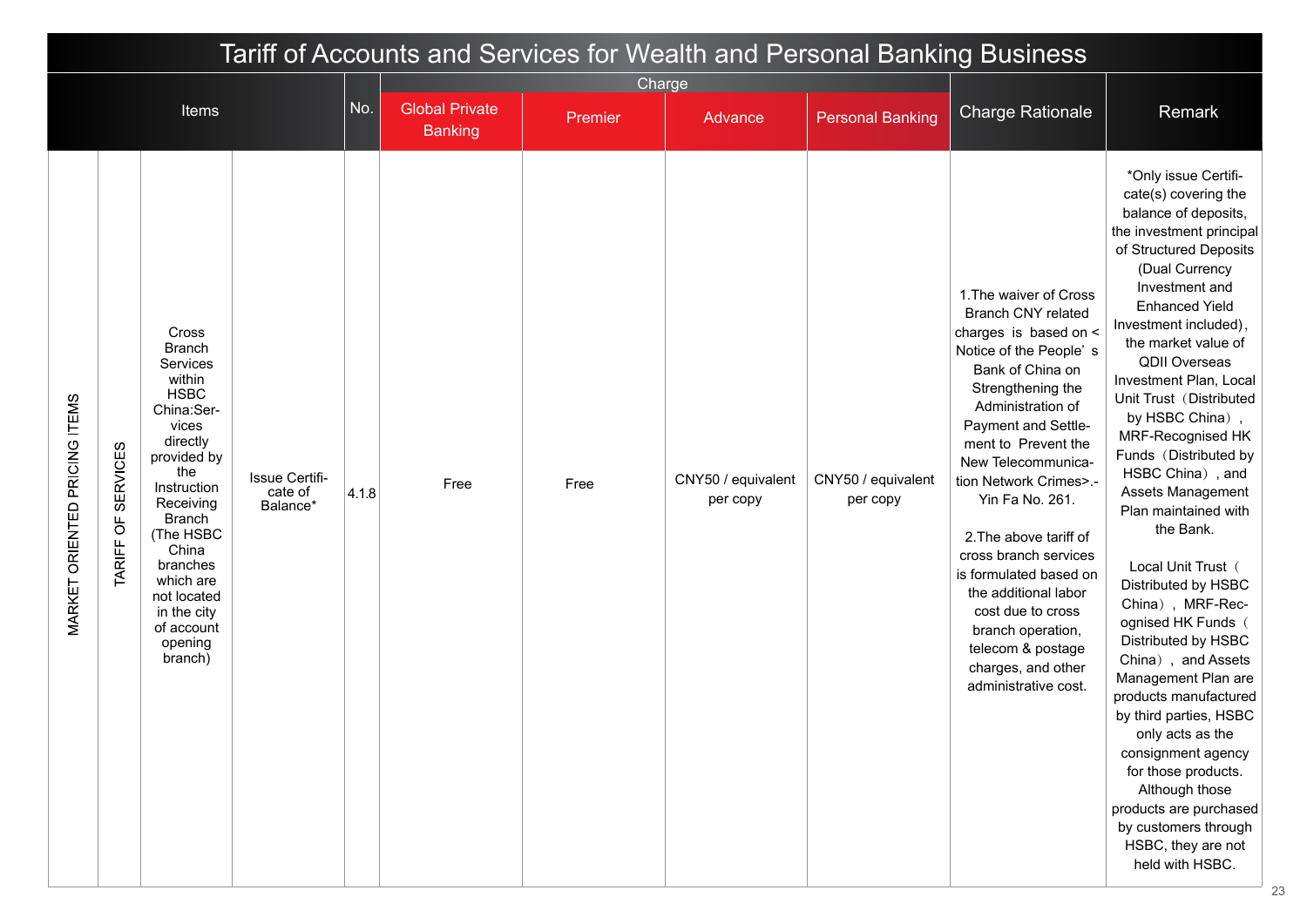|                                      |                                   |                                                        |                                                                                      |         |                                                                                                                                                                                                                   |                                                                                                                                                       |                                                                                                                                                        | Tariff of Accounts and Services for Wealth and Personal Banking Business                                                                              |                                                                                                                                                               |                                                                                                                                                                                                                                                                                                                                                                                                                                                |
|--------------------------------------|-----------------------------------|--------------------------------------------------------|--------------------------------------------------------------------------------------|---------|-------------------------------------------------------------------------------------------------------------------------------------------------------------------------------------------------------------------|-------------------------------------------------------------------------------------------------------------------------------------------------------|--------------------------------------------------------------------------------------------------------------------------------------------------------|-------------------------------------------------------------------------------------------------------------------------------------------------------|---------------------------------------------------------------------------------------------------------------------------------------------------------------|------------------------------------------------------------------------------------------------------------------------------------------------------------------------------------------------------------------------------------------------------------------------------------------------------------------------------------------------------------------------------------------------------------------------------------------------|
|                                      |                                   |                                                        |                                                                                      |         |                                                                                                                                                                                                                   | Charge                                                                                                                                                |                                                                                                                                                        |                                                                                                                                                       |                                                                                                                                                               |                                                                                                                                                                                                                                                                                                                                                                                                                                                |
|                                      |                                   | <b>Items</b>                                           |                                                                                      | No.     | <b>Global Private</b><br><b>Banking</b>                                                                                                                                                                           | Premier                                                                                                                                               | Advance                                                                                                                                                | <b>Personal Banking</b>                                                                                                                               | <b>Charge Rationale</b>                                                                                                                                       | Remark                                                                                                                                                                                                                                                                                                                                                                                                                                         |
|                                      |                                   |                                                        | Telegraphic<br>Transfer<br>Issuance                                                  | 5.1.1.1 | For individual customer<br>Free<br>For entity customer:<br>0.1% of remittance<br>amount<br>Min. CNY100 / equiva-<br>lent per transaction<br>Max. CNY500 /<br>equivalent per transac-<br>tion<br>Plus Cable Charge | 0.1% of remittance<br>amount<br>Min. CNY100 /<br>equivalent per<br>transaction<br>Max. CNY500 /<br>equivalent per<br>transaction<br>Plus Cable Charge | 0.1% of remittance<br>amount<br>Min. CNY100 / equiva-<br>lent per transaction<br>Max. CNY500 /<br>equivalent per transac-<br>tion<br>Plus Cable Charge | 0.1% of remittance<br>amount<br>Min. CNY100 /<br>equivalent per<br>transaction<br>Max. CNY500 /<br>equivalent per<br>transaction<br>Plus Cable Charge |                                                                                                                                                               | 1. If the remitter would like to<br>ensure the beneficiary receive<br>full payment of the USD<br>remittance proceeds (Pay<br>Exact), CNY200 / equivalent<br>will be collected from the<br>remitter to cover the overseas<br>bank charge and handling fee<br>for this special arrangement.<br>In case of any shortfall in<br>overseas bank charge, the<br>outstanding part will be<br>collected from the remitter.<br>2. HSBC Premier customers |
|                                      |                                   |                                                        | Cable<br>Charges                                                                     | 5.1.1.2 | For individual<br>customer: Free<br>For entity customer:<br>CNY120 / equivalent<br>per cable                                                                                                                      | CNY120 / equivalent<br>per cable                                                                                                                      | CNY120 / equivalent<br>per cable                                                                                                                       | CNY120 / equivalent<br>per cable                                                                                                                      | The above tariff of                                                                                                                                           | can enjoy free online<br>cross-border CNY Telegraphic<br>Transfer via Personal Internet<br>Banking between Self-named<br>Accounts within HSBC Group.<br>(HSBC Premier customers<br>can enjoy above preferential<br>tariff provided that                                                                                                                                                                                                        |
| <b>MARKET ORIENTED PRICING ITEMS</b> | <b>SERVICES</b><br>$\overline{5}$ | Overseas<br>Remittanc-<br>es:<br>Outward<br>Remittanc- | <b>Additional Cable</b><br>Messages                                                  | 5.1.1.3 | For individual<br>customer: Free<br>For entity customer:<br>CNY100 / equivalent<br>per cable                                                                                                                      | CNY100 / equivalent<br>per cable                                                                                                                      | CNY100 / equivalent<br>per cable                                                                                                                       | CNY100 / equivalent<br>per cable                                                                                                                      | overseas remittances and<br>foreign currency domestic<br>payment is comprehen-<br>sively formulated based<br>on labor cost, system<br>maintenance cost, cable | (1) Last month's Total<br>Relationship Balance is not<br>below the Premier Minimum<br><b>Total Relationship Balance</b><br>requirement;<br>(2) Last month's average<br>Total Relationship Balance of                                                                                                                                                                                                                                           |
|                                      | <b>TARIFF</b>                     | es:<br>Telegraphic<br>Transfer                         | Additional<br>commission on<br>remittance from<br>foreign currency<br>notes accounts | 5.1.14  | Free                                                                                                                                                                                                              | Free                                                                                                                                                  | 1% of remittance<br>amount<br>Max. CNY 500/equiva-<br>lent per transaction                                                                             | 1% of remittance<br>amount<br>Max. CNY 500/equiva-<br>lent per transaction                                                                            | cost and other administra-<br>tive cost.                                                                                                                      | all family members under the<br>Premier Family is not below<br>the Premier Minimum Total<br><b>Relationship Balance</b><br>requirement (only applicable<br>to customers who successfully<br>register Premier Family);<br>(3) the Premier Monthly<br>Service Fee has been fully<br>paid.<br><b>International Premier</b><br>Customers with HSBC China<br>as the Host Country bank are<br>not subject to the above                               |
|                                      |                                   |                                                        | Amendment<br>or Cancella-<br>tion                                                    | 5.115   | For individual<br>customer: Free<br>For entity customer:<br>Up to 5 cables:<br>CNY200 / equivalent<br>Each additional cable:<br>CNY40 / equivalent<br>Plus relevant overseas<br>bank charge                       | Up to 5 cables:<br>CNY200 / equivalent<br>Each additional cable:<br>CNY40 / equivalent<br>Plus relevant overseas<br>bank charge                       | Up to 5 cables:<br>CNY200 / equivalent<br>Each additional cable:<br>CNY40 / equivalent<br>Plus relevant overseas<br>bank charge                        | Up to 5 cables:<br>CNY200 / equivalent<br>Each additional cable:<br>CNY40 / equivalent<br>Plus relevant overseas<br>bank charge                       |                                                                                                                                                               | conditions.<br>*This does NOT apply to<br>cross-border CNY remittance<br>via Overseas RMB Saving<br>Account/Overseas RMB<br>Settlement Account.<br>*This only applies to cross<br>border CNY remittance<br>satisfying regulatory<br>requirement.<br>* "Free" means that HSBC                                                                                                                                                                   |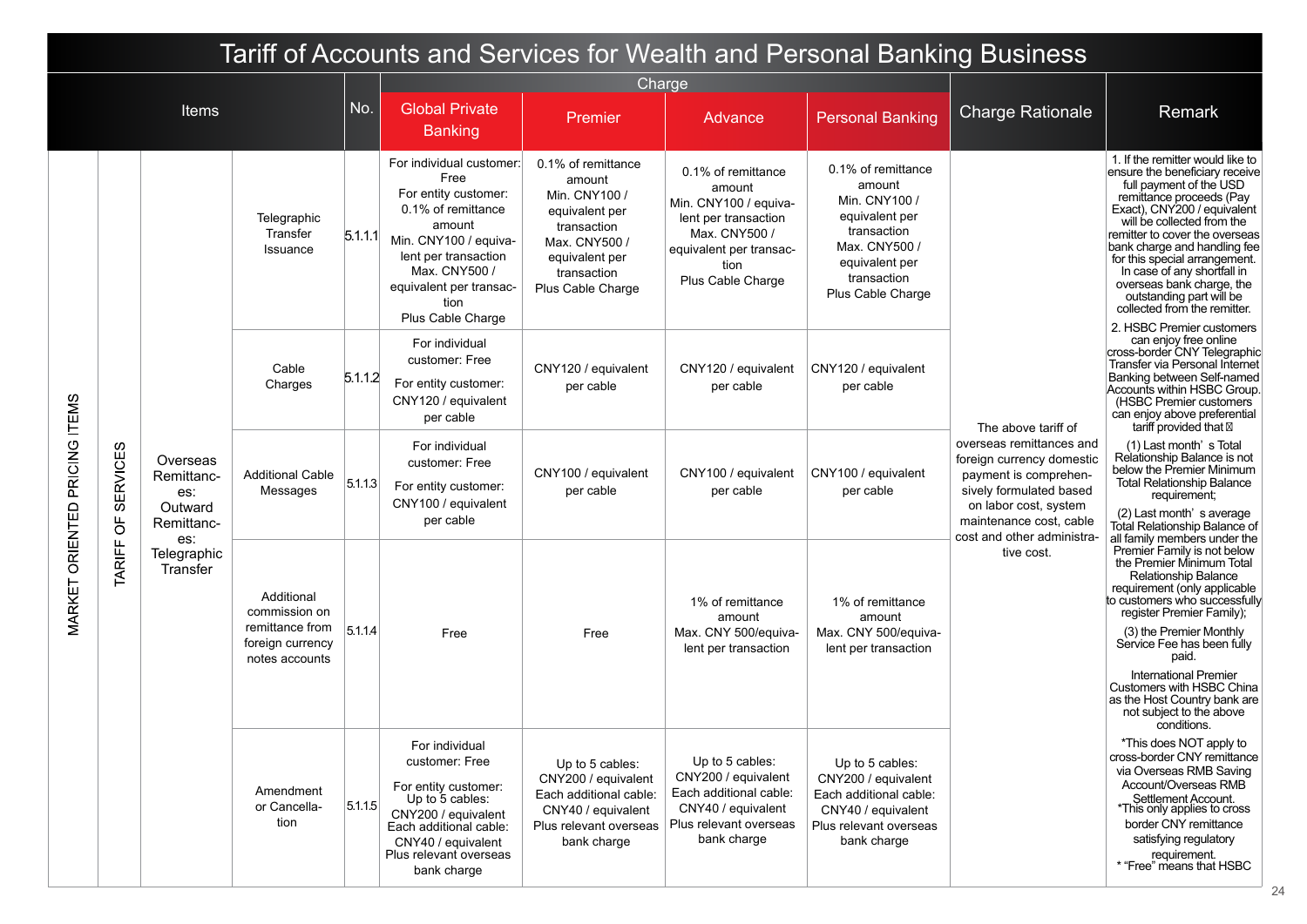|                               |                                             |                                                  |                                |       |                                                                                                                                                                                                                                                                                                                    |                                                                                                                                                            |                                                                                                                                                             | Tariff of Accounts and Services for Wealth and Personal Banking Business                                                                                                                                                                                                                                                 |                                                                                                                                                                                                                                  |                                                                                                                                                                                                                                                                                                                                                                                                                                                                                                                                                                                                                                                                                                                                                                                       |
|-------------------------------|---------------------------------------------|--------------------------------------------------|--------------------------------|-------|--------------------------------------------------------------------------------------------------------------------------------------------------------------------------------------------------------------------------------------------------------------------------------------------------------------------|------------------------------------------------------------------------------------------------------------------------------------------------------------|-------------------------------------------------------------------------------------------------------------------------------------------------------------|--------------------------------------------------------------------------------------------------------------------------------------------------------------------------------------------------------------------------------------------------------------------------------------------------------------------------|----------------------------------------------------------------------------------------------------------------------------------------------------------------------------------------------------------------------------------|---------------------------------------------------------------------------------------------------------------------------------------------------------------------------------------------------------------------------------------------------------------------------------------------------------------------------------------------------------------------------------------------------------------------------------------------------------------------------------------------------------------------------------------------------------------------------------------------------------------------------------------------------------------------------------------------------------------------------------------------------------------------------------------|
|                               |                                             |                                                  |                                |       |                                                                                                                                                                                                                                                                                                                    | Charge                                                                                                                                                     |                                                                                                                                                             |                                                                                                                                                                                                                                                                                                                          |                                                                                                                                                                                                                                  |                                                                                                                                                                                                                                                                                                                                                                                                                                                                                                                                                                                                                                                                                                                                                                                       |
|                               |                                             | <b>Items</b>                                     |                                | No.   | <b>Global Private</b><br><b>Banking</b>                                                                                                                                                                                                                                                                            | Premier                                                                                                                                                    | Advance                                                                                                                                                     | <b>Personal Banking</b>                                                                                                                                                                                                                                                                                                  | <b>Charge Rationale</b>                                                                                                                                                                                                          | Remark                                                                                                                                                                                                                                                                                                                                                                                                                                                                                                                                                                                                                                                                                                                                                                                |
| MARKET ORIENTED PRICING ITEMS | <b>SERVICES</b><br>$\overline{0}$<br>TARIFF | Overseas<br>Remittanc-<br>es:<br>Demand<br>Draft | Demand draft<br>Cancellation   | 5.2.1 | For individual customer: Free<br>For entity customer:<br>Without cable issuance:<br>CNY120 / equivalent per time<br>With cable issuance:<br>Up to 5 cables: CNY200 /<br>equivalent per time<br>Each additional cable: CNY40   Plus relevant overseas bank<br>/ equivalent<br>Plus relevant overseas bank<br>charge | Without cable issuance:<br>CNY120 / equivalent per time<br>With cable issuance:<br>Up to 5 cables: CNY200<br>equivalent per time<br>/ equivalent<br>charge | Without cable issuance:<br>With cable issuance:<br>Up to 5 cables: CNY200 /<br>equivalent per time<br>/ equivalent<br>Plus relevant overseas bank<br>charge | Without cable issuance:<br>CNY120 / equivalent per time   CNY120 / equivalent per time<br>With cable issuance:<br>Up to 5 cables: CNY200 /<br>equivalent per time<br>Each additional cable: CNY40   Each additional cable: CNY40   Each additional cable: CNY40<br>/ equivalent<br>Plus relevant overseas bank<br>charge | The above tariff of<br>overseas remittances and<br>foreign currency domestic<br>payment is comprehen-<br>sively formulated based<br>on labor cost, system<br>maintenance cost, cable<br>cost and other administra-<br>tive cost. | China waives the local handling<br>charge which should be<br>charged by HSBC China for the<br>Online Telegraphic Transfer via<br>Personal Internet Banking<br>between Self-named Accounts<br>within HSBC Group.)<br>HBCN Jade customers and<br>Jade Passport customers<br>will enjoy the benefit of service<br>fee exemption until 31th Dec<br>2022.<br>HBCN Jade customers, Jade<br>Passport customers will enjoy<br>the benefit of service fee<br>exemption until 31th Dec 2022.<br>Premier Elite customers and<br>Premier Elite passport<br>customers will enjoy the benefit<br>of service fee exemption<br><b>HBCN Jade customers,</b><br>Jade Passport customers<br>will enjoy the benefit of<br>service fee exemption until<br>31th Dec 2022.<br><b>Premier Elite customers</b> |
|                               |                                             |                                                  | Report<br>Lost/Stop<br>Payment | 5.2.2 | For individual customer:<br>Free<br>For entity customer:<br>Up to 5 cables: CNY200 /<br>equivalent per time<br>Each additional cable:<br>CNY40 / equivalent<br>Plus relevant overseas<br>bank charge                                                                                                               | Up to 5 cables: CNY200<br>/ equivalent per time<br>Each additional cable:<br>CNY40 / equivalent<br>Plus relevant overseas<br>bank charge                   | / equivalent per time<br>Each additional cable:<br>CNY40 / equivalent<br>Plus relevant overseas<br>bank charge                                              | Up to 5 cables: $CNY200$ $ $ Up to 5 cables: $CNY200$<br>/ equivalent per time<br>Each additional cable:<br>CNY40 / equivalent<br>Plus relevant overseas<br>bank charge                                                                                                                                                  |                                                                                                                                                                                                                                  | and Premier Elite passport<br>customers will enjoy the<br>benefit of service fee<br>exemption<br>Foreign currency demand<br>draft to overseas terminated<br>since December 1st, 2019                                                                                                                                                                                                                                                                                                                                                                                                                                                                                                                                                                                                  |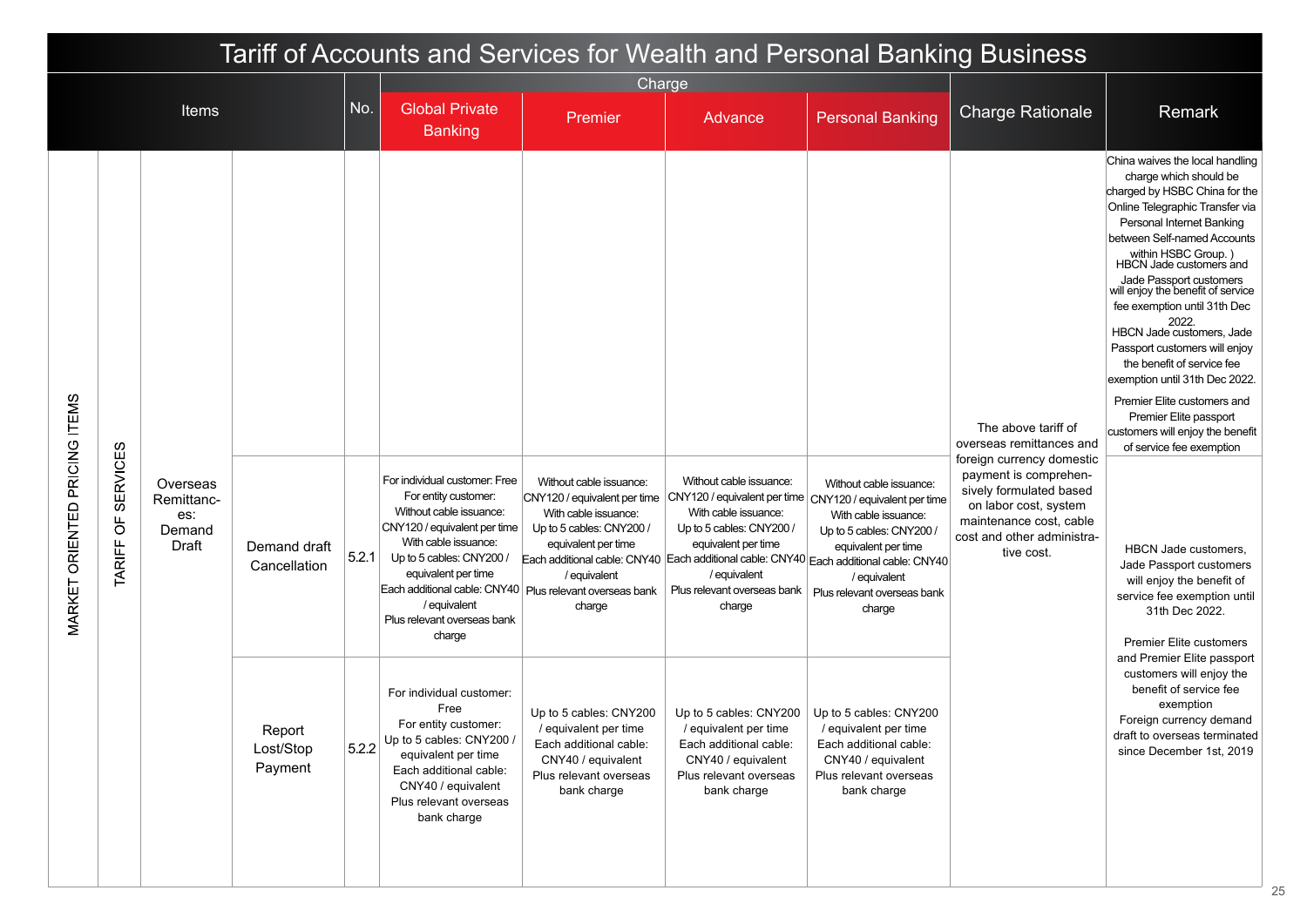|                               |                              |                                                                                                                      |                                                                                                                                                                                                                                                                                                 |       |                                         |                           |                                                                                                                                                                        | Tariff of Accounts and Services for Wealth and Personal Banking Business |                                                                                                                                                  |                                                                                                                                                                                                                                                                   |
|-------------------------------|------------------------------|----------------------------------------------------------------------------------------------------------------------|-------------------------------------------------------------------------------------------------------------------------------------------------------------------------------------------------------------------------------------------------------------------------------------------------|-------|-----------------------------------------|---------------------------|------------------------------------------------------------------------------------------------------------------------------------------------------------------------|--------------------------------------------------------------------------|--------------------------------------------------------------------------------------------------------------------------------------------------|-------------------------------------------------------------------------------------------------------------------------------------------------------------------------------------------------------------------------------------------------------------------|
|                               |                              |                                                                                                                      |                                                                                                                                                                                                                                                                                                 |       |                                         | Charge                    |                                                                                                                                                                        |                                                                          |                                                                                                                                                  |                                                                                                                                                                                                                                                                   |
|                               |                              | <b>Items</b>                                                                                                         |                                                                                                                                                                                                                                                                                                 | No.   | <b>Global Private</b><br><b>Banking</b> | Premier                   | Advance                                                                                                                                                                | <b>Personal Banking</b>                                                  | <b>Charge Rationale</b>                                                                                                                          | Remark                                                                                                                                                                                                                                                            |
|                               |                              |                                                                                                                      | Fund transfer to<br>self-name HSBC<br>accounts in other<br>countries/territories<br>via HSBC Global<br>Transfer to Self                                                                                                                                                                         | 5.3.1 | Free                                    | Free                      | CNY50 * per transaction<br>* This is an indication<br>charge. The actual charge<br>per transaction will be<br>USD7 or equivalent in<br>other foreign currency.         | Not applicable.                                                          |                                                                                                                                                  | Service is only available<br>in countries or territories<br>which offer Global<br>Transfer to Self.                                                                                                                                                               |
|                               |                              | Overseas<br>Remittances:<br>Global<br>Transfer                                                                       | Fund transfer to<br>other individual's<br><b>HSBC</b> personal<br>accounts in other<br>countries/territories<br>via HSBC Global<br>Transfer to Family<br>(Currently limited to<br>transfers to HSBC<br>overseas accounts<br>held by family<br>members under the<br>same HSBC Premier<br>Family) | 5.3.2 | Free                                    | Free                      | Not applicable.                                                                                                                                                        | Not applicable.                                                          | The above tariff of<br>overseas remittances and<br>foreign currency domestic                                                                     | Service is only available<br>in countries or territories<br>which offer Global<br>Transfer to Family.                                                                                                                                                             |
| MARKET ORIENTED PRICING ITEMS | <b>SERVICES</b><br>TARIFF OF | Overseas<br>Remittances:<br><b>HSBC</b><br>International<br>Education<br>Payment(Ef-<br>fective from<br>12 Sep 2017) | Fund transfer via<br>the "HSBC<br>International<br>Education<br>Payment" platform<br>for overseas<br>education related<br>payments                                                                                                                                                              | 5.3.3 | Free                                    | Free                      | CNY50 * per transac-<br>tion<br>* This is an indication<br>charge. The actual<br>charge per transaction<br>will be USD7 or<br>equivalent in other<br>foreign currency. | Not applicable.                                                          | payment is comprehen-<br>sively formulated based<br>on labor cost, system<br>maintenance cost, cable<br>cost and other administra-<br>tive cost. | The applicable countries or<br>regions include: Canada,<br>US, UK, Australia and<br>Hong Kong SAR.<br>Service is only available in<br>countries or territories<br>which offer Global Transfer.                                                                    |
|                               |                              | Remittances<br>under HSBC<br><b>GBA North-</b><br>bound/South-                                                       | Inward Remittance   5.3.4                                                                                                                                                                                                                                                                       |       | Not applicable.                         | Free                      | Free                                                                                                                                                                   | Not applicable.                                                          |                                                                                                                                                  | When customers who<br>have previously applied<br>GBA WMC transfer to<br>GPB, GBA WMC service<br>continues to be available<br>and fee charge will follow<br>the Premier tariff.                                                                                    |
|                               |                              | bound Wealth<br>Management<br>Connect Service                                                                        | Outward Remit-<br>tance (including<br>Electronic Banking $ _{5.3.5}$<br>Service)                                                                                                                                                                                                                |       | Not applicable.                         | CNY 50 per<br>transaction | CNY 50 per<br>transaction                                                                                                                                              | Not applicable.                                                          |                                                                                                                                                  | When customers who have<br>previously applied GBA WMC<br>transfer to GPB, GBA WMC<br>service continues to be<br>available and fee charge will<br>follow the Premier tariff.<br>Customers will enjoy the<br>benefit of service fee<br>exemption until 18 Oct 2022. |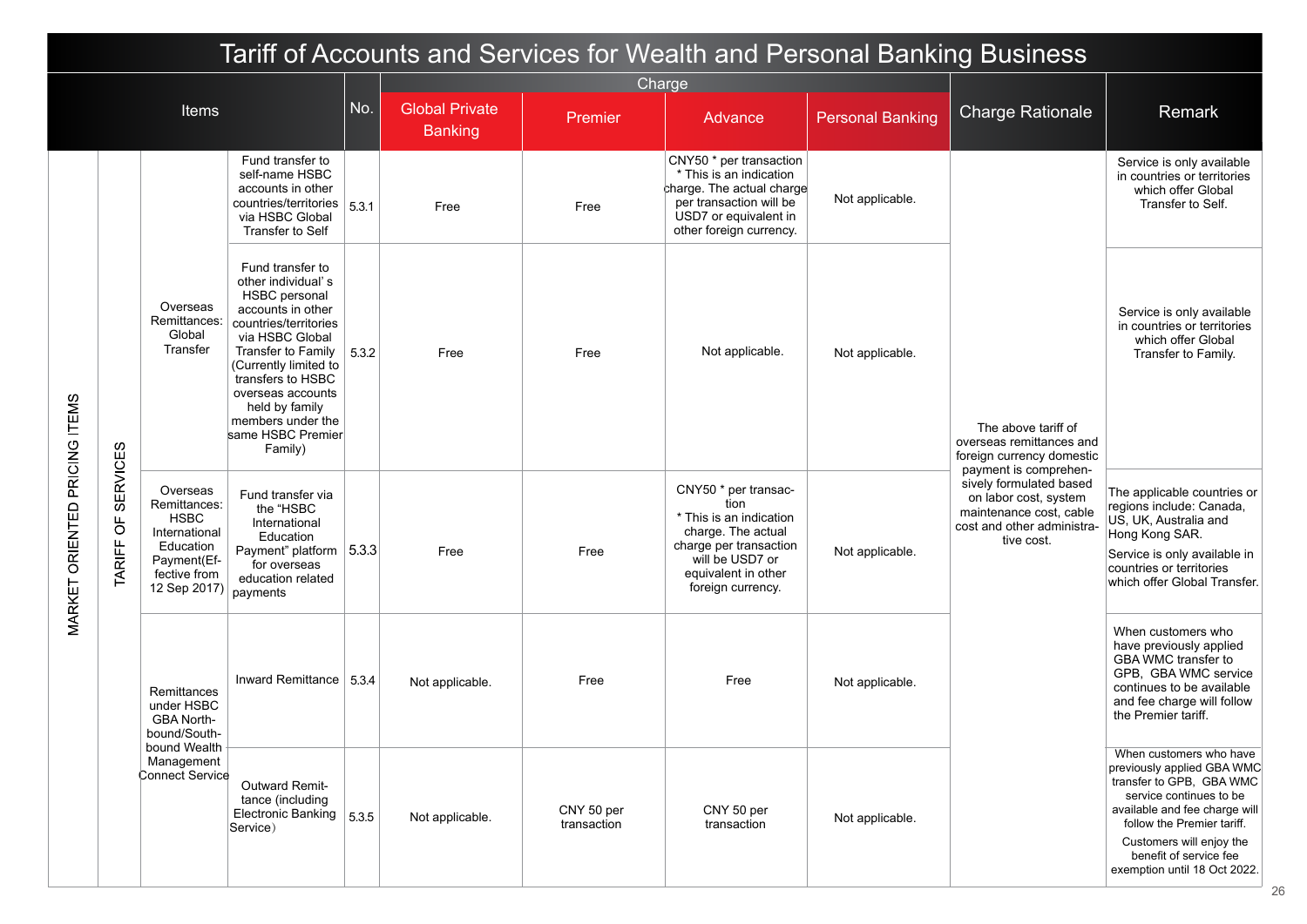|                               |                                   |                                                                                                                          |                                                            |        | Tariff of Accounts and Services for Wealth and Personal Banking Business                                                                                                                                                                                                                                                                                                                                                                                                                                   |                                                                                                                                                                                                                                                                                                                                                                                                                                                                           |                                                                                                                                                                                           |                                                                                                                                                                                           |                                                                                                                                                                                                                                  |                                                                                                                                                                                                                                                                                                                                                                                                                                                                                                                                                                                  |
|-------------------------------|-----------------------------------|--------------------------------------------------------------------------------------------------------------------------|------------------------------------------------------------|--------|------------------------------------------------------------------------------------------------------------------------------------------------------------------------------------------------------------------------------------------------------------------------------------------------------------------------------------------------------------------------------------------------------------------------------------------------------------------------------------------------------------|---------------------------------------------------------------------------------------------------------------------------------------------------------------------------------------------------------------------------------------------------------------------------------------------------------------------------------------------------------------------------------------------------------------------------------------------------------------------------|-------------------------------------------------------------------------------------------------------------------------------------------------------------------------------------------|-------------------------------------------------------------------------------------------------------------------------------------------------------------------------------------------|----------------------------------------------------------------------------------------------------------------------------------------------------------------------------------------------------------------------------------|----------------------------------------------------------------------------------------------------------------------------------------------------------------------------------------------------------------------------------------------------------------------------------------------------------------------------------------------------------------------------------------------------------------------------------------------------------------------------------------------------------------------------------------------------------------------------------|
|                               |                                   |                                                                                                                          |                                                            |        |                                                                                                                                                                                                                                                                                                                                                                                                                                                                                                            | Charge                                                                                                                                                                                                                                                                                                                                                                                                                                                                    |                                                                                                                                                                                           |                                                                                                                                                                                           |                                                                                                                                                                                                                                  |                                                                                                                                                                                                                                                                                                                                                                                                                                                                                                                                                                                  |
|                               |                                   | Items                                                                                                                    |                                                            | No.    | <b>Global Private</b><br><b>Banking</b>                                                                                                                                                                                                                                                                                                                                                                                                                                                                    | Premier                                                                                                                                                                                                                                                                                                                                                                                                                                                                   | Advance                                                                                                                                                                                   | <b>Personal Banking</b>                                                                                                                                                                   | <b>Charge Rationale</b>                                                                                                                                                                                                          | Remark                                                                                                                                                                                                                                                                                                                                                                                                                                                                                                                                                                           |
|                               |                                   |                                                                                                                          | Proceeds paid<br>into HSBC China<br>Account                | 54.1.1 | Free                                                                                                                                                                                                                                                                                                                                                                                                                                                                                                       | Free                                                                                                                                                                                                                                                                                                                                                                                                                                                                      | Free                                                                                                                                                                                      | Free                                                                                                                                                                                      |                                                                                                                                                                                                                                  | "Free" means that HSBC<br>China waives the local<br>handling charge which<br>should be charged by<br>HSBC China for the Inward<br>Telegraphic Transfer paid to<br><b>HSBC Account.</b>                                                                                                                                                                                                                                                                                                                                                                                           |
| MARKET ORIENTED PRICING ITEMS | <b>SERVICES</b><br>$\overline{5}$ | Overseas<br>Remittances:<br>Inward<br>Remittanc-<br>es:Inward<br>Remittance<br>from<br>Overseas                          | Return payment<br>commission                               | 5.4.12 | For individual customer:<br>Free<br>For entity customer:<br>Remittance amount>USD<br>100/equivalent<br>CNY 120/equivalent per<br>transaction<br>Remittance<br>amount<=USD<br>100/equivalent<br>Free                                                                                                                                                                                                                                                                                                        | Remittance<br>amount>USD<br>100/equivalent<br>CNY 120/equivalent<br>per transaction<br>Remittance<br>amount <= USD<br>100/equivalent<br>Free                                                                                                                                                                                                                                                                                                                              | Remittance<br>amount>USD<br>100/equivalent<br>CNY 120/equivalent<br>per transaction<br>Remittance<br>amount <= USD<br>100/equivalent<br>Free                                              | Remittance<br>amount>USD<br>100/equivalent<br>CNY 120/equivalent<br>per transaction<br>Remittance<br>amount<=USD<br>100/equivalent<br>Free                                                | The above tariff of<br>overseas remittances and<br>foreign currency domestic<br>payment is comprehen-<br>sively formulated based<br>on labor cost, system<br>maintenance cost, cable<br>cost and other administra-<br>tive cost. | <b>HBCN Jade customers.</b><br>Jade Passport customers<br>will enjoy the benefit of<br>service fee exemption<br>until 31th Dec 2022.<br><b>Premier Elite customers</b><br>and Premier Elite<br>passport customers will<br>enjoy the benefit of<br>service fee exemption                                                                                                                                                                                                                                                                                                          |
|                               | TARIFF                            | Overseas<br>Remittances:<br>Inward<br>Remittances:<br><b>Bill Collec-</b><br>tion<br>(excluding<br>Travelers<br>Cheques) | <b>Bill Collections</b><br>(including)<br>electronic bill) | 5.4.2  | For individual<br>customer: Free<br>For entity customer:<br>Overseas: CNY300 /<br>equivalent per piece<br>Inter-city: CNY200 /<br>equivalent per piece<br>Intra-city: CNY80 /<br>equivalent per piece<br>Plus relevant corre-<br>spondent bank charge<br>For amount of<br>USD5,000 / equivalent<br>or above per bill: Free*<br>(Not applicable to<br>HKD&USD cheques<br>drawn on Hong Kong<br>and collected at HSBC<br>Shenzhen Branch;<br>Relevant correspon-<br>dent bank charges will<br>not be waived. | Overseas: CNY300 /<br>equivalent per piece<br>Inter-city: CNY200 /<br>equivalent per piece<br>Intra-city: CNY80 /<br>equivalent per piece<br>Plus relevant corre-<br>spondent bank charge<br>For amount of<br>USD5,000 / equivalent<br>or above per bill: Free*<br>Not applicable to<br>HKD&USD cheques<br>drawn on Hong Kong<br>and collected at HSBC<br>Shenzhen Branch;<br>Relevant correspon-<br>dent bank charges or<br>overseas bank charges<br>will not be waived. | Overseas: CNY300 /<br>equivalent per piece<br>Inter-city: CNY200 /<br>equivalent per piece<br>Intra-city: CNY80 /<br>equivalent per piece<br>Plus relevant correspon-<br>dent bank charge | Overseas: CNY300 /<br>equivalent per piece<br>Inter-city: CNY200 /<br>equivalent per piece<br>Intra-city: CNY80 /<br>equivalent per piece<br>Plus relevant corre-<br>spondent bank charge |                                                                                                                                                                                                                                  | The Bank has the discretion<br>to decide whether to provide<br>collection services for<br>cheque(s).<br>(For HKD & USD cheques<br>from Hong Kong collected via<br>Shenzhen Branch, 0.1%<br>commission on cheque<br>amount will be charged, with<br>Min. CNY20 / equivalent and<br>Max. CNY1,000 / equivalent)<br>HBCN Jade customers, Jade<br>Passport customers will<br>enjoy the benefit of service<br>fee exemption until 31th Dec<br>2022.<br>Premier Elite customers and<br>Premier Elite passport<br>customers will enjoy the<br>benefit of service fee<br>exemption<br>27 |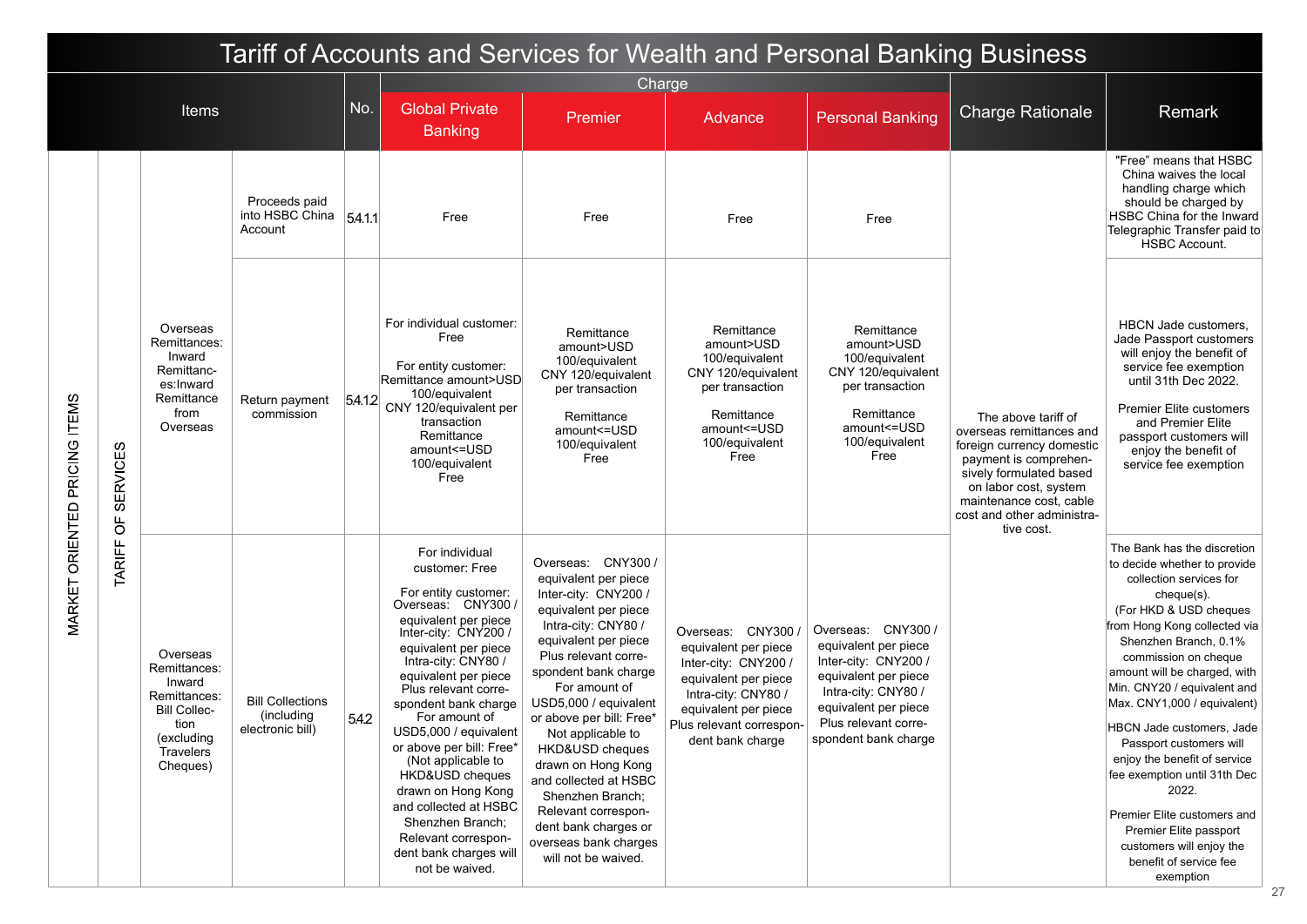|                               |                              |                                                                                                                                          |                                                                          |         | Tariff of Accounts and Services for Wealth and Personal Banking Business                                                                                                                                                                                                                         |                                                                                                                                                                              |                                                                                                                                                                                     |                                                                                                                                                                             |                                                                                                                                                                                                                                  |                                                                                                                                 |
|-------------------------------|------------------------------|------------------------------------------------------------------------------------------------------------------------------------------|--------------------------------------------------------------------------|---------|--------------------------------------------------------------------------------------------------------------------------------------------------------------------------------------------------------------------------------------------------------------------------------------------------|------------------------------------------------------------------------------------------------------------------------------------------------------------------------------|-------------------------------------------------------------------------------------------------------------------------------------------------------------------------------------|-----------------------------------------------------------------------------------------------------------------------------------------------------------------------------|----------------------------------------------------------------------------------------------------------------------------------------------------------------------------------------------------------------------------------|---------------------------------------------------------------------------------------------------------------------------------|
|                               |                              |                                                                                                                                          |                                                                          |         |                                                                                                                                                                                                                                                                                                  | Charge                                                                                                                                                                       |                                                                                                                                                                                     |                                                                                                                                                                             |                                                                                                                                                                                                                                  |                                                                                                                                 |
|                               |                              | Items                                                                                                                                    |                                                                          | No.     | <b>Global Private</b><br><b>Banking</b>                                                                                                                                                                                                                                                          | Premier                                                                                                                                                                      | Advance                                                                                                                                                                             | <b>Personal Banking</b>                                                                                                                                                     | <b>Charge Rationale</b>                                                                                                                                                                                                          | Remark                                                                                                                          |
|                               |                              | Overseas<br>Remittances:<br>Inward<br>Remittanc-                                                                                         | Inward<br>Telegraphic<br>Transfer<br>Request                             | 5.4.3.1 | For individual customer:<br>Free<br>For entity customer:<br>CNY200 / equivalent per<br>time                                                                                                                                                                                                      | CNY200 / equivalent<br>per time                                                                                                                                              | CNY200 / equivalent<br>per time                                                                                                                                                     | CNY200 / equivalent<br>per time                                                                                                                                             |                                                                                                                                                                                                                                  | HBCN Jade customers.<br>Jade Passport customers<br>will enjoy the benefit of<br>service fee exemption<br>until 31th Dec 2022.   |
|                               |                              | es:Inward<br>Telegraphic<br>Transfer<br>Request                                                                                          | Amendment or<br>Cancellation                                             |         | For individual<br>customer: Free<br>5432 For entity customer:<br>CNY500 <sup>'</sup> / equivalent<br>per time time                                                                                                                                                                               | CNY500 / equivalent<br>per time                                                                                                                                              | CNY500 / equivalent<br>per time                                                                                                                                                     | CNY500 / equivalent<br>per time                                                                                                                                             |                                                                                                                                                                                                                                  | <b>Premier Elite customers</b><br>and Premier Elite<br>passport customers will<br>enjoy the benefit of<br>service fee exemption |
| MARKET ORIENTED PRICING ITEMS | <b>SERVICES</b><br>TARIFF OF | Overseas<br>Remittanc-<br>es:Remit-<br>tances<br>Enguiry /<br>Investigation                                                              | Remittance<br>Enquiry /<br>Investigation via<br>Cable                    | 5.5.1   | For individual<br>customer: Free*<br>For entity customer:<br>Up to 5 cables:<br>CNY200 / equivalent<br>Each additional cable:<br>CNY40 / equivalent<br>Plus relevant overseas<br>bank charge<br>(Relevant correspon-<br>dent bank charges or<br>overseas bank<br>charges will not be<br>waived.) | Free*<br>(Relevant correspon-<br>dent bank charges or<br>overseas bank charges<br>will not be waived.)                                                                       | Up to 5 cables: CNY200<br>/ equivalent<br>Each additional cable:<br>CNY40 / equivalent<br>Plus relevant overseas<br>bank charge                                                     | Up to 5 cables: CNY200<br>/ equivalent<br>Each additional cable:<br>CNY40 / equivalent<br>Plus relevant overseas<br>bank charge                                             | The above tariff of<br>overseas remittances and<br>foreign currency domestic<br>payment is comprehen-<br>sively formulated based<br>on labor cost, system<br>maintenance cost, cable<br>cost and other administra-<br>tive cost. |                                                                                                                                 |
|                               |                              | Foreign<br>Currency<br>Domestic<br>Payment:<br>Foreign<br>Currency<br>Domestic<br>Outward<br>Payment:<br>Foreign<br>Currency<br>Domestic | Via Local<br>Clearing                                                    | 6111    | For individual custom-<br>er: Free<br>For entity customer:<br>Intra-city Payment<br>CNY80 / equivalent per<br>transaction<br>Inter-city Payment<br>CNY120 / equivalent<br>per transaction<br>Plus relevant corre-<br>spondent bank charge                                                        | Intra-city Payment<br>CNY80 / equivalent<br>per transaction<br>Inter-city Payment<br>CNY120 / equivalent<br>per transaction<br>Plus relevant<br>correspondent bank<br>charge | Intra-city Payment<br>CNY80 / equivalent<br>per transaction<br><b>Inter-city Payment</b><br>CNY120 / equivalent<br>per transaction<br>Plus relevant<br>correspondent bank<br>charge | Intra-city Payment<br>CNY80 / equivalent per<br>transaction<br>Inter-city Payment<br>CNY120 / equivalent<br>per transaction<br>Plus relevant corre-<br>spondent bank charge |                                                                                                                                                                                                                                  | HBCN Jade customers.<br>Jade Passport customers<br>will enjoy the benefit of<br>service fee exemption<br>until 31th Dec 2022.   |
|                               |                              | Outward<br>Payment Via<br>Local<br>Clearing                                                                                              | Amendment,<br>Enquiry or<br>Cancellation at<br>the customer's<br>request | 6.1.12  | For individual custom-<br>er: Free<br>For entity customer:<br>CNY 50/equivalent per<br>transaction<br>(excluding the charges<br>by correspondent<br>banks)                                                                                                                                       | CNY 50/equivalent per<br>transaction<br>(excluding the charges<br>by correspondent<br>banks)                                                                                 | CNY 50/equivalent per<br>transaction<br>(excluding the charges<br>by correspondent<br>banks)                                                                                        | CNY 50/equivalent per<br>transaction<br>(excluding the charges<br>by correspondent<br>banks)                                                                                |                                                                                                                                                                                                                                  | Premier Elite customers<br>and Premier Elite<br>passport customers will<br>enjoy the benefit of<br>service fee exemption        |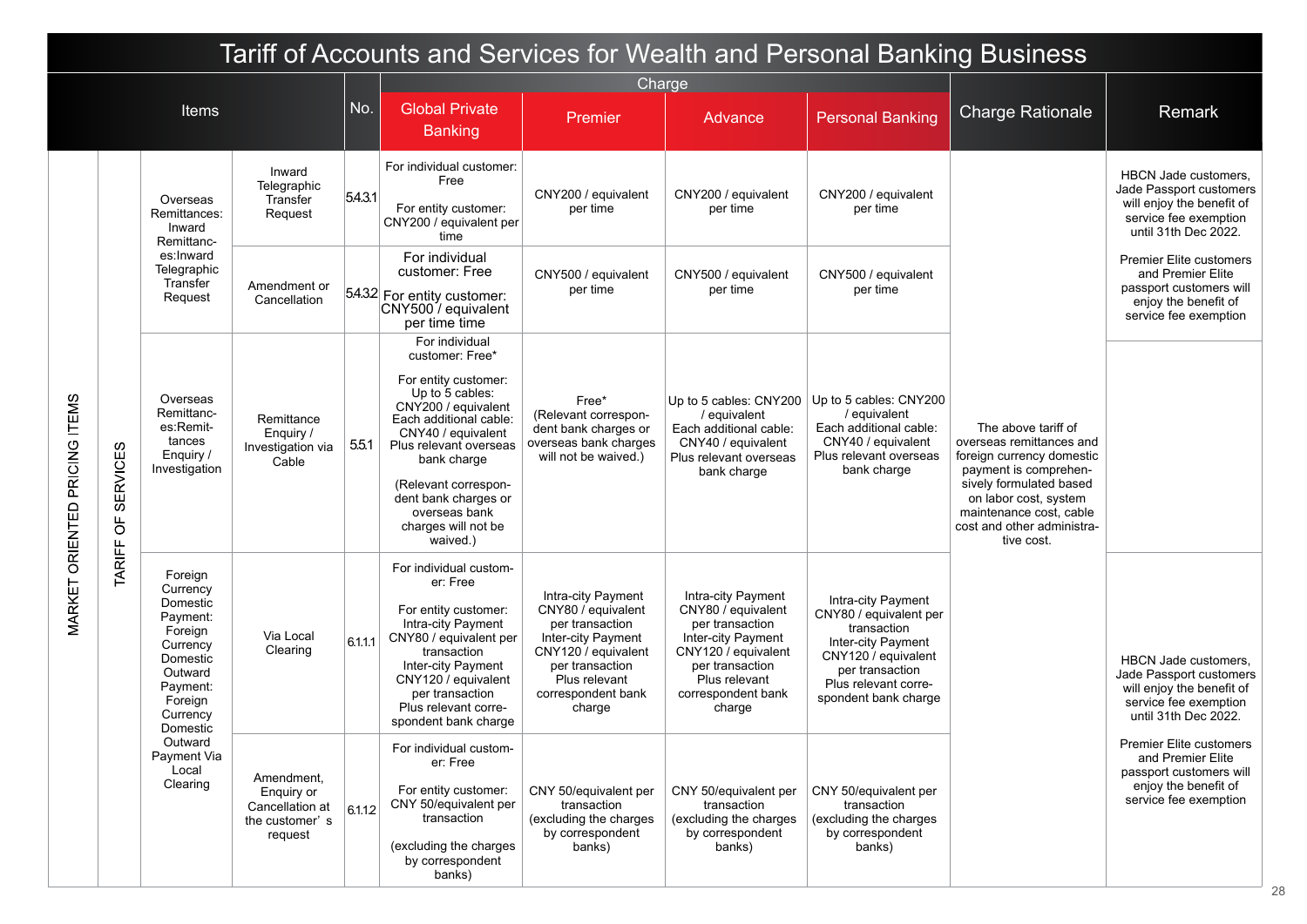|                               | Tariff of Accounts and Services for Wealth and Personal Banking Business |                                                                                                                                  |                                                                       |           |                                                                                                                                                                                            |                                                                                                                                                                                                  |                                                                                                                                                                                   |                                                                                                       |                                                                                                                                                                                                                                  |                                                                                                                                                                                                                                                                                                                                                       |
|-------------------------------|--------------------------------------------------------------------------|----------------------------------------------------------------------------------------------------------------------------------|-----------------------------------------------------------------------|-----------|--------------------------------------------------------------------------------------------------------------------------------------------------------------------------------------------|--------------------------------------------------------------------------------------------------------------------------------------------------------------------------------------------------|-----------------------------------------------------------------------------------------------------------------------------------------------------------------------------------|-------------------------------------------------------------------------------------------------------|----------------------------------------------------------------------------------------------------------------------------------------------------------------------------------------------------------------------------------|-------------------------------------------------------------------------------------------------------------------------------------------------------------------------------------------------------------------------------------------------------------------------------------------------------------------------------------------------------|
|                               |                                                                          |                                                                                                                                  |                                                                       |           | Charge                                                                                                                                                                                     |                                                                                                                                                                                                  |                                                                                                                                                                                   |                                                                                                       |                                                                                                                                                                                                                                  |                                                                                                                                                                                                                                                                                                                                                       |
|                               |                                                                          | Items                                                                                                                            |                                                                       | <b>No</b> | <b>Global Private</b><br><b>Banking</b>                                                                                                                                                    | Premier                                                                                                                                                                                          | Advance                                                                                                                                                                           | <b>Personal Banking</b>                                                                               | <b>Charge Rationale</b>                                                                                                                                                                                                          | Remark                                                                                                                                                                                                                                                                                                                                                |
|                               | <b>SERVICES</b>                                                          | Foreign<br>Currency<br>Domestic<br>Payment:<br>Foreign<br>Currency<br>Domestic<br>Outward<br>Payment:<br>Telegraphic<br>Transfer | Telegraphic<br>Transfer<br>Issuance                                   | 6.12.1    | For individual customer:<br>Free<br>For entity customer:<br>0.1% of the transfer<br>per transaction<br>Max. CNY500 / equivalent<br>per transaction<br>Plus Cable Charge                    | 0.1% of the transfer<br>amount<br>per transaction<br>Min. CNY100 / equivalent Max. CNY500 / equivalent Max. CNY500 / equivalent Max. CNY500 / equivalent<br>per transaction<br>Plus Cable Charge | 0.1% of the transfer<br>amount<br>Min. CNY100 / equivalent Min. CNY100 / equivalent Min. CNY100 / equivalent<br>per transaction<br>per transaction<br>Plus Cable Charge           | 0.1% of the transfer<br>amount<br>per transaction<br>per transaction<br>Plus Cable Charge             |                                                                                                                                                                                                                                  | + If remitter would like to<br>ensure beneficiary receive<br>the full instructed amount<br>(Pay Exact), CNY200 /<br>equivalent will be collected<br>from the remitter to cover                                                                                                                                                                        |
|                               |                                                                          |                                                                                                                                  | Cable Charges                                                         | 6.122     | For individual customer:<br>Free<br>For entity customer:<br>CNY120 / equivalent per<br>cable                                                                                               | CNY120 / equivalent<br>per cable                                                                                                                                                                 | CNY120 / equivalent<br>per cable                                                                                                                                                  | CNY120 / equivalent<br>per cable                                                                      | The above tariff of<br>overseas remittances and<br>foreign currency domestic<br>payment is comprehen-<br>sively formulated based<br>on labor cost, system<br>maintenance cost, cable<br>cost and other administra-<br>tive cost. | the overseas bank charge<br>and handling fee for this<br>special arrangement. In<br>case of any shortfall in<br>overseas bank charge, the<br>outstanding part will be<br>collected from the remitter.<br><b>HBCN Jade customers.</b><br>Jade Passport customers<br>will enjoy the benefit of<br>service fee exemption until                           |
|                               |                                                                          |                                                                                                                                  | <b>Additional Cable</b><br>Messages                                   | 6.123     | For individual customer:<br>Free<br>For entity customer:<br>CNY100 / equivalent per<br>page                                                                                                | CNY100 / equivalent<br>per page                                                                                                                                                                  | CNY100 / equivalent<br>per page                                                                                                                                                   | CNY100 / equivalent<br>per page                                                                       |                                                                                                                                                                                                                                  |                                                                                                                                                                                                                                                                                                                                                       |
| MARKET ORIENTED PRICING ITEMS | $\overline{0}$<br><b>TARIFF</b>                                          |                                                                                                                                  | Amendment or<br>Cancellation of<br>Telegraphic<br>Transfer            | 6124      | For individual customer:<br>Free<br>For entity customer:<br>Up to 5 cables: CNY200.<br>equivalent<br>Each additional cable:<br>CNY40 / equivalent<br>Plus relevant overseas<br>bank charge | / equivalent<br>Each additional cable:<br>CNY40 / equivalent<br>Plus relevant overseas<br>bank charge                                                                                            | Up to 5 cables: CNY200   Up to 5 cables: CNY200   Up to 5 cables: CNY200<br>/ equivalent<br>Each additional cable:<br>CNY40 / equivalent<br>Plus relevant overseas<br>bank charge | / equivalent<br>Each additional cable:<br>CNY40 / equivalent<br>Plus relevant overseas<br>bank charge |                                                                                                                                                                                                                                  | 31th Dec 2022.<br><b>Premier Elite customers</b><br>and Premier Elite passport<br>customers will enjoy the<br>benefit of service fee<br>exemption                                                                                                                                                                                                     |
|                               |                                                                          | Foreign<br>Currency<br>Domestic<br>Payment:<br>Foreign<br>Currency<br>Domestic<br>Inward<br>Payment                              | Foreign<br>Currency<br>Domestic Inward<br>Payment from<br>other banks | 621       | bank charge may apply                                                                                                                                                                      | Relevant correspondent   Relevant correspondent<br>bank charge may apply                                                                                                                         |                                                                                                                                                                                   | Relevant correspondent Relevant correspondent<br>bank charge may apply bank charge may apply          | The tariff of overseas<br>remittances and foreign<br>currency domestic<br>payment is comprehen-<br>sively formulated based<br>on labor cost, system<br>maintenance cost, cable<br>cost and other administra-<br>tive cost.       | <b>HBCN Jade customers.</b><br>Jade Passport customers<br>will enjoy the benefit of<br>service fee exemption<br>until 31th Dec 2022<br><b>Premier Elite customers</b><br>and Premier Elite<br>passport customers will<br>enjoy the benefit of<br>service fee exemption<br>The fee incurred by<br>corresponding bank is not<br>in the exemption scope. |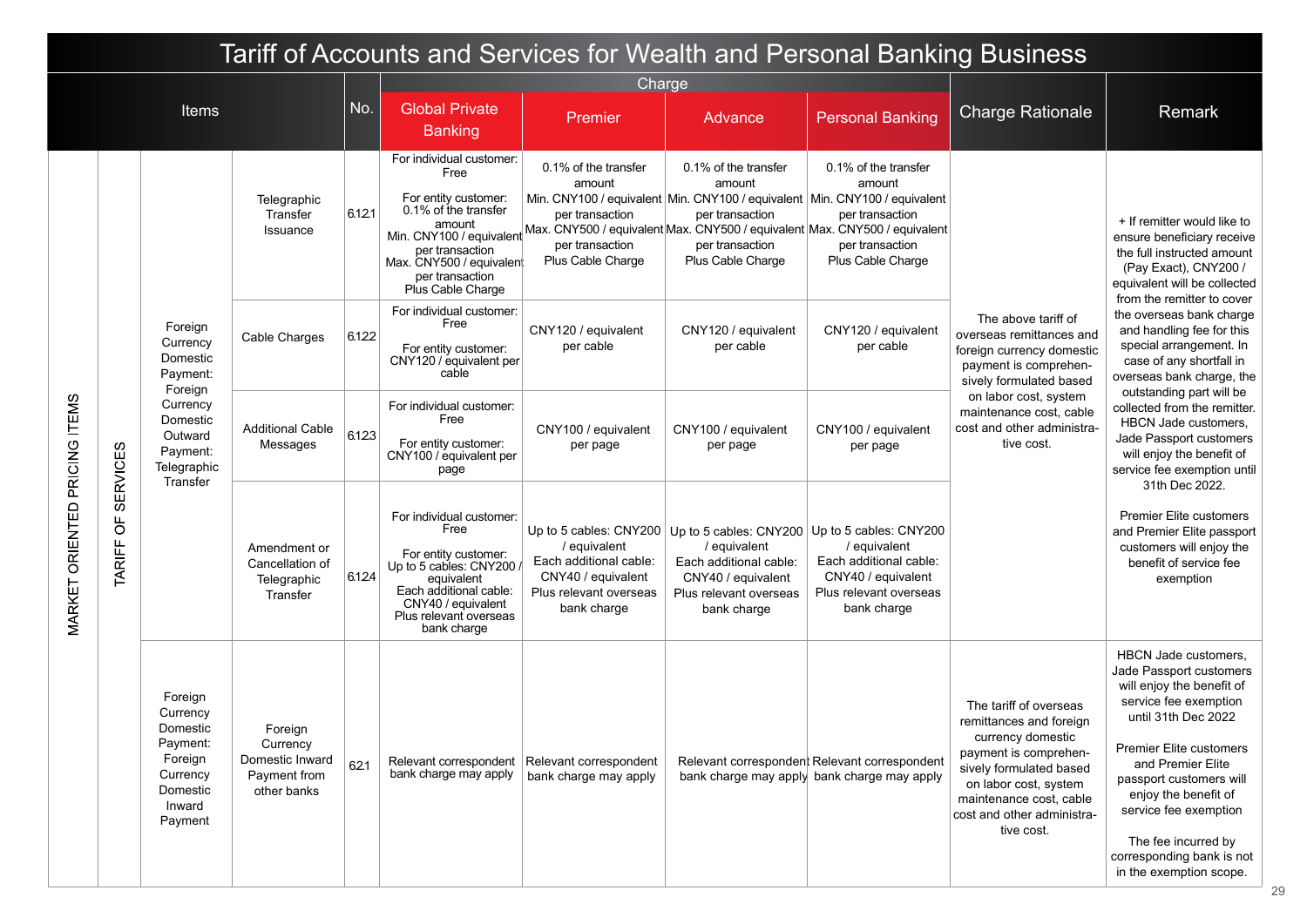|                                      |                              |                                  |                                                                                                                                                                                                                                                    |     |                       |                                     |                                     | Tariff of Accounts and Services for Wealth and Personal Banking Business |                                                                                                                                                                          |                                                                                                                                                                                                                                                                                                                                                                                                                                                                           |
|--------------------------------------|------------------------------|----------------------------------|----------------------------------------------------------------------------------------------------------------------------------------------------------------------------------------------------------------------------------------------------|-----|-----------------------|-------------------------------------|-------------------------------------|--------------------------------------------------------------------------|--------------------------------------------------------------------------------------------------------------------------------------------------------------------------|---------------------------------------------------------------------------------------------------------------------------------------------------------------------------------------------------------------------------------------------------------------------------------------------------------------------------------------------------------------------------------------------------------------------------------------------------------------------------|
|                                      |                              | <b>Items</b>                     |                                                                                                                                                                                                                                                    | No. | <b>Global Private</b> | Charge                              |                                     |                                                                          | <b>Charge Rationale</b>                                                                                                                                                  | Remark                                                                                                                                                                                                                                                                                                                                                                                                                                                                    |
|                                      |                              |                                  |                                                                                                                                                                                                                                                    |     | <b>Banking</b>        | Premier                             | Advance                             | <b>Personal Banking</b>                                                  |                                                                                                                                                                          |                                                                                                                                                                                                                                                                                                                                                                                                                                                                           |
| <b>MARKET ORIENTED PRICING ITEMS</b> | <b>SERVICES</b><br>TARIFF OF | Electronic<br>Banking<br>Service | Intra-city or<br>inter-city CNY<br>cross-bank<br>payment (of<br>CNY500,000<br>or less per<br>transaction)<br>via Personal<br>Internet<br>Banking,<br>Mobile<br>Banking and<br>Wechat<br>Service<br>Account<br>(Effective from<br>6 Aug 2017)       | 7.1 | Free                  | Free                                | Free                                | Free                                                                     |                                                                                                                                                                          | In respect of remit-<br>tance via Overseas<br><b>RMB Savings</b><br>Account/Overseas<br><b>RMB Settlement</b><br>Account, the fee of<br>Intra-city or inter-city<br>CNY cross-bank<br>payment via Personal<br>Internet Banking,<br>Mobile Banking and<br><b>Wechat Service</b><br>Account charged by<br><b>HSBC China is</b><br>calculated by reference<br>to the charging<br>standards of CNY<br>Domestic Payments (<br>Item No.3.3). Besides,<br>additional fees may be |
|                                      |                              |                                  | Intra-city or<br>inter-city CNY<br>cross-bank<br>payment (of<br>more than<br>CNY500,000<br>per transaction)<br>via Personal<br>Internet<br>Banking,<br><b>Mobile Banking</b><br>and Wechat<br>Service<br>Account<br>(Effective from<br>1 Nov 2017) | 7.2 | Free                  | CNY25/equivalent<br>per transaction | CNY25/equivalent<br>per transaction | CNY25/equivalent<br>per transaction                                      | The tariff of electronic<br>banking service is<br>comprehensively<br>formulated based on<br>labor cost, system<br>maintenance cost, and<br>other administrative<br>cost. | charged by the<br>relevant correspondent<br>bank<br>HBCN Jade custom-<br>ers, Jade Passport<br>customers will enjoy<br>the benefit of service<br>fee exemption until<br>31th Dec 2022.<br>Premier Elite custom-<br>ers and Premier Elite<br>passport customers<br>will enjoy the benefit of<br>service fee exemption                                                                                                                                                      |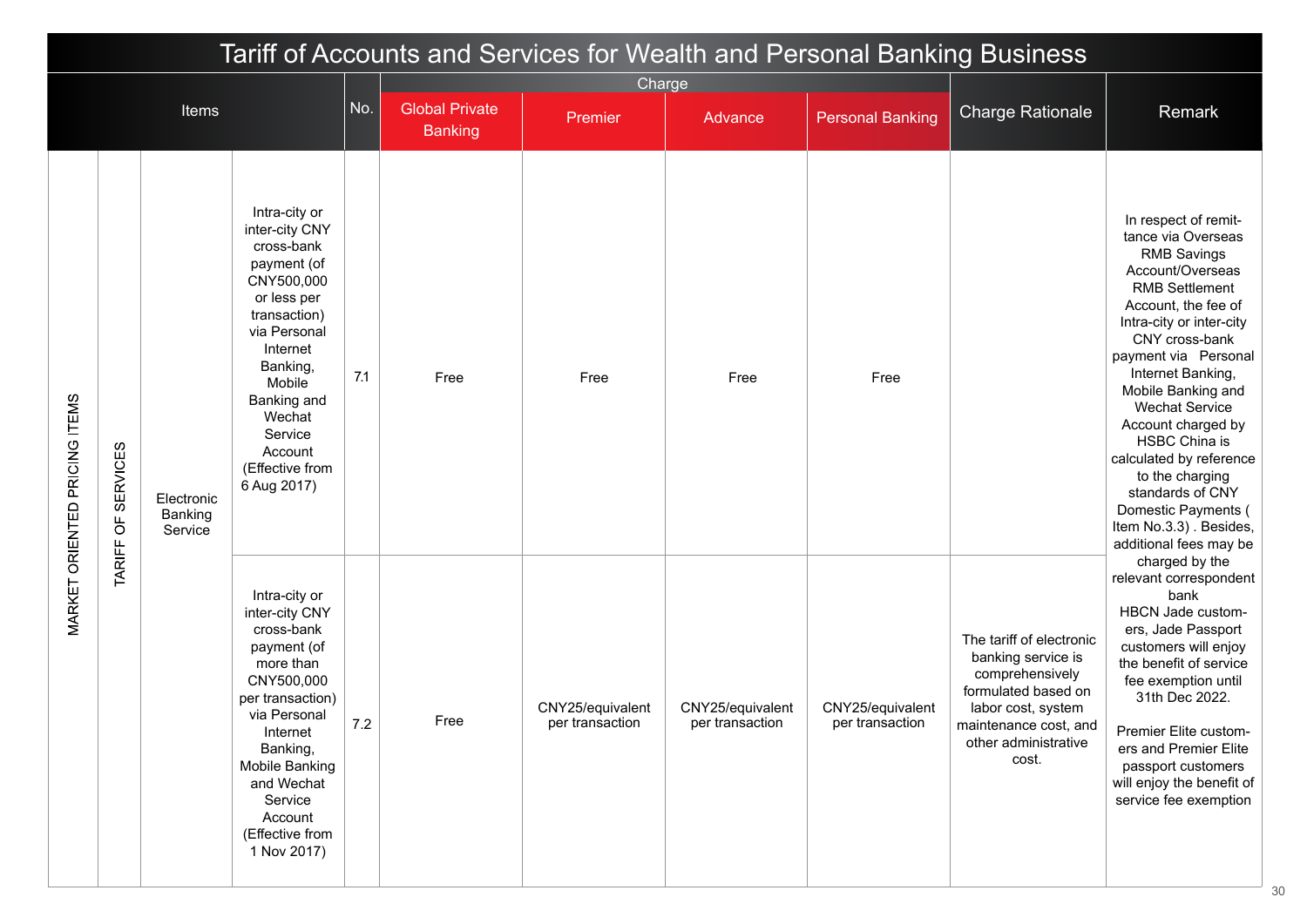|                               |                    |              |                         |     |                       |         |         | Tariff of Accounts and Services for Wealth and Personal Banking Business |                                                                                                                                                                                                             |                                                                                                                                                                                                |
|-------------------------------|--------------------|--------------|-------------------------|-----|-----------------------|---------|---------|--------------------------------------------------------------------------|-------------------------------------------------------------------------------------------------------------------------------------------------------------------------------------------------------------|------------------------------------------------------------------------------------------------------------------------------------------------------------------------------------------------|
|                               |                    | <b>Items</b> |                         | No. | <b>Global Private</b> | Charge  |         |                                                                          | <b>Charge Rationale</b>                                                                                                                                                                                     | Remark                                                                                                                                                                                         |
|                               |                    |              |                         |     | <b>Banking</b>        | Premier | Advance | <b>Personal Banking</b>                                                  |                                                                                                                                                                                                             |                                                                                                                                                                                                |
|                               |                    |              | <b>Annual Fee</b>       | 8.1 | Free                  | Free    | Free    | Free                                                                     |                                                                                                                                                                                                             |                                                                                                                                                                                                |
| MARKET ORIENTED PRICING ITEMS | TARIFF OF SERVICES | Debit Card   | Loss report             | 8.2 | Free                  | Free    | Free    | Free                                                                     | The above tariff of<br>debit card service is<br>formulated based on<br>ATM system operation<br>cost, ATM rental cost,<br>ATM cash replenish-<br>ment cost, card<br>production cost,<br>mailing cost, domes- | • The withdrawal amount<br>and the service fee will<br>be debited from your<br>withdrawal account.<br>• The transactions<br>through ATMs of HSBC<br>Group member Hang<br>Seng Bank in mainland |
|                               |                    |              | New card<br>replacement | 8.3 | Free                  | Free    | Free    | Free                                                                     | tic/overseas China<br>Union Pay network<br>cost, labor cost and<br>other administrative<br>cost.                                                                                                            | China will be charged as<br>"other bank" transac-<br>tions.                                                                                                                                    |
|                               |                    |              | PIN reset               | 8.4 | Free                  | Free    | Free    | Free                                                                     |                                                                                                                                                                                                             |                                                                                                                                                                                                |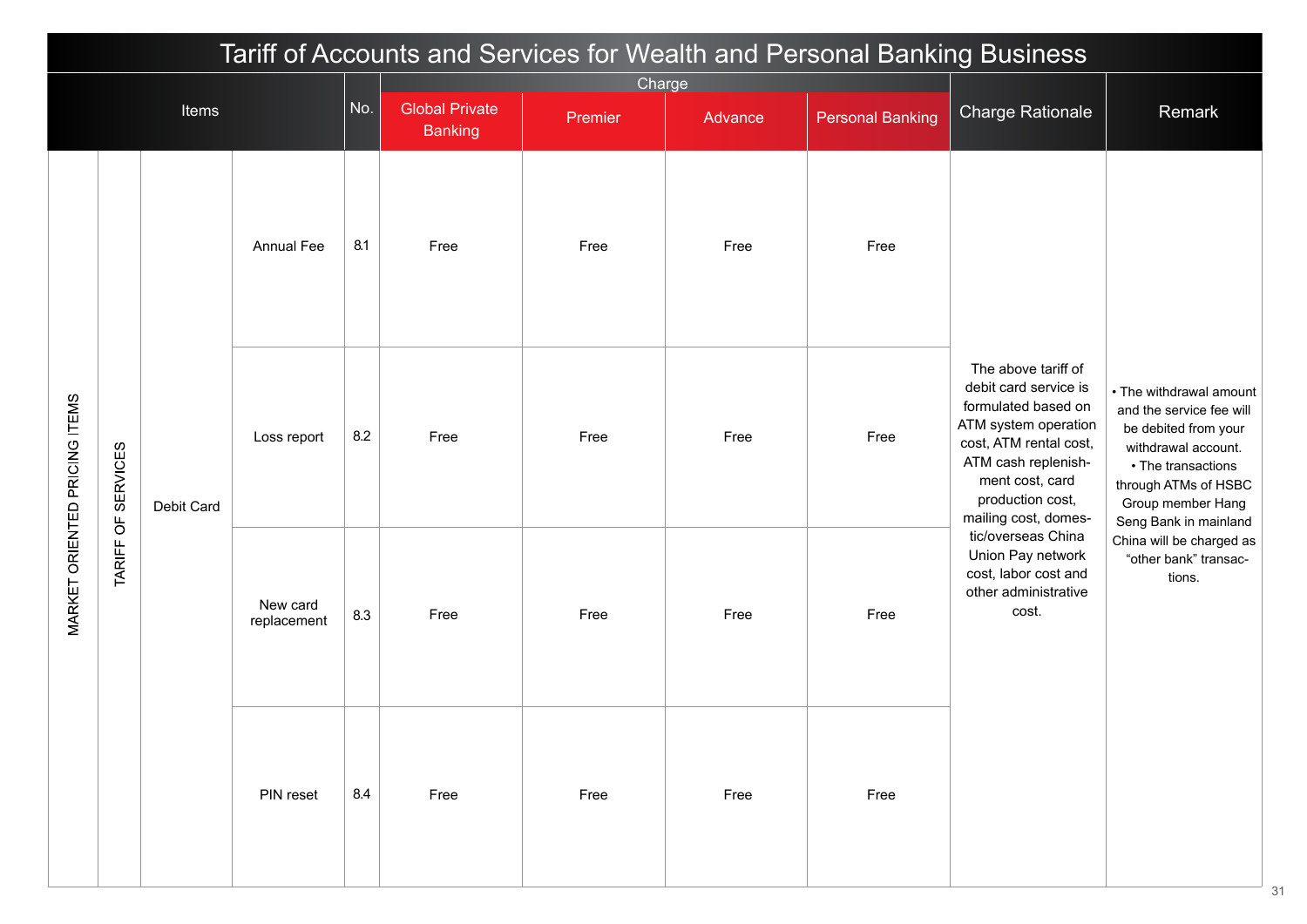|                               | Tariff of Accounts and Services for Wealth and Personal Banking Business |                          |                                                                                                 |     |                                                                  |                                                                                                                                                            |                                                                                                                                                                                                                                         |                                                                                                                                                                                                                                         |                                                                                                                                                                                                                                                                                                                                                                                                                                                                                                                                                                                                                                                                                                           |                                                                                                                                                                                                                                                                                                                                                                                                           |
|-------------------------------|--------------------------------------------------------------------------|--------------------------|-------------------------------------------------------------------------------------------------|-----|------------------------------------------------------------------|------------------------------------------------------------------------------------------------------------------------------------------------------------|-----------------------------------------------------------------------------------------------------------------------------------------------------------------------------------------------------------------------------------------|-----------------------------------------------------------------------------------------------------------------------------------------------------------------------------------------------------------------------------------------|-----------------------------------------------------------------------------------------------------------------------------------------------------------------------------------------------------------------------------------------------------------------------------------------------------------------------------------------------------------------------------------------------------------------------------------------------------------------------------------------------------------------------------------------------------------------------------------------------------------------------------------------------------------------------------------------------------------|-----------------------------------------------------------------------------------------------------------------------------------------------------------------------------------------------------------------------------------------------------------------------------------------------------------------------------------------------------------------------------------------------------------|
|                               |                                                                          |                          |                                                                                                 |     |                                                                  | Charge                                                                                                                                                     |                                                                                                                                                                                                                                         |                                                                                                                                                                                                                                         |                                                                                                                                                                                                                                                                                                                                                                                                                                                                                                                                                                                                                                                                                                           |                                                                                                                                                                                                                                                                                                                                                                                                           |
|                               |                                                                          | <b>Items</b>             |                                                                                                 | No. | <b>Global Private</b><br><b>Banking</b>                          | Premier                                                                                                                                                    | Advance                                                                                                                                                                                                                                 | <b>Personal Banking</b>                                                                                                                                                                                                                 | <b>Charge Rationale</b>                                                                                                                                                                                                                                                                                                                                                                                                                                                                                                                                                                                                                                                                                   | Remark                                                                                                                                                                                                                                                                                                                                                                                                    |
|                               |                                                                          |                          | <b>Balance enquiry</b><br>via ATM (in and)<br>outside Main-<br>land China)                      | 8.5 | Free                                                             | Free                                                                                                                                                       | Free                                                                                                                                                                                                                                    | Free                                                                                                                                                                                                                                    | The above tariff of debit<br>card service is formulated<br>based on ATM system<br>operation cost, ATM rental<br>cost, ATM cash replenish-                                                                                                                                                                                                                                                                                                                                                                                                                                                                                                                                                                 | • The withdrawal amount<br>and the service fee will be<br>debited from your<br>withdrawal account once.                                                                                                                                                                                                                                                                                                   |
|                               |                                                                          | Debit Card               | ATM cash<br>withdrawals in<br>Mainland<br>China (per<br>transaction)                            | 8.6 | Free                                                             | Free                                                                                                                                                       | Free                                                                                                                                                                                                                                    | Free                                                                                                                                                                                                                                    | ment cost, card produc-<br>tion cost, mailing cost,<br>domestic/overseas China<br>Union Pay network cost,<br>labor cost and other<br>administrative cost.<br>Service charge for<br>inter-province ATM Cash<br>withdrawals in HSBC<br>China ATMs is waived<br>based on the Notice<br>jointly issued by China<br><b>Banking Regulatory</b><br>Commission and the<br>National Development<br>and Reform Commission<br>Fa Gai Jia Ge<br>([2017]1250).<br>Service charge for cash<br>withdrawal at the<br>inter-bank ATMs in<br>Mainland China is waived,<br>according to the require-<br>ment by the PBoC and<br>CBIRC, dated 25 June<br>2021, to reduce the<br>inter-bank cash withdraw-<br>al fees on ATMs. | • The transactions through<br>ATMs of HSBC Group<br>member Hang Seng Bank<br>in mainland China will be<br>charged as "other bank"<br>transactions.<br><b>HBCN Jade customers.</b><br>Jade Passport customers<br>will enjoy the benefit of<br>service fee exemption<br>until 31th Dec 2022.<br>Premier Elite customers<br>and Premier Elite passport<br>customers will enjoy the<br>benefit of service fee |
| MARKET ORIENTED PRICING ITEMS | <b>SERVICES</b><br>$\overline{\sigma}$<br>TARIFF                         |                          | ATM cash<br>withdrawals<br>outside<br>Mainland<br>China (per<br>transaction)                    | 8.7 | Free                                                             | Overseas HSBC<br>Group ATMs: Free<br>Overseas China<br>UnionPay ATMs:<br>CNY20/equiva-<br>lent+1% of with-<br>drawal amount<br>Max. CNY110 /<br>equivalent | Overseas HSBC<br>Group ATMs:<br>CNY20/equiva-<br>lent+1% of withdraw-<br>al amount Max.<br>CNY110 / equivalent<br>Overseas China<br>UnionPay ATMs:<br>CNY20/equiva-<br>lent+1% of withdraw-<br>al amount<br>Max. CNY110 /<br>equivalent | Overseas HSBC<br>Group ATMs:<br>CNY20/equiva-<br>lent+1% of withdraw-<br>al amount Max.<br>CNY110 / equivalent<br>Overseas China<br>UnionPay ATMs:<br>CNY20/equiva-<br>lent+1% of withdraw-<br>al amount<br>Max. CNY110 /<br>equivalent |                                                                                                                                                                                                                                                                                                                                                                                                                                                                                                                                                                                                                                                                                                           | exemption<br>Service charge for cash<br>withdrawal at the<br>inter-bank ATMs in<br>Mainland China is waived,<br>according to the require-<br>ment by the PBoC and<br>CBIRC, dated 25 June<br>2021, to reduce the<br>inter-bank cash withdraw-<br>al fees on ATMs.                                                                                                                                         |
|                               |                                                                          | Home<br>Mortgage<br>Loan | <b>Handling Fee</b><br>for Contract<br>Amendment<br>Requests<br>(Effective from<br>10 May 2021) | 9.1 | Any amendment after<br>drawdown: CNY800 /<br>equivalent per time | drawdown: CNY800 /<br>equivalent per time                                                                                                                  | Any amendment after Any amendment after<br>drawdown: CNY800 /<br>equivalent per time                                                                                                                                                    | Any amendment after<br>drawdown: CNY800<br>equivalent per time                                                                                                                                                                          | mortgage loan is formu-<br>lated based on the<br>following cost estimation: service (e.g. processing<br>The cost for the Bank to<br>re-issue the contract,<br>re-arrange the<br>registration plus the<br>system operation cost.                                                                                                                                                                                                                                                                                                                                                                                                                                                                           | Notary charge and/or<br>lawyer fee etc may apply<br>The above tariff of home if the Contract Amend-<br>ment involves<br>notarisation and/or legal<br>the registration of the<br>relevant<br>re-sign the contract and amendment). The actual<br>amount of such charge<br>and/or fee is subject to<br>the local notary<br>office and/or law firm's<br>pricing.                                              |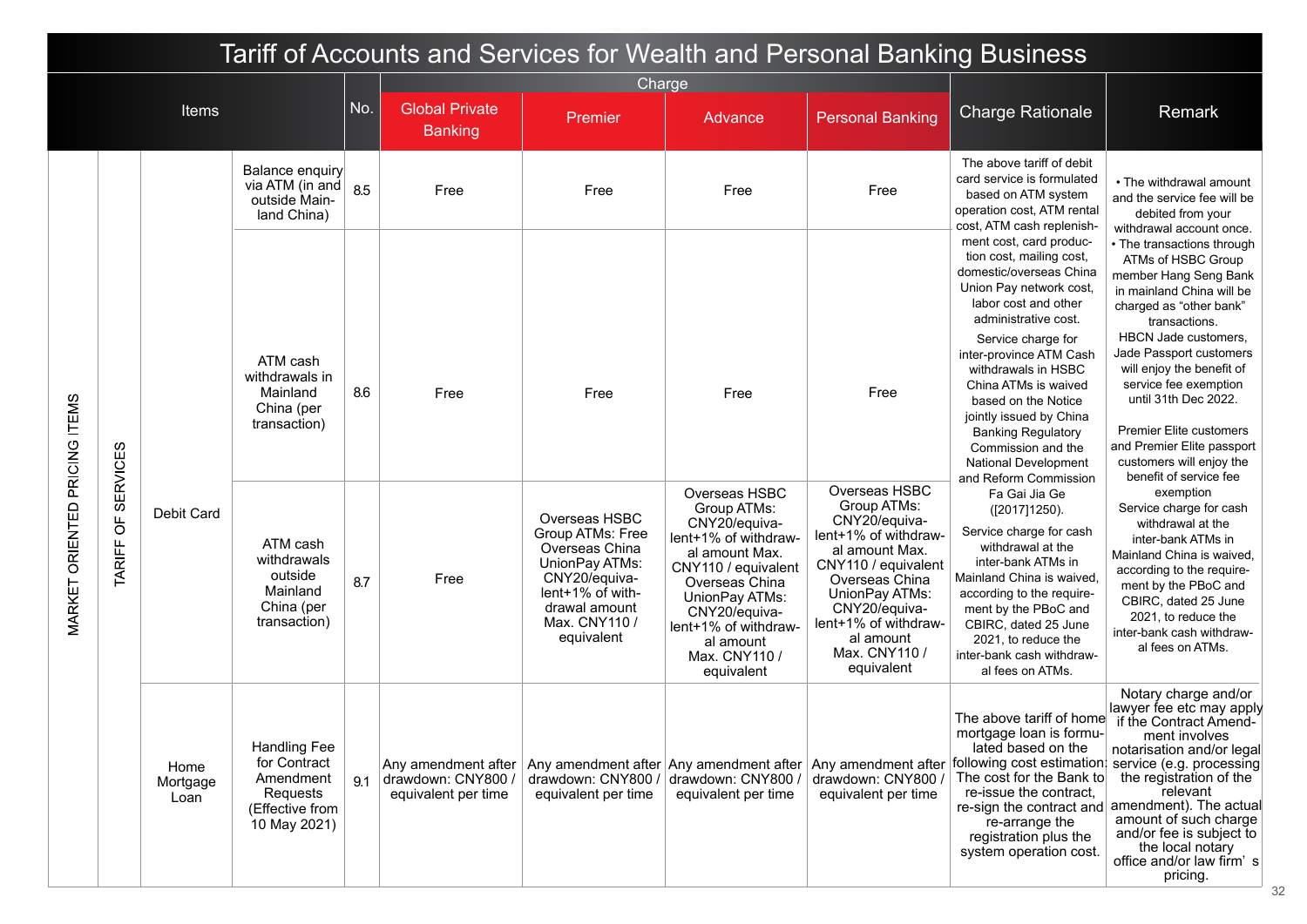|                        | Tariff of Accounts and Services for Wealth and Personal Banking Business                       |                     |        |                                                                                                                                                                                                                                                                             |                                                                                                                                                                                                                                                       |                                                                                                                                                                                                                                                  |                                                                                                                                                                                                                                                        |                                                                                                                                                                                                                      |        |  |  |
|------------------------|------------------------------------------------------------------------------------------------|---------------------|--------|-----------------------------------------------------------------------------------------------------------------------------------------------------------------------------------------------------------------------------------------------------------------------------|-------------------------------------------------------------------------------------------------------------------------------------------------------------------------------------------------------------------------------------------------------|--------------------------------------------------------------------------------------------------------------------------------------------------------------------------------------------------------------------------------------------------|--------------------------------------------------------------------------------------------------------------------------------------------------------------------------------------------------------------------------------------------------------|----------------------------------------------------------------------------------------------------------------------------------------------------------------------------------------------------------------------|--------|--|--|
|                        |                                                                                                |                     |        |                                                                                                                                                                                                                                                                             | Charge                                                                                                                                                                                                                                                |                                                                                                                                                                                                                                                  |                                                                                                                                                                                                                                                        |                                                                                                                                                                                                                      |        |  |  |
|                        | Items                                                                                          |                     | No.    | <b>Global Private</b><br><b>Banking</b>                                                                                                                                                                                                                                     | Premier                                                                                                                                                                                                                                               | Advance                                                                                                                                                                                                                                          | <b>Personal Banking</b>                                                                                                                                                                                                                                | <b>Charge Rationale</b>                                                                                                                                                                                              | Remark |  |  |
|                        |                                                                                                | Subscription<br>Fee | 10.1.1 | Up to 3%* of the<br>subscription amount<br>*Subject to the type of<br>offshore fund under<br>Overseas<br>Investment Plan and<br>the subscription<br>amount.<br>Subscription Fee rate<br>varies up to 3%<br>(effective from<br>1May2022)<br>Max. CNY<br>5,000,000/equivalent | Up to $3.0\%$ * of the<br>subscription amount*<br>*Subject to the type of<br>offshore fund under<br>Overseas Investment<br>Plan and/or the<br>subscription amount,<br>Subscription Fee rate<br>varies up to 3.0%<br>Max. CNY5,000,000 /<br>equivalent | Up to 3.0%* of the<br>subscription amount<br>*Subject to the type of<br>offshore fund under<br>Overseas Investment<br>Plan and/or the<br>subscription amount,<br>Subscription Fee rate<br>varies up to 3.0%<br>Max. CNY5,000,000 /<br>equivalent | Up to 3.0%* of the<br>subscription amount<br>Subject to the type<br>of offshore fund<br>under Overseas<br>Investment Plan<br>and/or the subscrip-<br>tion amount, Sub-<br>scription Fee rate<br>varies up to 3.0%<br>Max. CNY5,000,000 /<br>equivalent | The above tariff of<br>overseas investment<br>plan is formulated<br>based on the fee<br>charged by the<br>custodian bank, the<br>Bank's labor cost,<br>system development<br>cost, hardware and<br>software cost and |        |  |  |
| PRICING ITEMS          | <b>WEALTH</b><br>MANAGE-<br><b>MENT</b><br>PROD-<br>UCTS (<br>Overseas<br>Investment<br>Plan - | Redemption<br>Fee   | 10.1.2 | Free                                                                                                                                                                                                                                                                        | Free                                                                                                                                                                                                                                                  | Free                                                                                                                                                                                                                                             | Free                                                                                                                                                                                                                                                   |                                                                                                                                                                                                                      |        |  |  |
| <b>MARKET ORIENTED</b> | Offshore<br>Fund)                                                                              | Switching Fee       | 10.1.3 | Up to 1%* of the<br>Switching Amount<br>*Subject to the<br>switchable offshore<br>fund under<br>Overseas Investment<br>Plan, Switching Fee<br>rate varies<br>up to 1%<br>Max. CNY5,000,000<br>/equivalent                                                                   | Up to 1%* of the<br>switching amount<br>* Subject to the<br>switchable offshore<br>fund under Overseas<br>Investment Plan,<br>Switching Fee rate<br>varies up to 1.0%<br>Max. CNY5,000,000 /<br>equivalent                                            | Up to 1%* of the<br>switching amount*<br>* Subject to the<br>switchable offshore<br>fund under Overseas<br>Investment Plan,<br>Switching Fee rate<br>varies up to 1.0%<br>Max. CNY5,000,000<br>/ equivalent                                      | Up to 1%* of the<br>switching amount*<br>* Subject to the<br>switchable offshore<br>fund under Over-<br>seas Investment<br>Plan, Switching Fee<br>rate varies up to<br>1.0%<br>Max.<br>CNY5,000,000 /<br>equivalent                                    | marketing cost, with<br>reference to the<br>charges of similar<br>products collected by<br>other banks in the local<br>market.                                                                                       |        |  |  |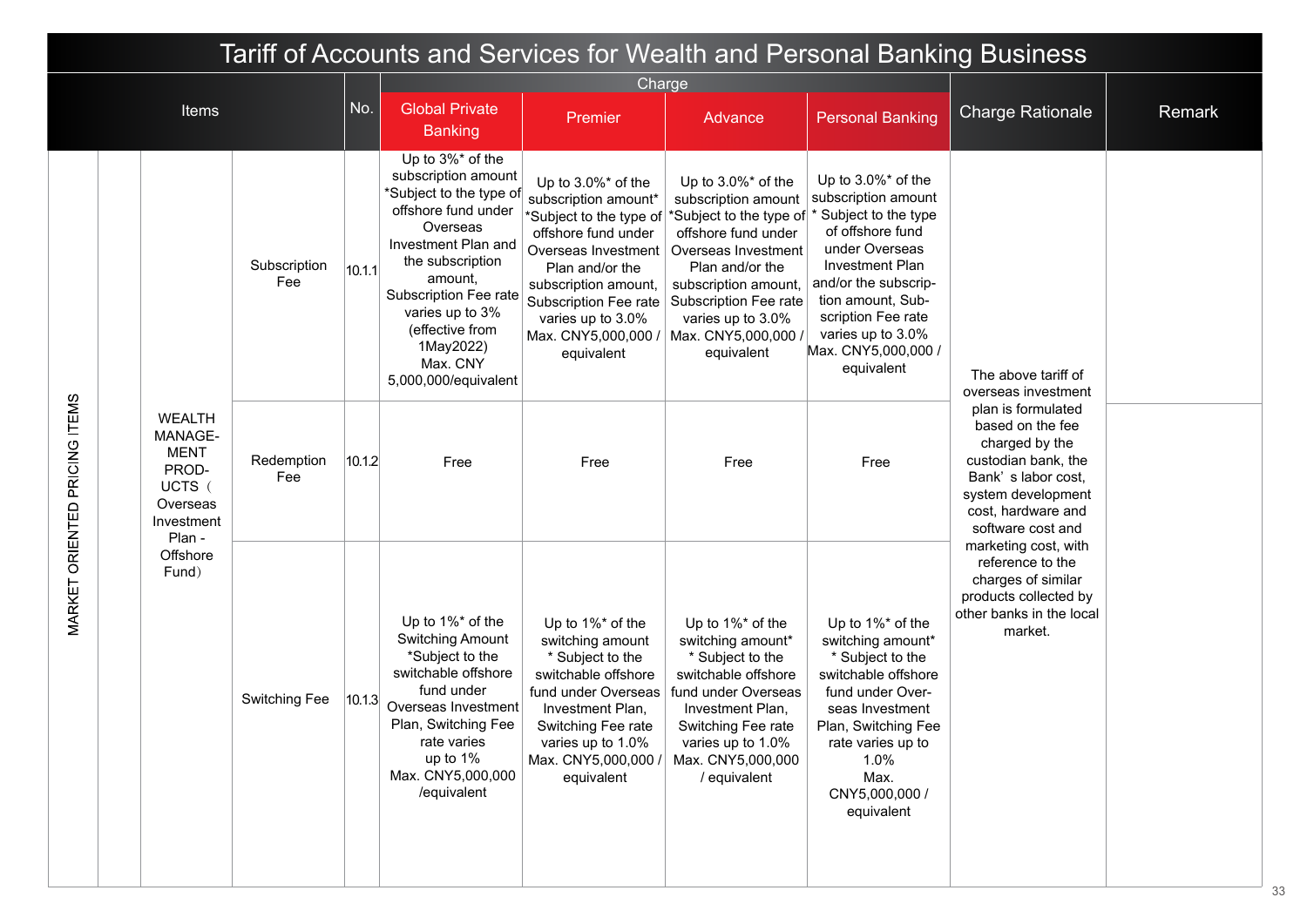### Monthly Service Fee Privilege Offers for Wealth and Personal Banking Business

### Customers who meet the following criteria may enjoy the preferential monthly service fee waiver for a specific period. Details are as follows:

- Effective from 14 November 2011, for HSBC Advance customer with home mortgage loan under the same customer number, the Advance Monthly Service Fee will be waived for and only during the period when there is remaining outstanding home mortgage loan balance. 1.
- Effective from 01 April 2017, for HSBC EBS Premier/Advance customers who meet related eligibility requirements, the Premier/ Advance Monthly Service Fee will be waived during customers' employment period or program period . 2.
- Effective from 11 Jun 2018, for property seller who has signed the <the Sales and Purchase Contract> (the S&P Contract) and interested in HSBC Premier, within six months from the date of signing "the S&P Contract", the bank will grant a six months' grace period of monthly service fee from and including the first month of account opening. 3.
- Effective from 1 July 2022, for Premier customer who successfully subscribed life insurance products (including annuity insurance, whole life insurance, endowment insurance, critical illness insurance, universal life insurance and investment linked insurance) with the bank and passed the cooling-off period, the Premier Monthly Service Fee will be waived if the annualized premium is greater than or equal to CNY500,000 or equivalent or premium of single payment is greater than or equal to CNY5 million or equivalent. 4.
- Effective from 1 July 2022 to 30 Jun 2023 (both dates included), for HSBC Personal Wealth Planning customer who qualifies as "Xi Yue Shi Jia" or above, the Premier Monthly Service Fee will be waived. 5.
- Effective from 2 January 2020 to 23 December 2020 (both dates are inclusive), qualified participants under the HSBC Lufax Special Premier Privilege Offer Plan who submit leads form to HSBC by clicking the link for the above mentioned Plan at Lufax's platform, successfully open their bank accounts before 31 December 2020 and maintain a no less than RMB 300,000 total relationship balance with their accounts are qualified HSBC Premier customers and can enjoy waived monthly service fee during the HSBC Lufax Special Premier Privilege Offer validity period (one full year) (unless such validity period is terminated according to the HSBC Lufax Special Premier Privilege Offer Letter); If the total relationship balance in any month is less than RMB 300,000 (excluding the first month of account opening), the Bank has the right to charge a monthly service fee of RMB 300/month according to the standard tariff. 6.
- Effective from 1 August 2020, Premier customer who holds QDII/LUT/MRF/Asset Management Plan at the last working of each month can enjoy waiver of monthly service fee for that month 7. if the Total Relationship Balance of all the accounts under the same customer number is no less than CNY400, 000 or equivalent in the previous month.
- Effective from 1 August 2020, if the Total Relationship Balance of all accounts under the same customer number of any account holder of joint account is higher than CNY500, 000 or equivalent in the previous month, the monthly service fee (if any) incurred by the joint account or the other account holder will be waived (the Bank will refund on the next working day the monthly service fee (if any) that has been charged). 8.
- Effective from 1 Dec 2020, for HSBC Advance customer with Small Business Owner Loan under the same customer number, the Advance Monthly Service Fee will be waived for and only during the period commence from facility limit effective date to the small business owner term loan fully repayment date or the small business owner revolving facility expiry date. 9.
- Effective from 1 May 2021 to 31 Oct 2021 (both dates included), qualified participants under Premier Taster program can enjoy waived Premier Monthly Service Fee during 12-month taster 10. period (unless such taster period is terminated according to the HSBC Premier Taster Program Offer Letter).
- Effective from 19 October 2021 to 18 Oct 2022 (both dates included), Premier customer who applies for Wealth Management Connect Service (Southbound/Northbound) and completes 11.account pairing can enjoy waived Premier Monthly Service Fee during 12-month period commencing from service activating date.